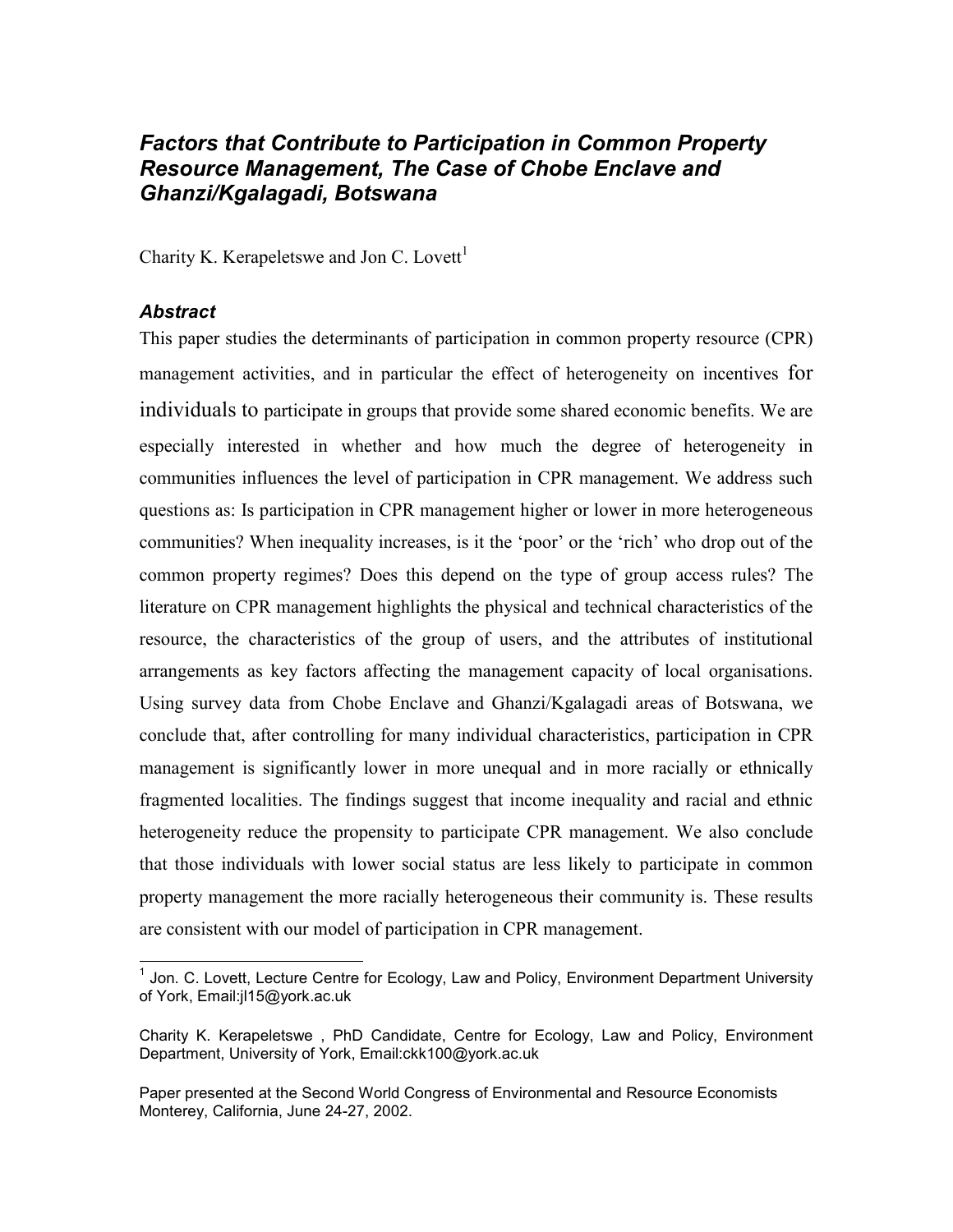## 1. Introduction

Common property resource management entails co-operation with a view to ensuring sustainable management of resources for the benefit of all community members. The existence of social capital; networks and norms of reciprocity, facilitates common property management by providing the social relationships and trust upon which rules and monitoring can be based. Membership in a group managing a CPR is typically conferred by membership of some other group whose primary purpose is not the management of the resource per se, such as kinship organisations, residence-based or other interest groups or clubs. Often clubs have been treated as synonymous with coalitions of agents providing congestable and excludable public goods for their members (Coleman, 1990). We observe, however, that clubs engage in a variety of activities. These activities may or may not require input of private goods. For example, the goods provided by the club may include enjoyment of the company of the other club members. In clubs of intellectuals, the exchange of ideas may be the aspect of the club that brings enjoyment to its members. Other clubs offer some goods and/or services to the general public. Some sorts of clubs offer private goods and/or services to their members in addition to public goods. There is frequently no requirement that members of the same club consume the same bundles of goods. Shared goods such as common pool resources easily fall in line with a club model.

Many observers, including economists, are convinced of the importance of the complex stock of social norms, trust, and networks of civic engagement that have been grouped under the term 'social capital' as the main predictor of participation in group activities. As forcefully argued by Putnam (1993, 1995) social capital may produce several positive socio-economic effects which can spur economic success. But, what determines social capital? This paper shows that there is something systematic about the relationship between heterogeneity of communities (ethnic and income) and the level of social capital: more homogeneous communities have a higher level of participation in social interactions leading to more social capital. Ethnic heterogeneity and income inequality vary greatly in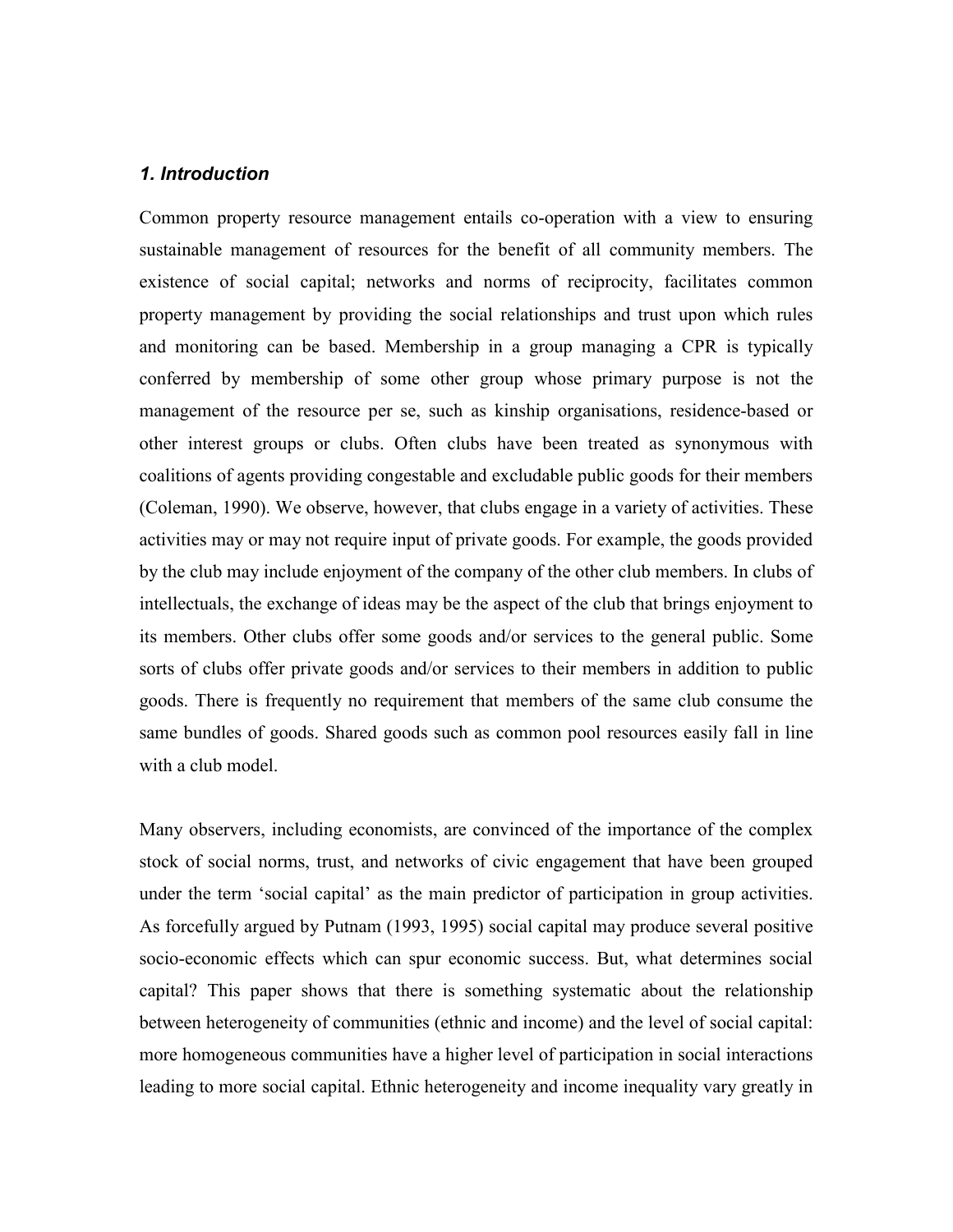different countries and, through their effect on social capital, they may influence economic outcomes and public policies. One of the common criticisms of the notion of social capital is that it is very hard to 'measure', and so difficult to use in empirical analysis. Rather than focusing on a broad index of social capital, we study a critical component of it which can be measured fairly precisely, namely the participation in CPR related activities, such as conservation trust committees, regiment activities, village development committee meetings, and so on. Putnam (1993) who suggests that these types of social interaction are particularly conducive to generating beneficial effects of social capital, motivates our interest in these activities. More specifically, participation in social groups may lead to the transmission of knowledge, increases in aggregate human capital, and the development of 'trust', which all improve the functioning of markets. In addition, social interactions and networks may influence individual outcomes. Also, participation in groups is known to be highly correlated with political participation, and the latter has critical implications for policy choices. If the wealthy or more educated have a disproportionate propensity to join groups and engage in political action, then public policies may be tilted in their favour. This may lead to vicious circles, in which disadvantaged minorities participate less, have less 'voice' and become even more disadvantaged, leading to a variety of social problems.

What are predictors of participation in clubs or groups with respect to CPR management? Ostrom's (1990) work is valuable for understanding some aspects group dynamics and co-operative action in resource conservation. Her work has identified the underlying factors that contribute to the many examples of both historical and contemporary traditional regimes, which have been long-enduring and successful. The level of dependence, social heterogeneity, the size of the user group, government support, effective leadership and market or infrastructure are identified as predictors of participation in CPR management. As these are not conditions that can be created easily, because the factors are not easy to alter within the framework of resource management, they provide only limited insight into how new interventions or policies could support CPRs in less advantageous conditions (Jodha, 1990). In our model, we demonstrate that individuals prefer to interact with others who are similar to themselves in terms of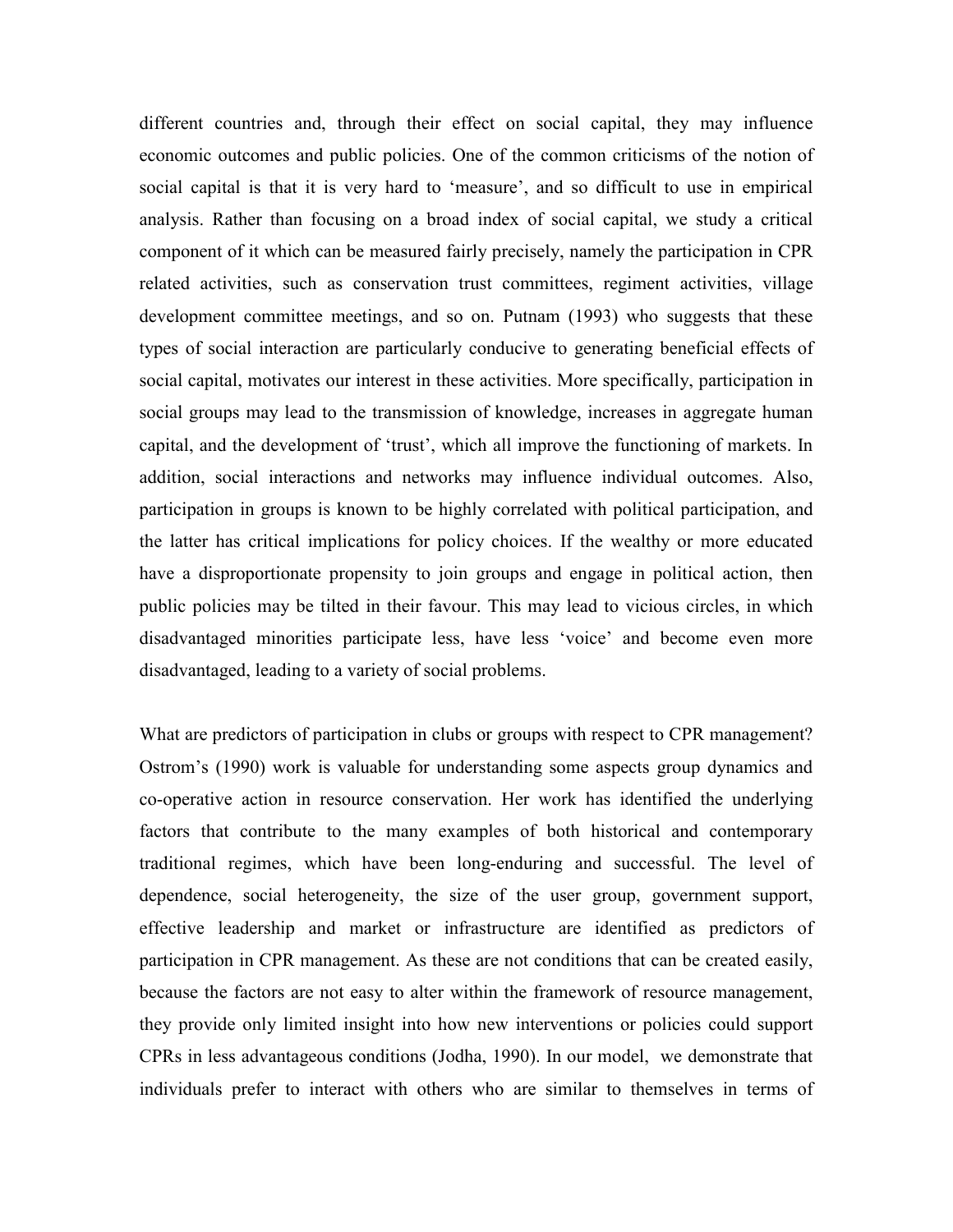income, race or ethnicity. If preferences are correlated to these characteristics, then our assumption is equivalent to saying that individuals prefer to join groups composed of people with preferences similar to their own. Given this set up, one may expect that preferences for homogeneity may decrease total participation in a mixed group if fragmentation increases. However, individuals may choose to sort into homogeneous groups. Therefore, it is not clear a priori under which conditions more heterogeneity in a community would lead to more or less participation. In the theoretical part of the paper we investigate this issue. Our model departs from standard club theory, since our groups do not require contributions, do not have congestion effects and are based on free entry and exit of individuals. We make these assumptions because we want to focus on how the composition of the group affects individual choices of participation.

### 2.The Model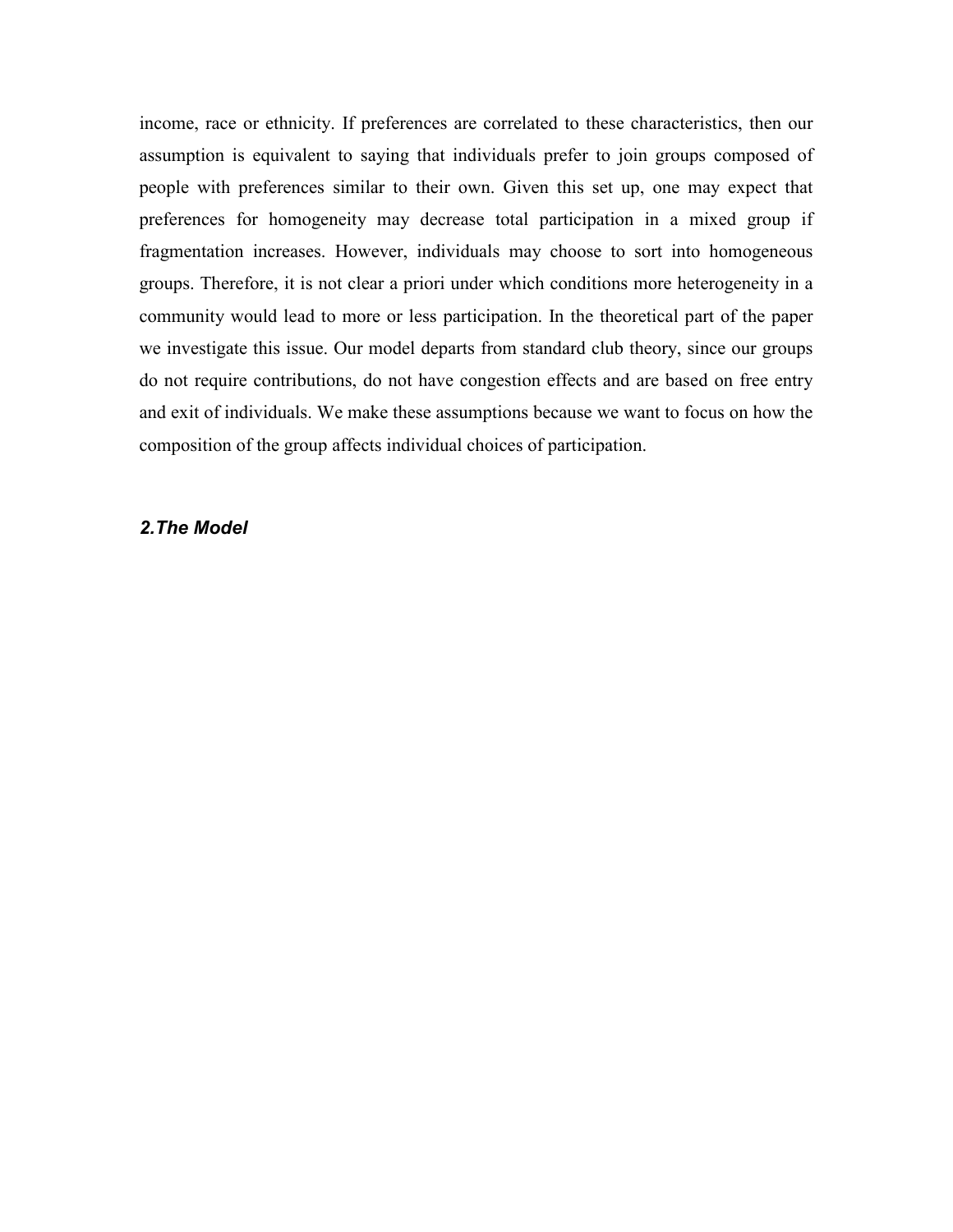Participation in resource use and collective action institutions is econometrically viewed as a series of explanatory variables with participation in management of common property resources being a dependent variable. A comparative analysis between two institutional settings in two regions of Botswana demonstrates the importance of empowering people in managing CPRs. There is a clear role for the state, which is to facilitate the people's activities and to motivate their participation. The fieldwork was carried out in about 20 villages spread across the Chobe and Ghanzi/Kgalagadi districts of Botswana. The data set that is analysed with two techniques. A factor analysis is performed on ten participatory indicators of each household. In each institutional setting, social indicators turn out to be the main consideration in participation. Economic indicators follow as the second most important consideration. A regression analysis is carried out using the primary data to test theories associated with the different indicators of co-operation in CPR management. In this study, a common property resource index (CRPI) will be used as proxy for participation in common property resource management. It is hypothesised that the level of dependence, social heterogeneity, the size of the user group, government support, effective leadership and market or infrastructure are predictors of participation in CPR management.

### 2.1 Index of Participation in CPR Management (CPRI)

The CPRI is constructed out of a set of observable variables, all highly correlated with one another and all weighted by a single factor when examined using the multidimensional methodology of factor analysis. This procedure is a statistical approach used to analyse interrelations of variables and to explain these variables in terms of their common underlying dimensions (factors). The approach involves finding a way of condensing the information contained in a number of original variables into a smaller set of dimensions with a minimum loss of information. There are various types of factor analysis, among them principal component analysis. This method provides a unique solution so that the original underlying variable can be constructed from the results. It looks at total variation among variables, so that the solution generated will include as many factors as there are variables, although it is unlikely that they will all meet the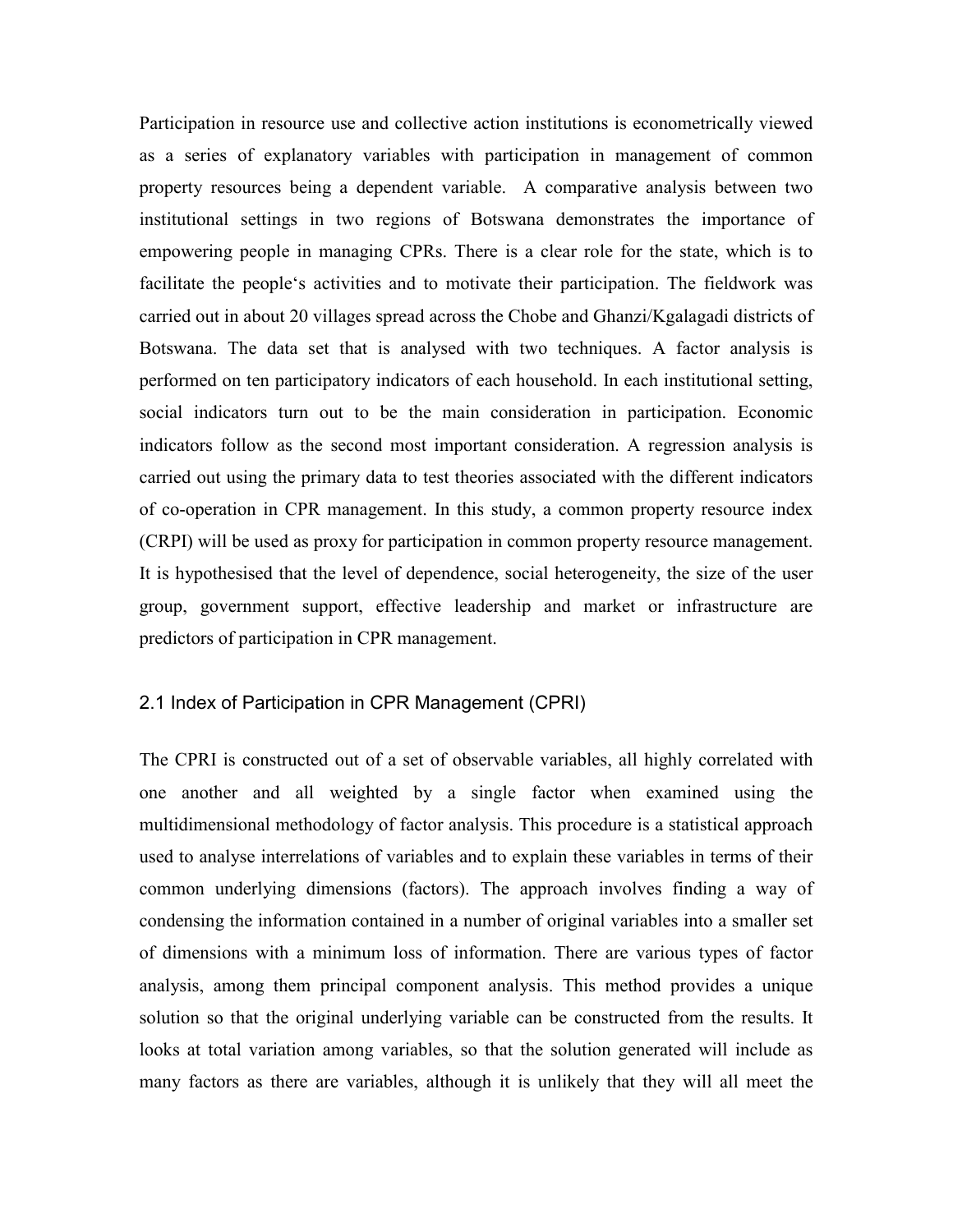criteria of retention (Tucker et al., 1997). The basic premise that underlies factor analysis is this: if there are multiple items in a survey that can be argued to reflect a theoretical construct and if those items are correlated with one another, then factor analysis will compute one score (factor score) to represent the multiple indicators. The weight each individual item is given in the factor score depends on the strength of its association with the other items. Put simply, factor analysis abstracts what the items have in common.

Each observed variable (y) is expressed as a weighted composite of a set of latent variables (f's) such that

$$
y_i = a_{i1}f_i + a_{i2}f_2 + ... + a_{ik}f_k + e_i
$$
 (1)

Where yi is the ith observed variable on factors and ei the residual of yi on factors. Given the assumption that the residuals are not correlated across observed variables, the correlation among observed variables is accounted for by factors. Once a factor score has been extracted for a construct, subsequent analyses uses that single number instead of the several component items, which makes the analyses much more manageable than if we were to use the several items. It is in this sense, that factor analysis is referred to as a data reduction mechanism.

The limitation with factor analysis is that the factor scores reflect the theoretical construct only to the extent that the items we chose reflect the construct. If the individual items selected do not reflect the construct, neither will the factor score. But, if there is agreement on items that reasonably capture (even if not perfectly) the construct, then a factor score is considered to be a more reliable measure of the construct than any single item (Gorsuch, 1983).

The factor scores used in the regression analysis assess the extent to which constructs are integrated with each other. Regression analysis allows us to estimate the impact that one construct, say level of participation or collective action has on the CPR management construct, as well as after we have held constant or controlled for other constructs. For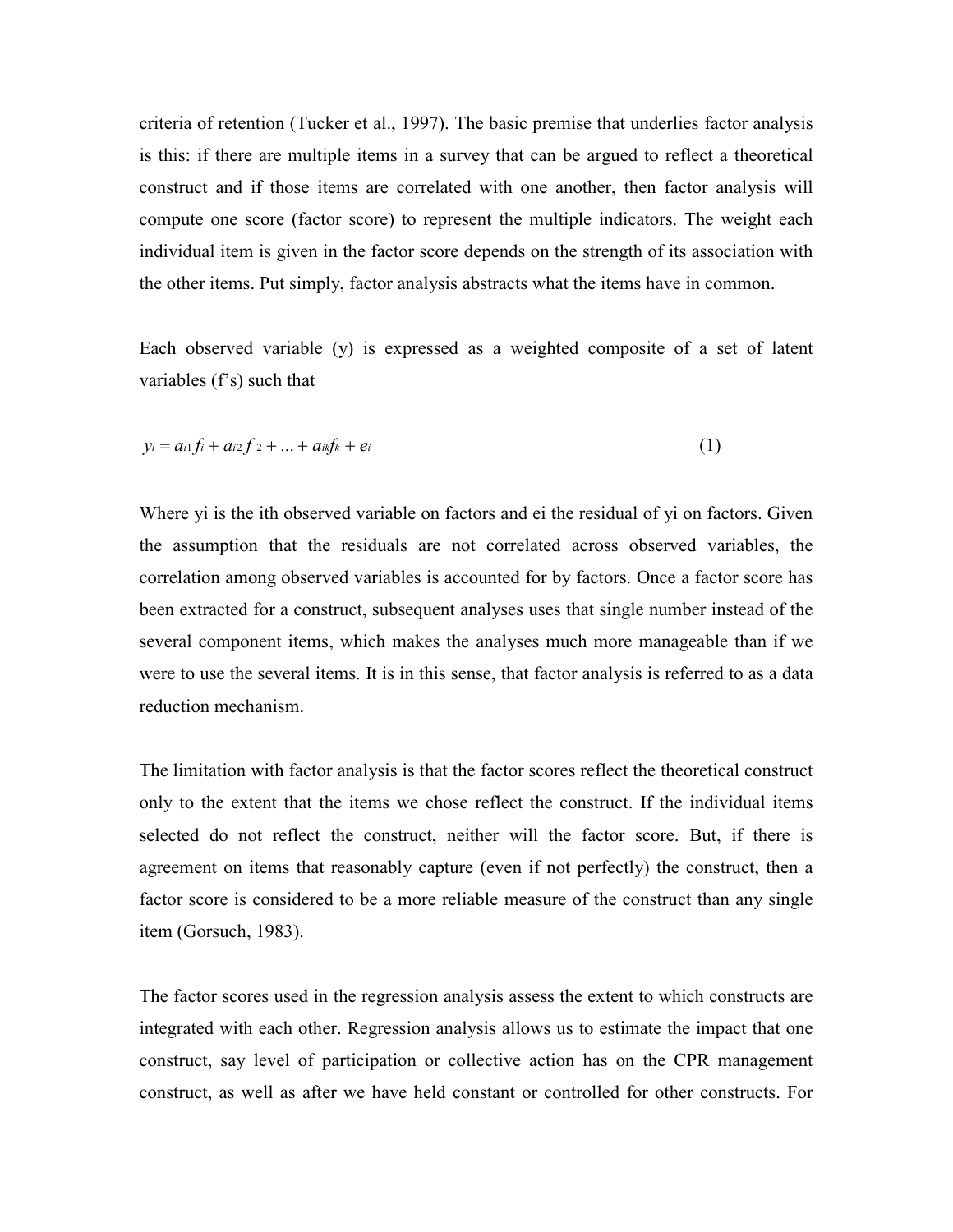example, with respect to this paper, the interest is finding out whether those community members who are dependent on a CPR are also the ones who value participation in conservation of the CPR. We regress the participation construct (the dependent variable) on the dependency construct (the independent variable). The regression coefficients give us an estimate of the extent to which the values of the dependent construct will change for every unit change in the independent variable. The Beta coefficient represents this change in standard deviation units. Further, if one wants to identify the conditions under which the association between dependence and participation in conservation of CPR is obtained, if it is possible to control for the other conditions.

The following variables are used for the factor analysis:

Quantity of Work (QW): Percentage of activities in which a household participates in support of common resource management:

- 1. Formation of village trust committees or user group committees
- 2. Community escort guides training
- 3. Community land use plans
- 4. Income generation projects in village
- 5. Joint partnership initiatives

If a household participated in two of these activities, then the score is 20%, and if it participated in all activities score is 100%. The high score on this variable will indicate the extent of institutional development and co-operation in managing a CPR.

Quality of Protection (QP): The extent to which members observe rules undertaken towards regulating use of resources:

- 1. Participation in the community resource monitoring programme
- 2. Observation of harvesting regulations (for grapple, wildlife and thatch grass)
- 3. Applying social sanctions on those who violate rules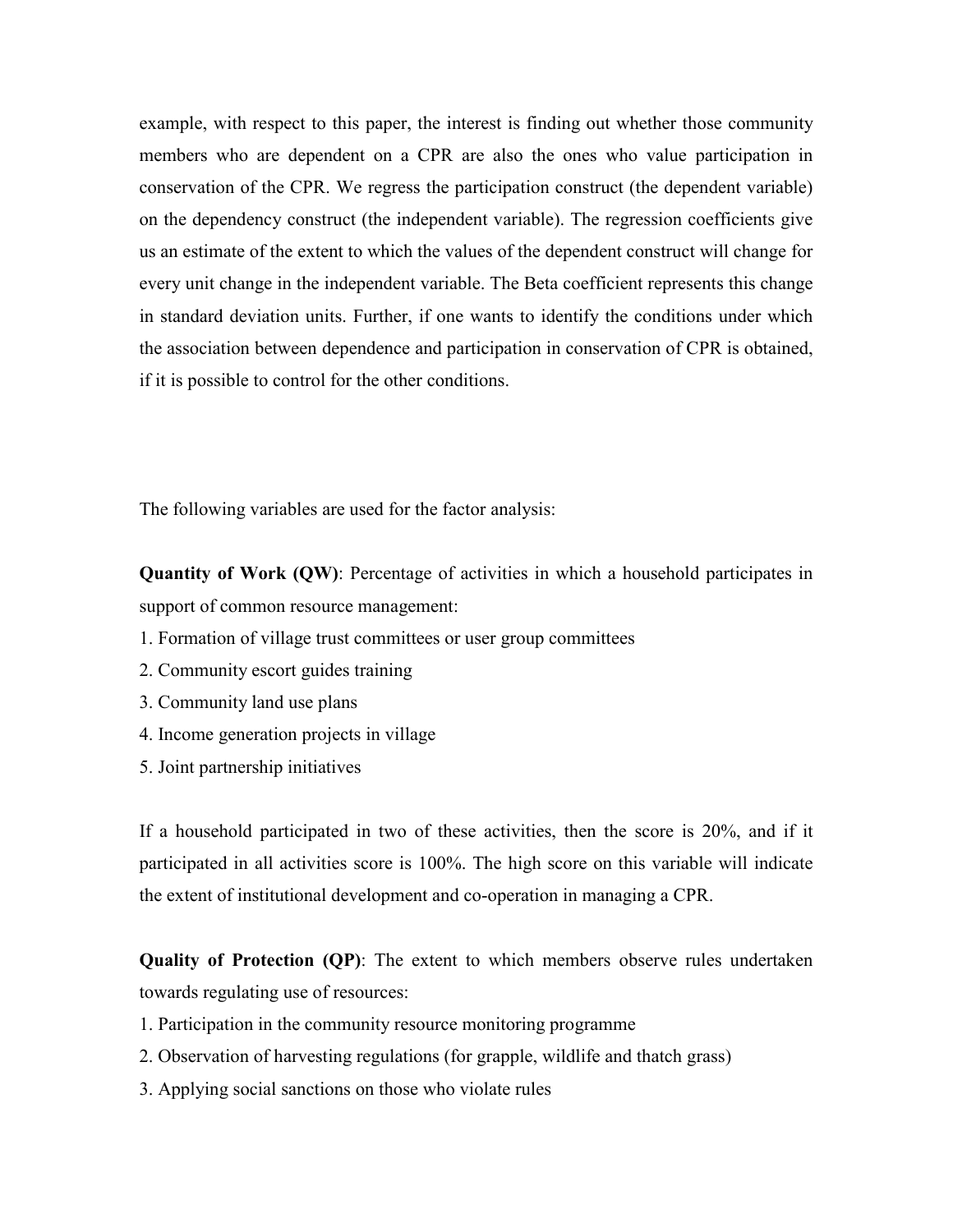Support for Collective Action (SCA). Number of days spent by members participating in the past year in *Kgotla* meetings and village development committee meetings.

 Voluntary Action (VA): Average time spent by village members in the past year on conservation activities that include:

- 1.Time spent on conservation trust meetings
- 2.Time spent on fire fighting and building fire breaks
- 3.Time spent on other community activities

Support for Policy Change (SPC): Percentage of policy changes that a household member agrees with:

- 1.Introduce grazing fees
- 2. Wild life quota system
- 3. Introduce access fees for veld products

Although this element represents a more subjective assessment compared to other measures, it reflects village members' willingness to conserve resources through limiting their own user rights.

Principal component analysis (PCA) is using as a data reduction method for reducing the number of variables into fewer variables. The question then is, how many factors does the researcher wants to extract? As consecutive factors are extracted, they account for less and less variability. The decision of when to stop extracting factors basically depends on when there is only very little "random" variability left. The nature of this decision is arbitrary; however, various guidelines have been developed, and they are discussed in reviewing the PCA.

The CPRI is constructed by taking a sum of scores over the items mentioned above, after first standardising them by scoring the values so that each has a maximum range of one.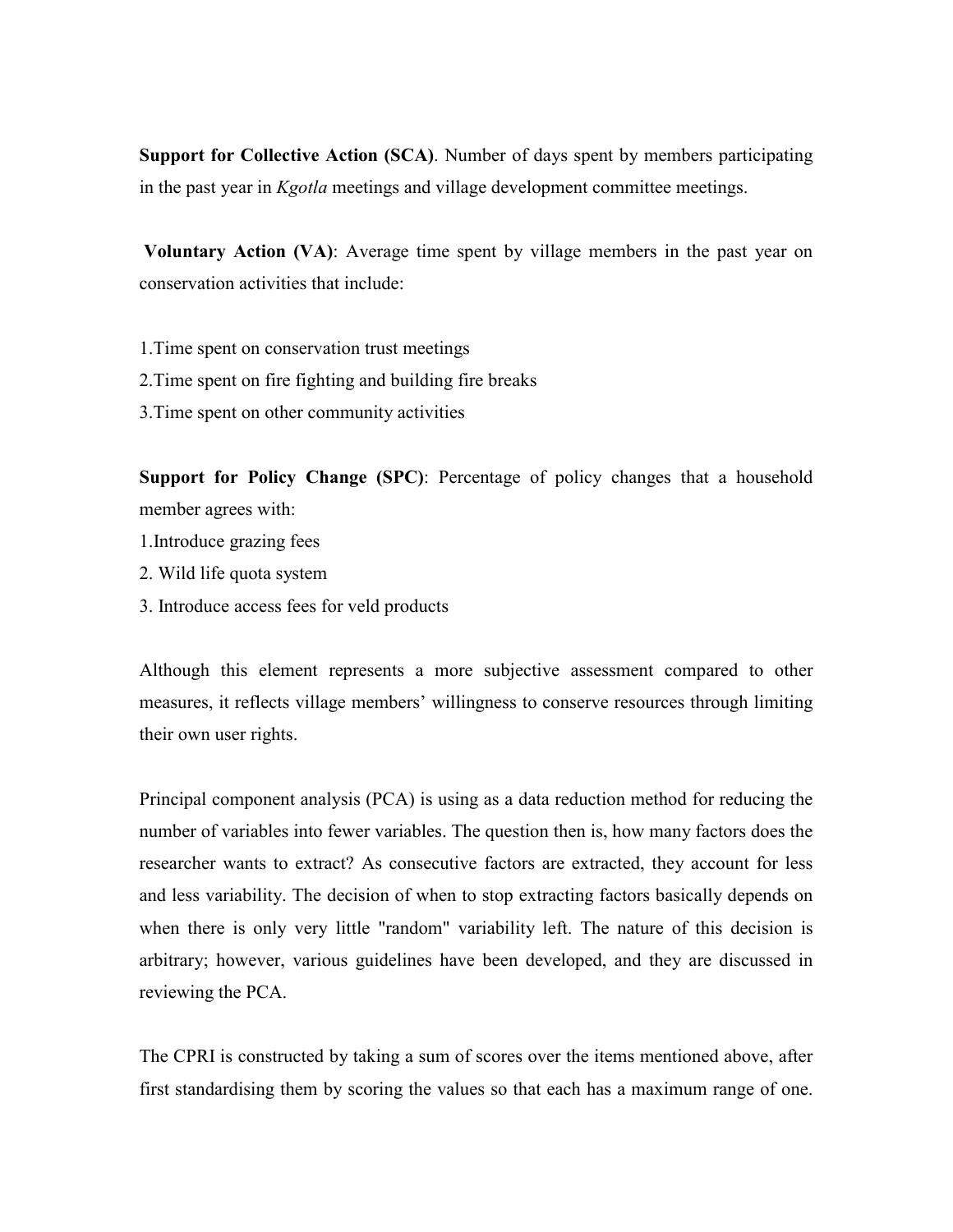Each variable therefore has an equal weight within the index. With the items forming the CPRI, a household could score a maximum of five points only if it ranked top in each category.

## 2.2 Testing Hypotheses Relating to the Regression Coefficients

In this section we estimate the relationship between level participation in CPR management and its predictors. For our specification, we assume that at any point in time, the variable measuring the level of participation in a CPR management can be modelled as:

 $\beta$ 1ETHN +  $\beta$ 8DOMT +  $\beta$ 9HSZ +  $\beta$ 10EDU +  $\beta$ 11SEX +  $\beta$ 12GST +  $\beta$ 13INFR +  $\varepsilon$  $CPRI = \alpha + \beta_1 LIV + \beta_2 OPRSH + \beta_3 PVTSH + \beta_4 CPRSH + \beta 5 PUBSH + \beta_6 FMSZ +$ 

Where

| <b>CPRI</b>  | Index for participation in common property resource management       |
|--------------|----------------------------------------------------------------------|
| $\alpha$     | Constant                                                             |
| $\beta_i$    | Regression coefficients, (measure of the linear relationship between |
|              | CPRI and predictors when the influences of the other independent     |
|              | variables are held constant. They are explained as follows;          |
| LIV          | Number of livestock units or measure of wealth                       |
| <b>OPRSH</b> | Own produce share of household income                                |
| <b>PTVSH</b> | Remittance or private transfers share of household income            |
| <b>CISH</b>  | Common property resource share of household income                   |
| <b>PUBSH</b> | Public transfers share of household income                           |
| <b>FMSZ</b>  | Farm size in hectares                                                |
| <b>ETHN</b>  | Ethnic status of the household in terms of study area ranking of the |
|              | tribe                                                                |
| <b>DOMT</b>  | Membership of a dominant tribe                                       |
| <b>HHZ</b>   | Household size                                                       |
| <b>EDU</b>   | Years of schooling of respondent                                     |
| <b>SEX</b>   | Gender of the respondent                                             |
| <b>GST</b>   | Government support through extension and policy provisions           |
| <b>INFR</b>  | Infrastructure for access to markets                                 |
| ε            | Error term                                                           |

The regression coefficients give insights on the effects of independent variables but do not provide insights on effects of multiple presumed causes working in combination. The study is not designed to examine these respective multiple causes in detail, so we assess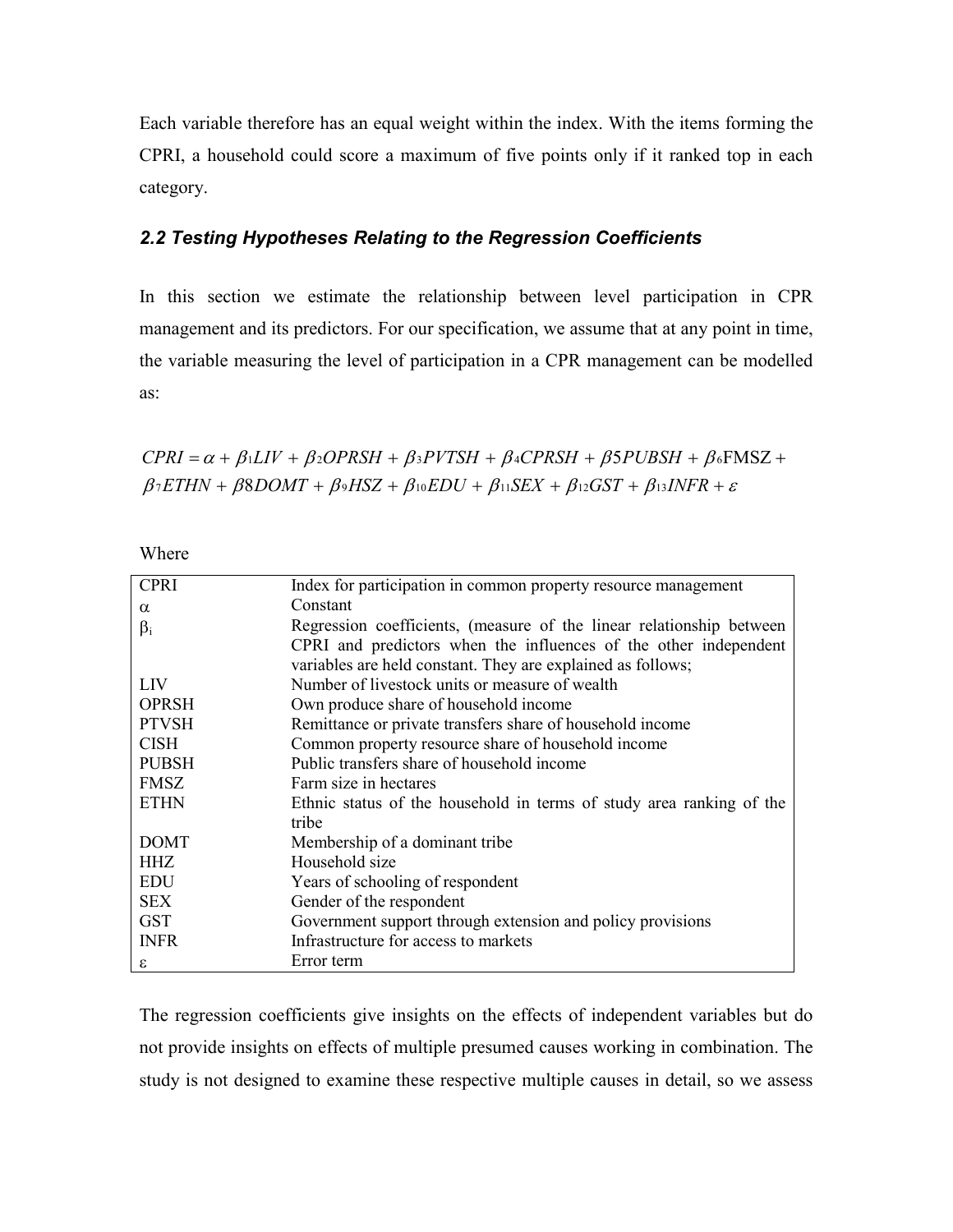what is considered to be the best available measures of these factors that could influence common property resource management outcomes.

#### 1. Relative Level of Dependence

Collective action is assumed to prevail in situations in which people benefit from working together. In developing countries, rural communities are highly dependent on natural resources such as forests, wildlife, etc. Harnessing community potential for collective action to manage such resources is sensible, as a highly dependent on a common resource is likely to manage the resource in a more sustainable way. The following variables are used to assess the level of dependence:

#### Livestock Units (LIV)

This variable measures the pressure of animal population upon available grazing land. Where that pressure is greater, the rewards from employing sustainable resource management are be greater. Although animals of different sizes have different feed requirements, in this study a cow; horse or donkey is equivalent to one livestock unit whereas four goats or sheep are equivalent to one livestock unit. According to the relative level of dependence hypothesis, the greater the population pressure on the grazing land, the more likely villagers are to enforce their common property rights and exclude outsiders. On the other hand, livestock ownership represents some form of wealth. It is likely that those who own large numbers of livestock will have no interest in co-operating in managing communal grazing lands. This is reinforced by the fact that the majority of power-holders in Botswana are cattle owners as wealth is often viewed in terms of livestock holding. The relevance of this hypothesis will also be examined by looking at distribution of livestock ownership in a given village. It is more likely that the richer households control the larger numbers of livestock. The coefficient of this variable may have ambiguous effect on CPRI.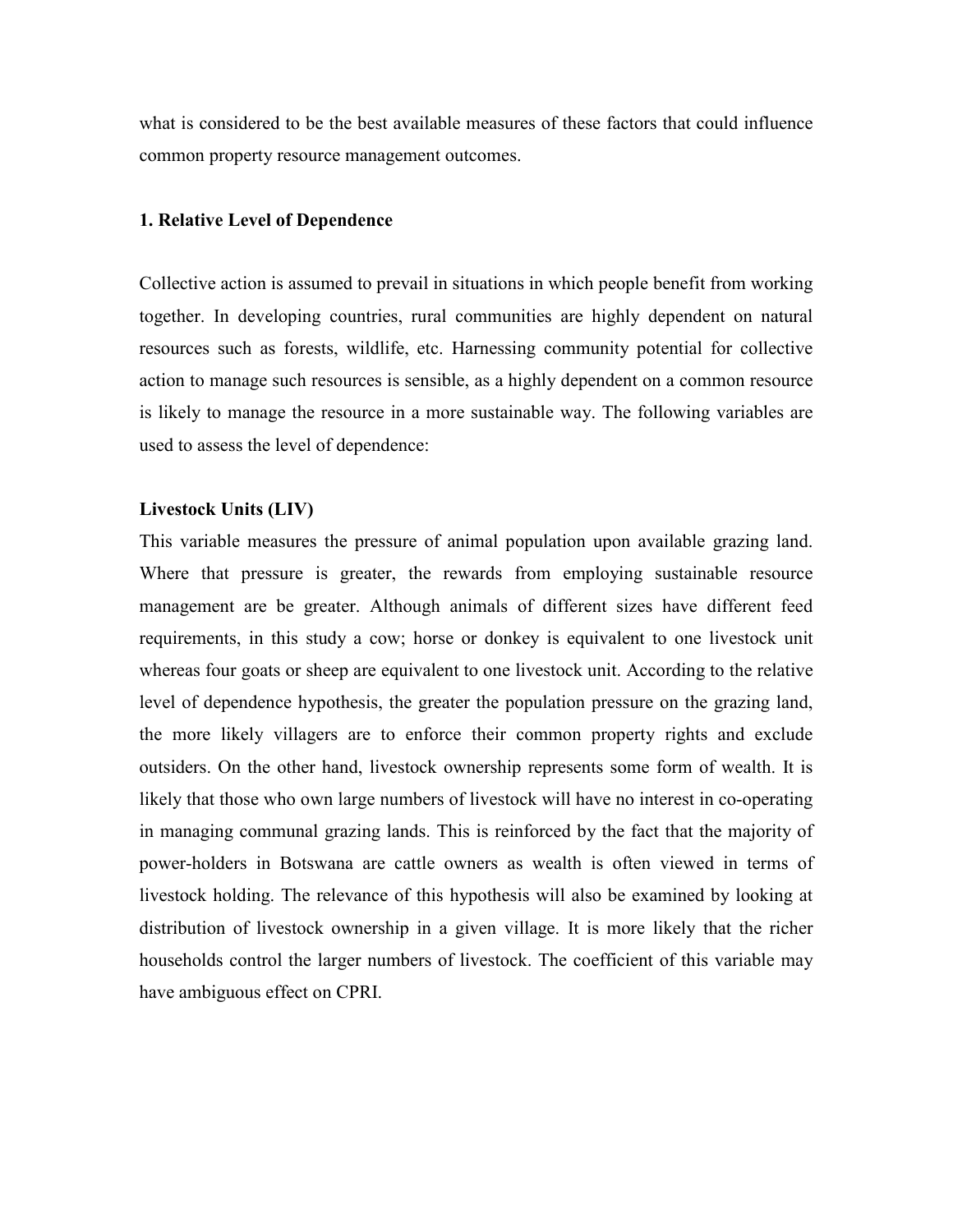#### Share of CPR Income in Household Income (CISH)

The level of dependence on the CPR is a very difficult variable to compute because of multiple use dimension of CPRs. Households use CPRs for consumptive as well as nonconsumptive uses. The latter is easier to measure even though it is difficult to come up with standard units of measurement across uses. For instance, firewood is measured in bundles and the number of animals grazed on the land measures fodder. To work around this problem, the level of dependence on the common is measured by share of CPR income in household income (CISH) in the past year. This was done by converting quantifiable commodities harvested from the commons into cash. For commodities that are commercialised, national prices were used and for the rest of the commodities local prices were used for such conversion. Then percentage share of income from CPR in household income was used as a proxy for household dependence on a common resource:

CISH =0 means the household is completely independent of the resource, thus will have no interest in its management. Any government policy that excludes the household or community a zero level of dependence on the resource will pose no problem. The resource in this case can be managed under state or private regime. This implies that these regimes by definition have no co-ordination costs.

CISH=1 means a household is directly dependent on the resource for its subsistence. This high level of dependence by a household will lead to high participation level of a household in collective action. It will be in the interest of the household to insure that the common resource is managed in a sustainable manner. If government introduces a policy that excludes a highly dependent household from the resource, such exclusion may become prohibitively expensive or impossible. A good example of this situation is areas that are declared protected areas. However, given government's lack of capacity to enforce rules and regulation, such resource often end up managed under CPR and in the extreme cases becomes open access. The policing or exclusion costs will increase with the dependence level of the community on the resource. Lower levels of community dependence on the resource imply lower exclusion costs. Assuming that heterogeneity is also low, this raises the relative effectiveness of the CPR. Although privatisation of the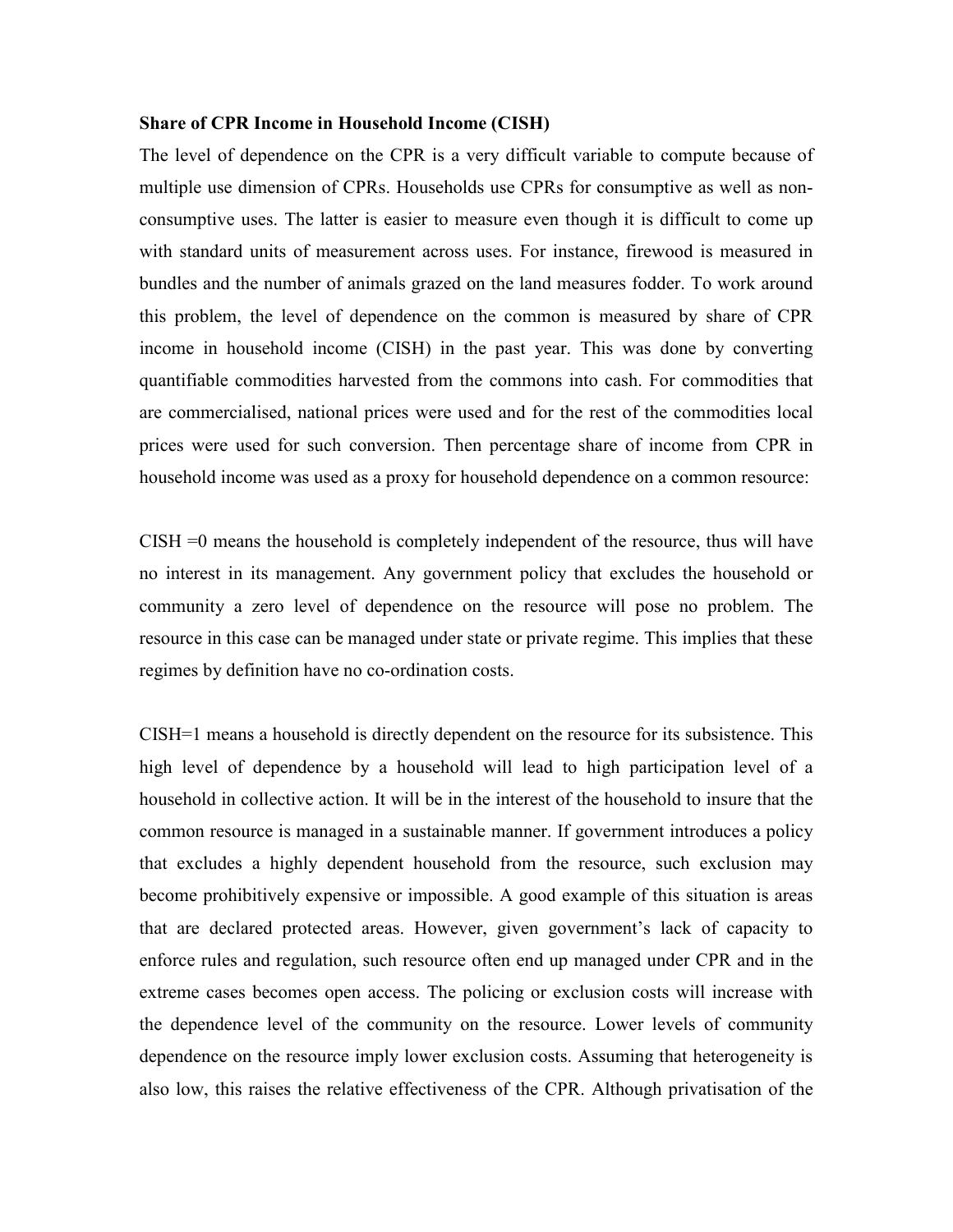resource under this situation is viable, it will not be as cost effective as the case of a CPR. Therefore CISH is expected to be positively associated with CPRI.

#### 2. Wealth, Asset Ownership and Own Income

What are the likely effects of wealth on the level of participation in CPR management? Levels of heterogeneity in terms of wealth, occupation and others, are used more assess their effects on the level of co-operation. Wealth and income have been found to be associated with a household's capacity to participate in common resource management (Grootaert, 1998). The argument made in support of this finding is that households that are relatively richer will have less interest in participating in the management of a common pool resource because it is more likely to be less dependent on the resource. That is, households with more diversified sources of income or with exit options are likely not to co-operate or defect in resource management. Poorer households are likely to be associated with high levels of participation in management of a CPR while high levels of wealth are therefore associated with lower levels of CPRI. Farm size (FMRSZ), number of livestock owned (LIV), and share of own produce in household income (OPRSH) is used as indicators of wealth.

### Farm Size (FMSZ)

It is hypothesised that access to private arable land reduces dependence on common property resources. The bigger the farm (hectares), the more likely that a household would be able to meet household food needs and hence use the common land less for consumptive purposes. According to the relative level of dependence hypothesis, households with bigger farms will have a lower level of dependence on common land. Therefore, farm size is expected to be inversely related to CPRI.

## Own Produce Share of Household Income

This includes mainly private income from either employment, income-generating activities such as beer brewing. The higher the share of own produce to household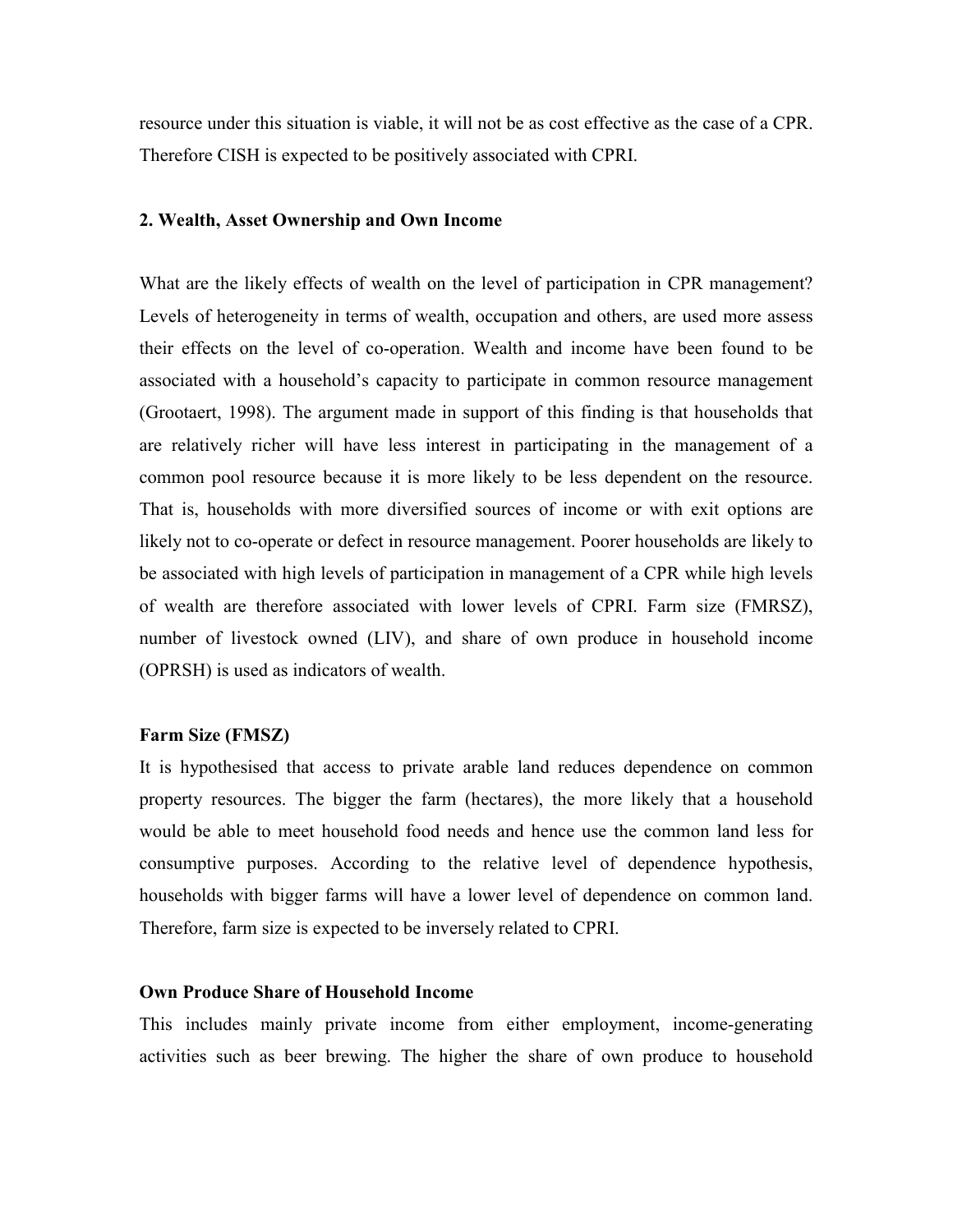income, the less the gains of co-operation. OPRSH is expected to be inversely associated with CPRI.

#### 3. Social Heterogeneity

The relationship between the degree of social heterogeneity and success in collective action is often assumed to be negative. As heterogeneity increases, the chances of reaching a consensus and hence smooth and effective CPR fails (Ahuja, 1998; Baland and Platteau, 1995). More homogeneous communities are expected to be successful in collective action because the costs of reaching a consensus are lower than in highly heterogeneous communities. Two variables are used here as measures of social heterogeneity.

#### Tribes (ETHN)

Ethnicity (ETHN) reflects the tribe that a household belongs to. Households from less prominent tribes should face more challenges in participating in collective action, as it would not be easier put across their views. Those from dominant tribes are likely to freely participate in CPR management because they will not be hindered by their ethnic status. Generally it is not easier to reach an agreement between people with different cultural backgrounds and possibly different languages. It is even more difficult for community members whose tribes are considered inferior to air their views freely. A good example is the *Basarwa* who are socially considered to be of low status. Their participation is not only hindered by language but also but social standing. During focus group discussions, people were asked to rank tribes according to social status in their area. Hence ethnicity here is used as a measure of social status. Each household was given a ranking according this social status. Households which belong to tribes which are considered to be of lower status face more challenges to collective action as it is not be easier to fully participate in collective action. Therefore, it is hypothesised that there is a negative relationship between ethnicity and CPRI.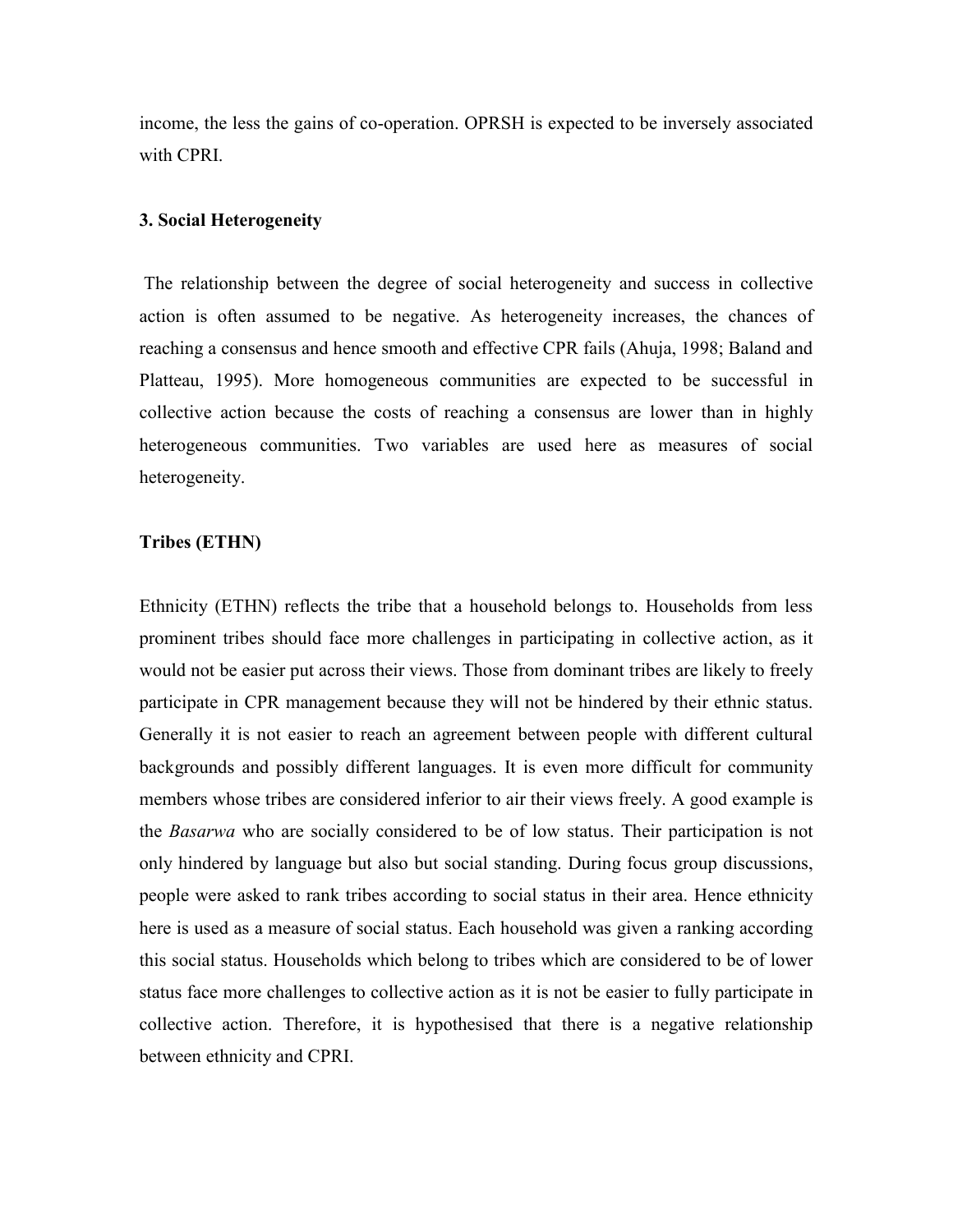### Dominant Tribe (DOM)

DOM is a dummy variable, which represents whether a household is from a numerically large tribe or ethnic group. To determine to what extent the community is heterogeneous, a proportion of households belonging to a numerically large group can easily be computed. If the proportion is equal to 1 the community is considered to be highly homogeneous, hence there is good chance of leadership. In this case, the information in question and the views will be almost identical, and costs will also be low. According to Ostrom (1997), the contract or the rule system designed by the community for management of the resource has certain incentives or compatible and enforceable. The design of the contract mainly involves incorporation of economic incentives and enforcement procedures appropriate to the particular community, and it requires discussion with members in order to identify incentives and procedures acceptable to the whole community (Ostrom, 1990; Kant et al., 1998; Ostrom, 1997). The cost of this exercise will increase with community heterogeneity. For example, if the proportion is equal to 0.7 so that only 30% of the people disagree on how to manage the resource, reaching consensus and developing a system, which is incentive, compatible and enforceable will have lower costs. The probability that some members will not adhere to the rules and regulation of the system is lower. A less stronger enforcement system will be required, leading to lower enforcement costs and possibly lower physical output levels.

If the proportion of membership of a numerically large group is equal to 0, the community is extremely heterogeneous, that is, no dominant tribe. In this case, the collection and analysis of information and consensus building on the resource management will also be more costly. As heterogeneity increases, the chances of reaching a consensus and hence smooth and effective CPR fails. If government introduces a policy that requires collective action, then privatisation of such a resource will not pose any high exclusion costs. Even in the case of high dependence, exclusion will be easier as people will be acting as individuals rather than a group given the diversity involved. The higher this proportion is, the easier it should be to mobilise collective action because there is a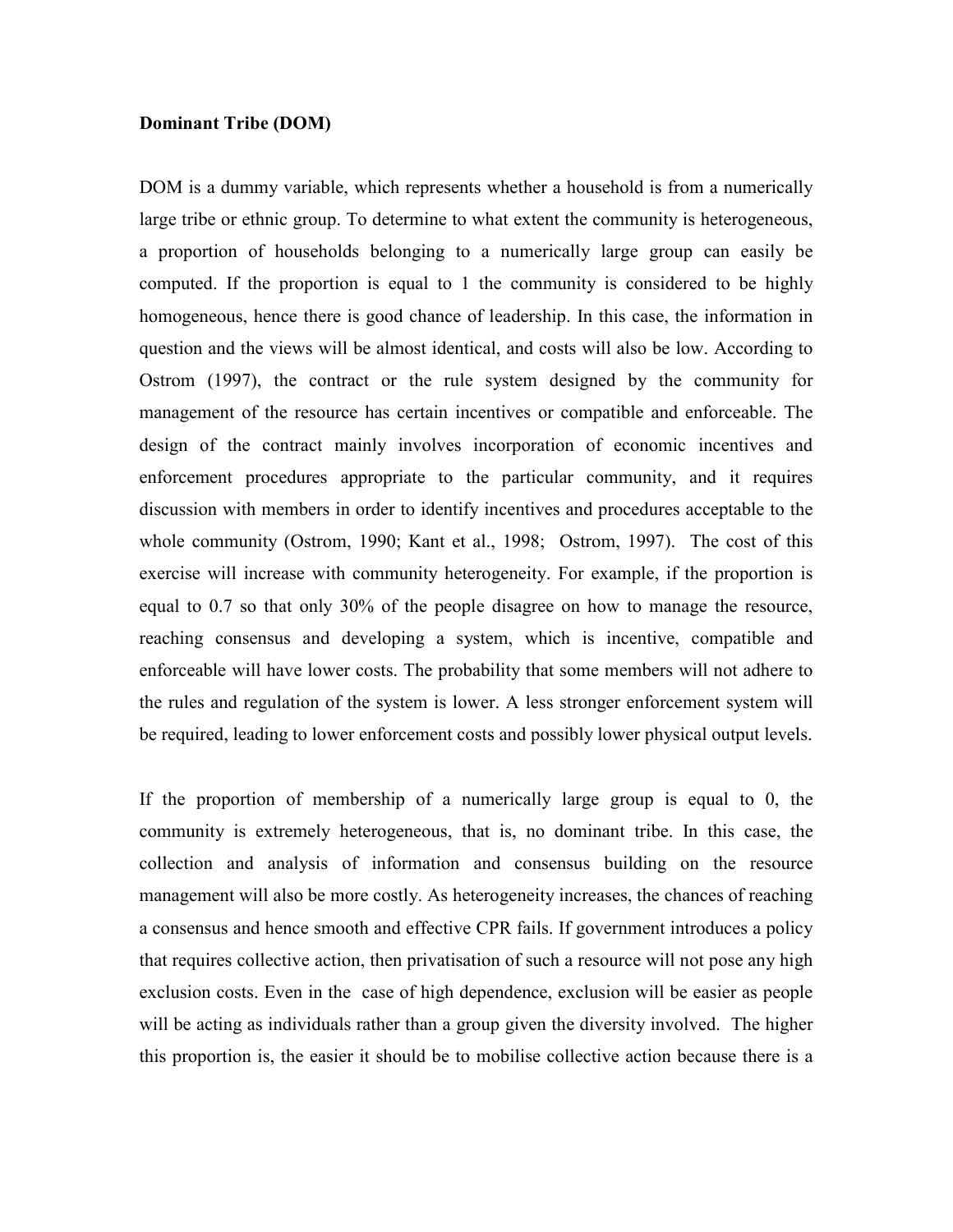dominant group to take leadership. It is hypothesised that higher values of CPRI should be positively associated with membership of a numerically large group (DOM)

#### 4. Household Size

Much literature discussing capabilities of collective action assumes that a smaller group is effective because it is by definition more homogeneous than large groups. However, smaller groups are not necessarily homogeneous. The literature on common property resources emphases that the larger the group or community, the more sub-optimal is the equilibrium (Ostrom, 1990; Runge, 1994, Ahuja, 1998). The underlying argument for this theory is that community members are rational and self-interested people. As the group size increase, each member's share of the gains from managing common property resources declines, which in turn weakens the incentives to co-operate. While community or group size might be one of the factors which increases problems of collective action, participation or co-operation in CPR management also depends on the opportunity cost of the time of the community members. People may be unable to afford the high transaction or compliance costs of participating in common property resource conservation, most importantly the time involved in attending meetings and carrying out conservation-related activities. In poorer regions, at times of stress, where people pursue multiple and continuous strategies in order to generate sufficient food and income, community members may be unable to afford the time to participate in community conservation activities, unless they can directly compensate for productive activities foregone. Household size has more direct bearing on the capacity of a household to participate in CPR management. A household with a large number of members is more likely to participate in the management of a CPR because they have a sufficient number of persons to spread across household income generating activities. Therefore, household size is considered a more relevant variable to use than group size. Household size is expected to be positively association with CPRI.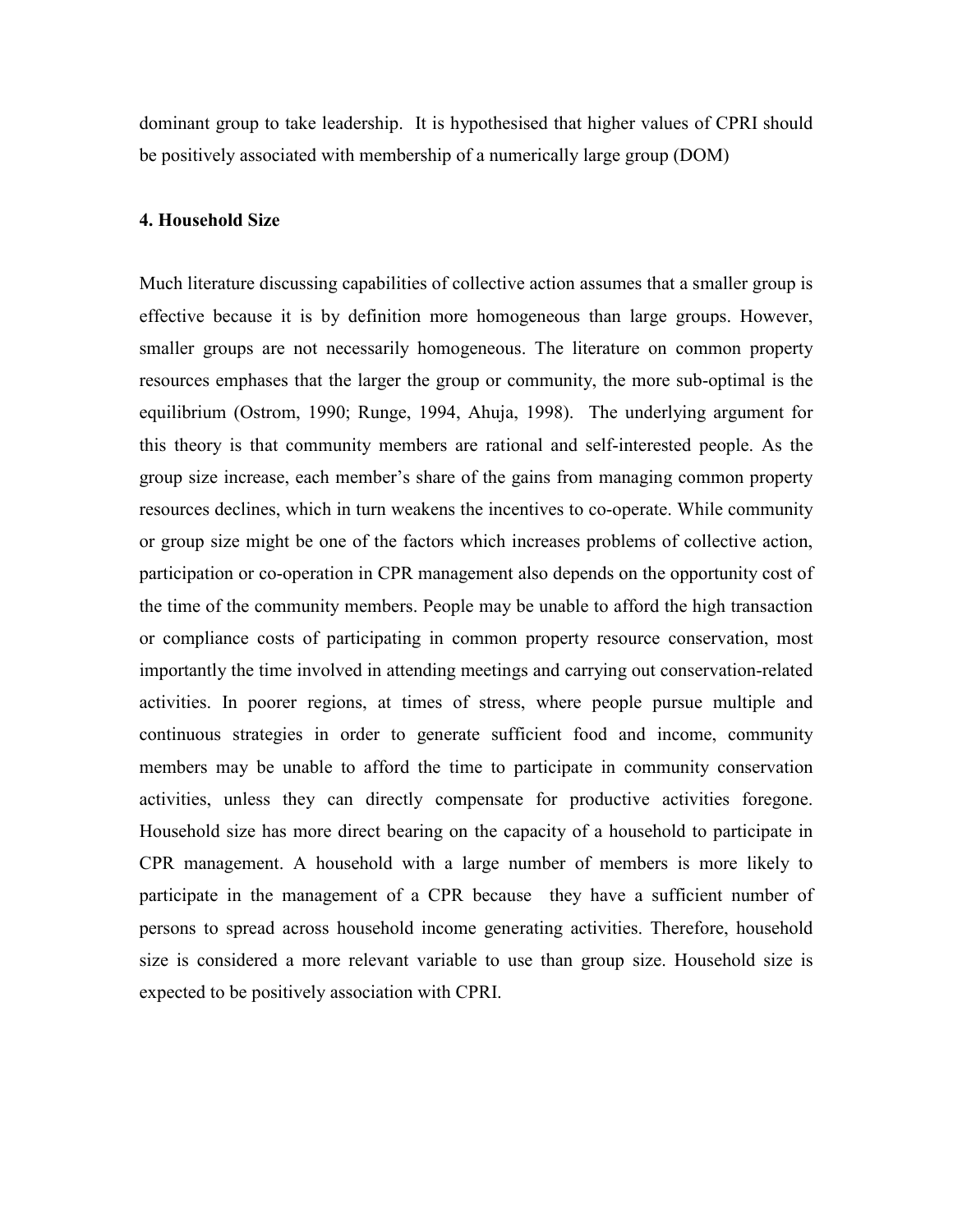#### 5. Education and Literacy (EDU)

Education is measured by the number of years of schooling of the respondent, and is hypothesised to significantly affect participation in CPR management. Education is important in explaining the inter-household variation in participation in management of common pool resources. Education may increase awareness of opportunities for CPR management and the ability of individuals to organise (Meinzen-Dick 1997; Bebbington et al. 1994; Esman and Uphoff, 1984). In developing countries, especially Botswana, it has been argued that education is by itself the most important variable for economic as well as human development (UNDP, 1997). Where a high proportion of a community is literate (compared to a moderate percentage as in the less literate communities in the sample), this may indicate less heterogeneity in terms of wealth or social status. This may favour collective action as argued by many authors (Ostrom 1990; Bardhan 1993). On the other hand, education may increase the awareness of exit options of community members and thus tend to undermine collective action. More educated people may have higher opportunity costs of their time, so they may be less prone to participate in collective action. Thus the net impact of education is theoretically ambiguous.

#### 6. Government Support

Experiences have shown that centralised top-down biodiversity conservation is only effective with large expenditures on enforcement. As an alternative, participation of different types of stakeholders is now considered to be essential for effective and sustainable management and conservation of biodiversity. It is generally accepted that participation by local communities can be fostered by a significant degree of decentralisation and a conducive policy environment. Conducive policies have the potential to encourage the evolution of community-based institutions to manage natural resources locally. The propensity of individuals to organise themselves into institutions for collective action will be partly determined by the expected pay-offs.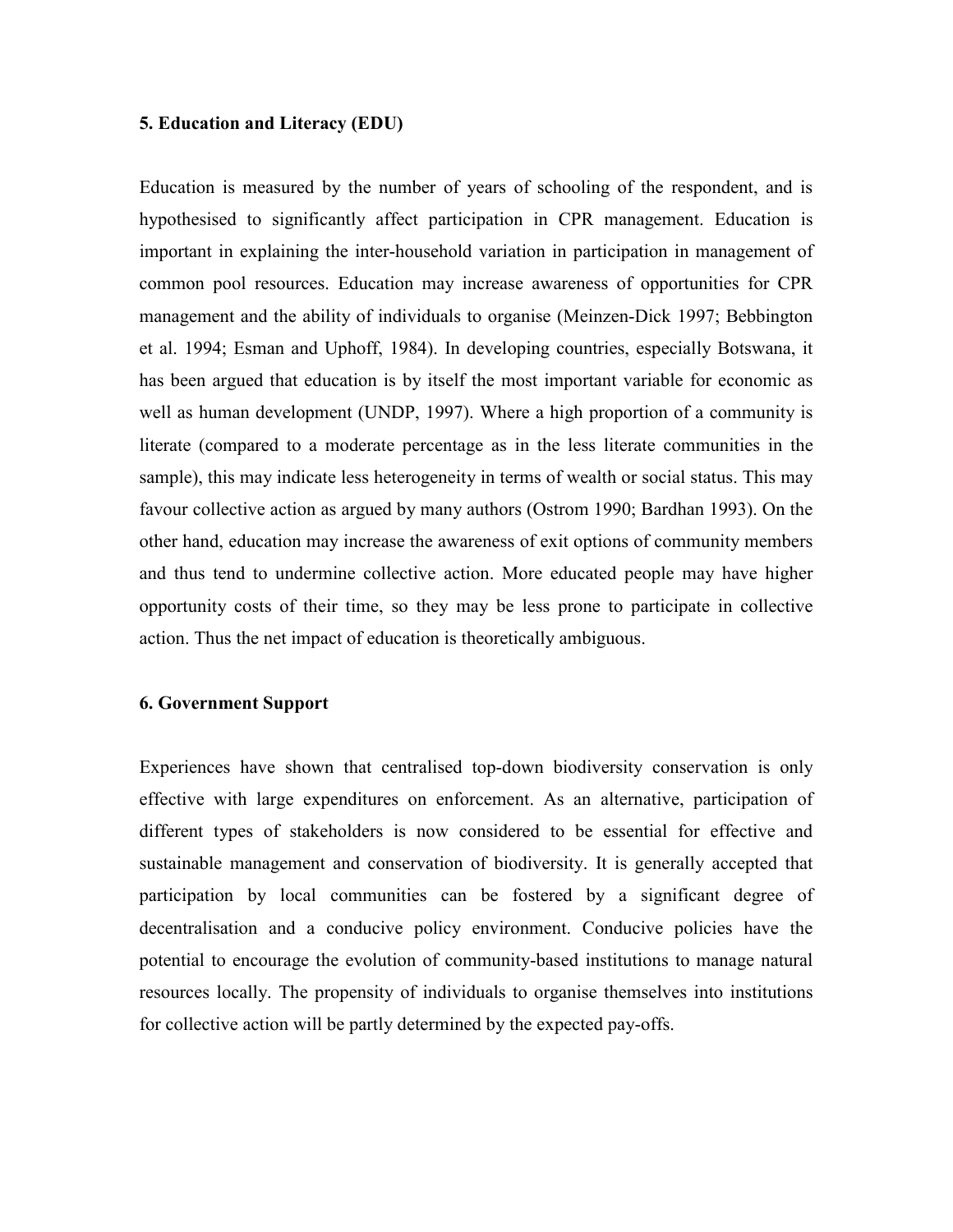The concept of government support is captured through the presence of government policies which promote CPR management, as well as the presence of government extension offices and other external organisations in the village. On one hand, such organisations may be catalysts for participation in local organisational development and help to strengthen the capacity of local organisations (Farrington and Bebbington 1993; Esman and Uphoff 1984; Ostrom 1990; Thomas-Slayter 1992). On the other hand, such external influences may compete with or undermine local organisations, by reducing the need for local collective action (Thomas-Slayter 1992; Thomas-Slayter 1994)

In the case of Botswana, Government, especially the Department of Wildlife and National Parks (DWNP), initiated most of community-based natural resource management programmes in the study area. The Wildlife National Conservation Act of 1992, made provision for communities to be involved in sustainable utilisation and management of wildlife as well as other resources. Government staff provided technical support to user groups in order to facilitate benefits from the policy provisions. Although it is difficult to measure the calibre of government staff directly, a measure of government staff interaction with the user groups, reflecting motivation and mobilisation, gives a good indication of extent of government support for CPR management. The extent to which people get government support in the form of extension was measured in the form of yes or no, and the results were used to arrive at a single government support variable (GST). This variable is expected to be positively related to CPRI.

### 7. Modernisation

Modernisation is expected to be closely associated with the existence of both norms and networks that facilitate collective action (Krishma et al, 1999). It is expected to promote the emergence of values and attitudes that facilitate co-operation and social associations. The converse of this hypothesis is that more traditional communities and societies would be more likely to act collectively. Village level modernisation is closely linked with access to market, mechanisation of production and better infrastructural facilities, especially roads, enable access to markets. The following variables are used to assess the relationship between modernisation and CPRI.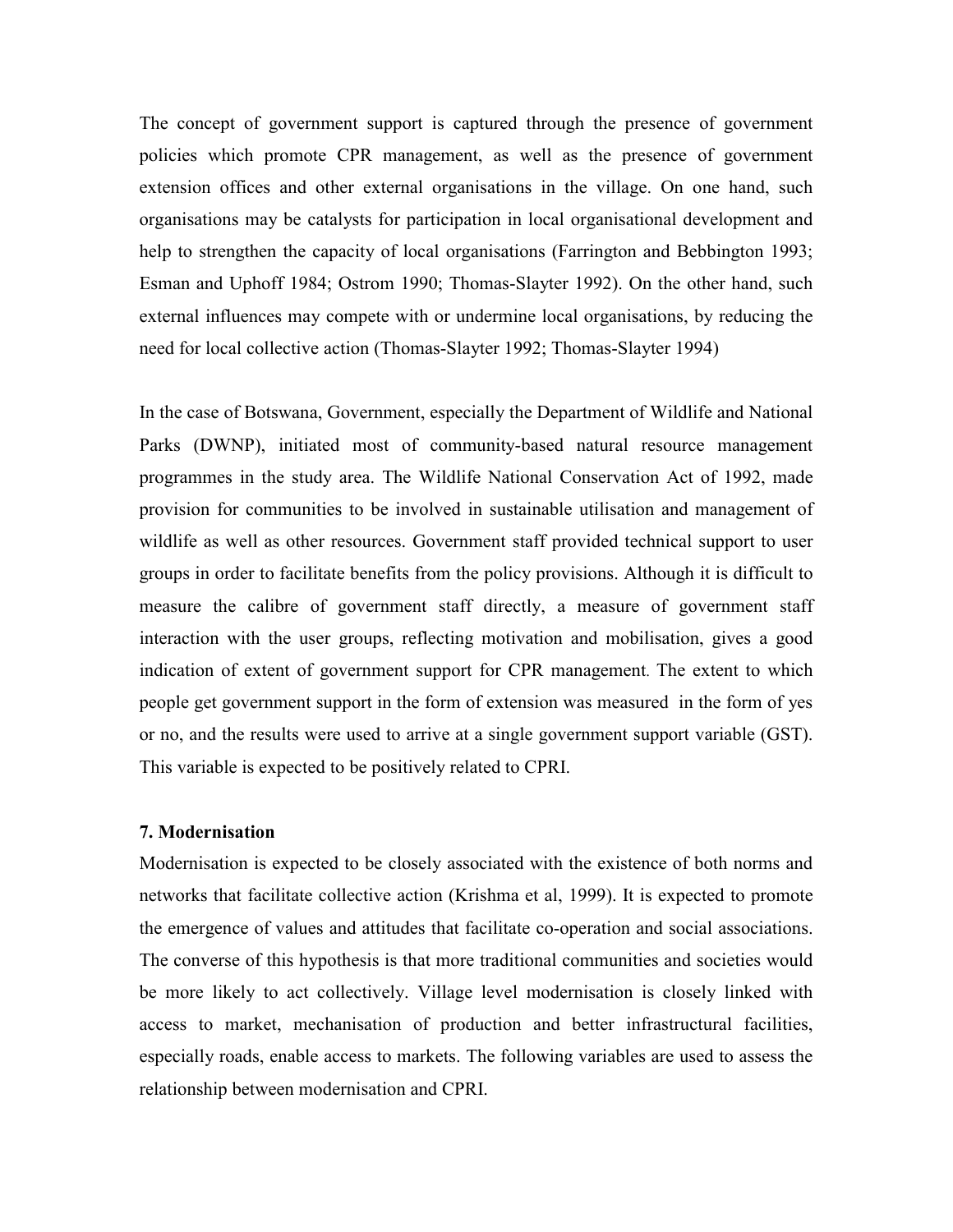#### **Infrastructure**

Access to markets may undermine the ability to attain collective action, since community members may have more exit options to markets. On the other hand, greater access to markets may increase the demand for some kinds of organisational development related to economic opportunities, unless entry of private firms or state intervention displaces the need for such development (Bebbington et al. 1996; Uphoff 1986). Market access may also influence participation in CPR management by affecting village members' access to information and knowledge of alternative organisational forms, as well as by affecting economic opportunities. However, Ostrom (1992) suggest that isolated communities are more likely to be successful in CPR management. Thus the expected impacts of measures of market access are ambiguous.

In 1982, the government of Botswana introduced a rural roads development programme (LG 117). The main objective of the programme was improvement, construction and maintenance of district roads using labour-based methods. People in rural areas are employed for about 180 days in a year and can earn up P1500 per annum. The cost per job was used to estimate the programme expenditure per household (INFR).

#### 8. Demographic Variables

Demographic variables used in this exercise are age, gender and household size. The age of household head (AGE) matters because it signifies the household's experience in managing common resources as well as accumulation of social capital. Older people have historically experienced relatively stable rules and norms pertaining to collective action over much longer periods than household heads that are younger. Therefore higher levels of CPRI are expected to be associated with higher age level of the household head.

Gender (SEX) The variable gender is used to test the effect of the gender differences on the level of participation in CPR management. It has been argued that women are more co-operative than men are, and there is some experimental evidence pointing in this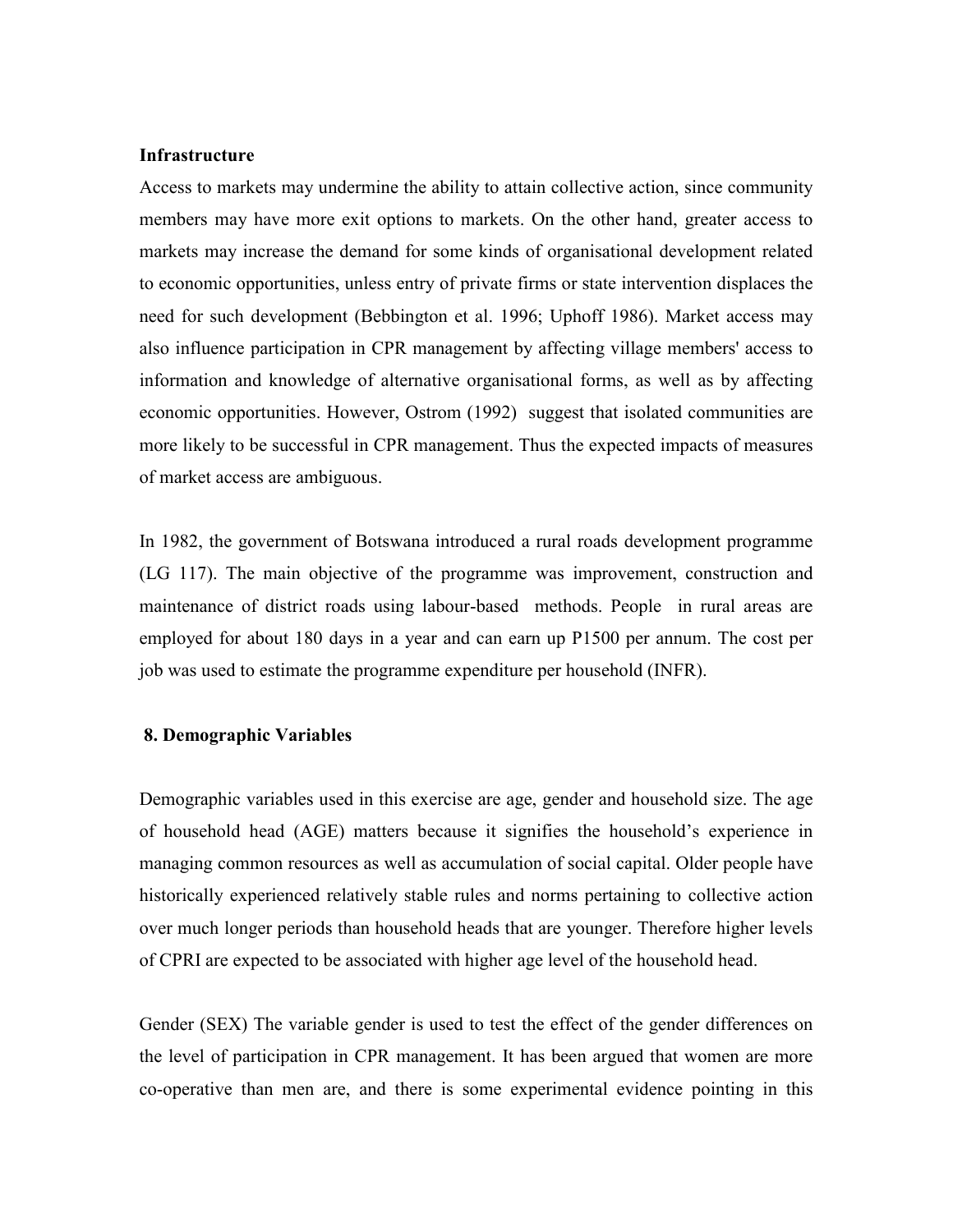direction (see: Folbre 1994, Eckel and Grossman 1996). It has been reported elsewhere that an index of women's effective participation has strong explanatory power in predicting the level of success of a given common property regime (Molinas 1998). Moreover, a higher percentage of females in the household might explain the individual participation of women as group members if daughters replace mothers in domestic work. The gender variable allows us to see the difference in the capacity to participate and use common pool resources between men and women. This helps to account for interhousehold differences in participation in management of a CPR by different households due to gender differences. This is of particular importance given that rural Botswana is characterised by a large number of female-headed households. Generally women participate more in resource harvesting from a CPR than men. Management of a CPR may require a balanced participation of both men and women. The variable gender is used to test the effect of the gender on the household on the level of participation in CPR management. Moreover, a higher percentage of females in the household might explain the individual participation of women as members if daughters replace mothers in domestic work. I expect a positive relationship between female gender and the likelihood of the household participating in CPR management.

## 3. Empirical Findings

Principal components analysis was used to construct the CPRI, and the results of factor analysis are presented in Table 3.1. There are generally two rules that are used to determine whether variables are dominating in a factor. As a rule of thumb, variables with coefficient of an absolute value above 0.5 are said to be dominating in a factor (Lise, 2000). The other rule is the use of eigenvalue or what is commonly known as Kaiser criterion, where all factors with eigenvalues greater than one are used in the analysis. The rationale for choosing this particular value is that a factor must have at least variance as large as that of a single standardised original variable. As depicted by Table 3.1, the measures of CPRI are highly correlated with one another, with all coefficients significant at 0.05% level. This shows that factor analysis points to one common factor which all of the elements of CPRI load. The single factor has a communality of 3.922 and accounts for 69.5% of the combined variance of the individual elements. All indicators of participation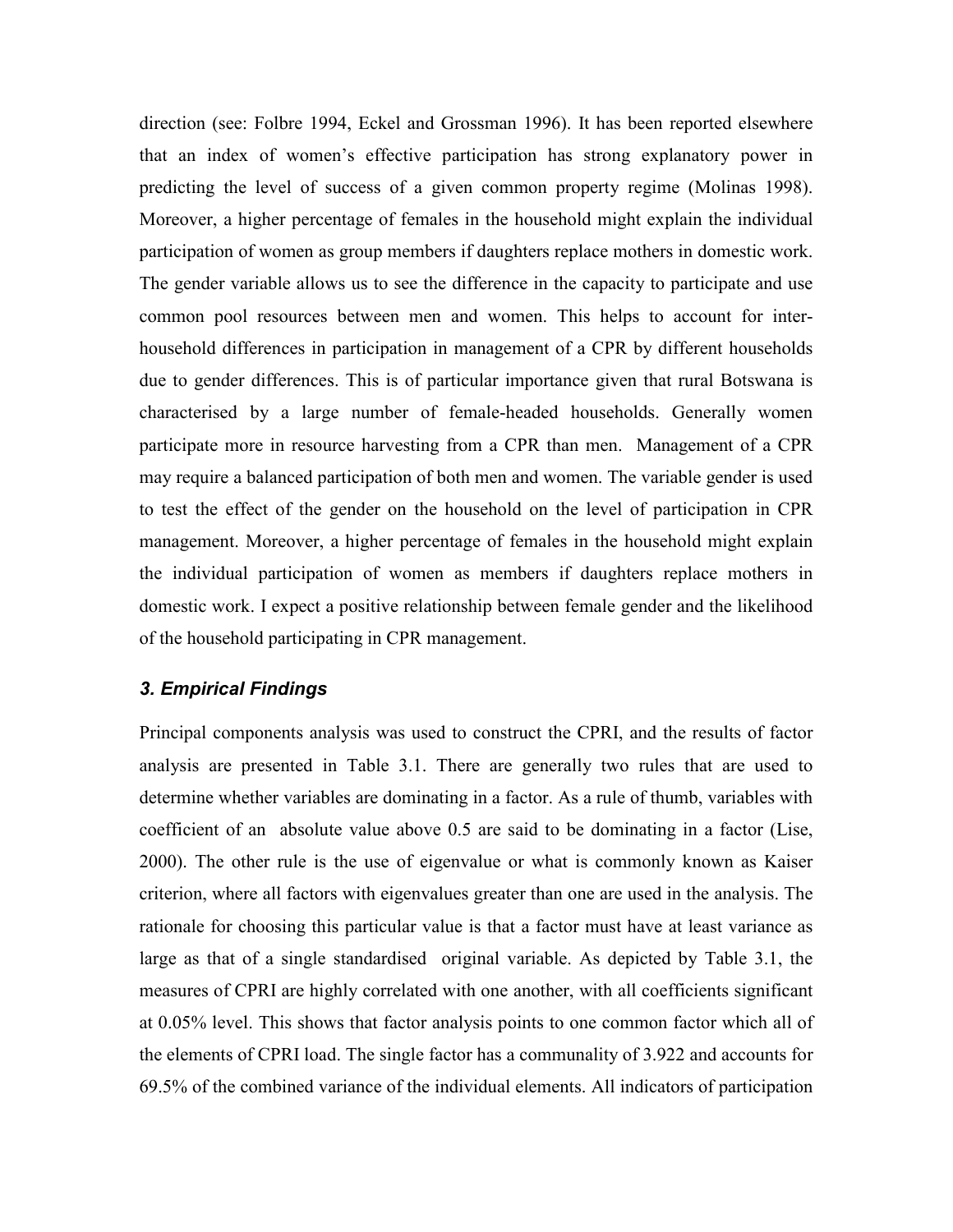are dominating with a factor loading of  $\geq 0.5$  or  $\leq -0.5$ . The CPRI is constructed by taking a simple sum of scores over participatory indicators.

|            | Co-operation Indicators       | Factor 1 |  |
|------------|-------------------------------|----------|--|
| QW         | Quantity of Work              | 0.855    |  |
| <b>QP</b>  | <b>Quality of Protection</b>  | 0.964    |  |
| <b>SCA</b> | Support for Collective Action | 0.972    |  |
| VА         | <b>Voluntary Action</b>       | 0.855    |  |
| <b>SPC</b> | Support for Policy Change     | 0.725    |  |
|            | Variance Explained            | 69.5     |  |

Table 3.1: Common Property Resource Management Index (CPRI) Factor Pattern

Number of observations: 500

Extraction Method: Principal Component Analysis

The dominant variables in the first factor, are all related to attitudes towards management of the CPR (SCA), and quality of protection (QP). The quality of protection is and attitudes towards management of CPR are associated with economic considerations since a highly conserved resource ensures sustainable economic benefits. The indicator for quality of protection has a high factor loading of 0.964. The indicator for with respect to support for collective action also has a high factor loading of 0.97. Other indicators of cooperation such as voluntary action and support for policy change also load positively high on the first factor. The overall results show that participation in CPR management consists of all dimensions in the index. That is, participation encompasses attitudes towards management of CPR, quality of protection, support for social action, voluntary action and support for policy change.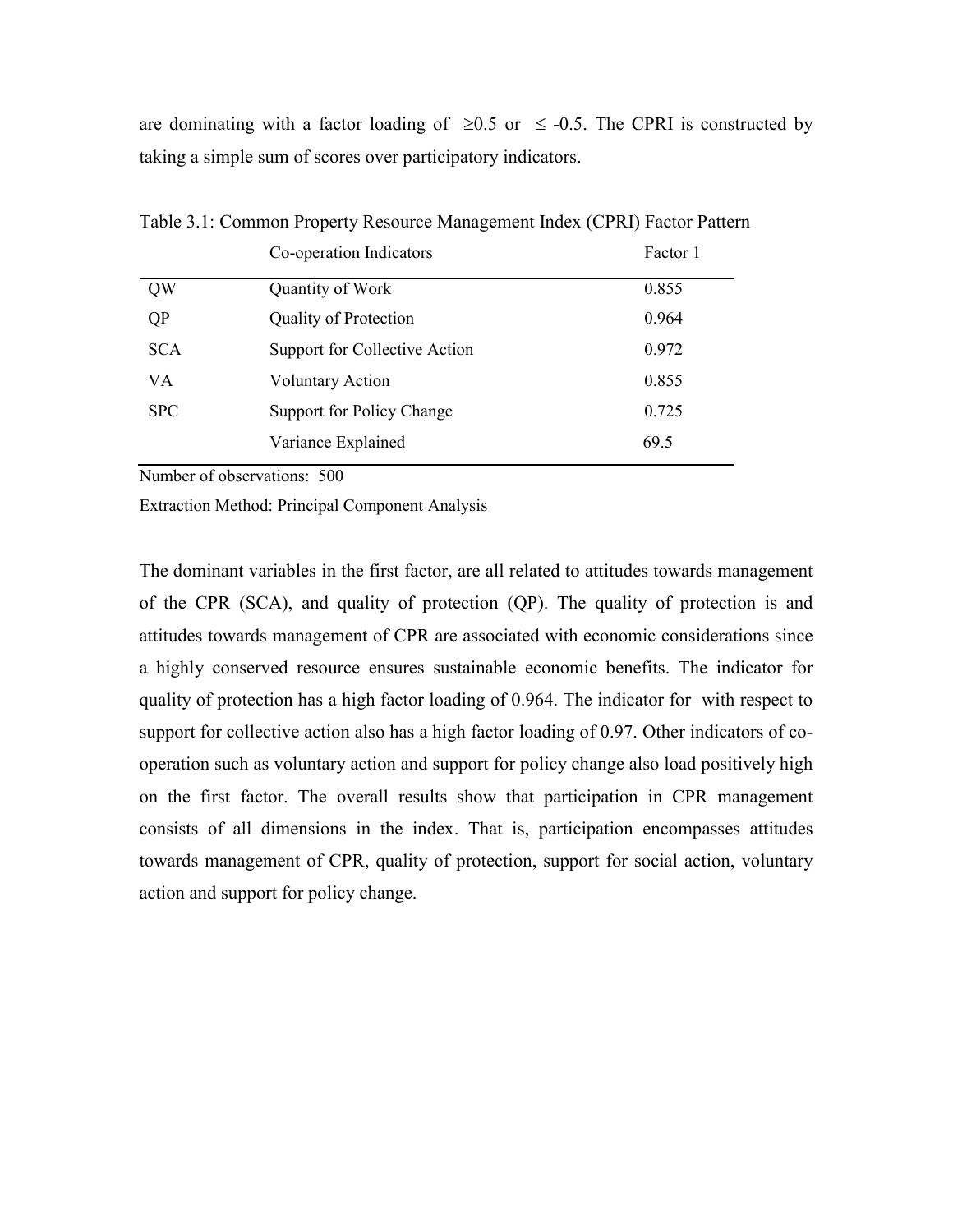The highest household score of 4.75 was registered in the village of Mabele in the Chobe Enclave. The lowest score of 0.44 was registered in East Hanahai and West Hanahai in the Ghanzi/Kgalagadi area. Given the social differences in Ghanzi/Kgalagadi, in terms of ethnicity, the pattern of participation varies in terms of attitudes towards management of CPR.

Generally households in the Chobe Enclave had higher scores in CPRI, with one score of 0.49 for the village of Satau; the rest of the villages had a score of more than 1. Households in the Ghanzi/Kgalagadi scored between a range of 0.46 to 4.04. The low scores on CPRI in the area may there is limited agreement on how to manage the CPR, and this may possibly be due to social heterogeneity.

In general the results of the factor analysis on indicators of participation results in two important considerations for participation, which are social and economic. The high factor loading on support for collective action is indicative of social participation, this is the most important consideration in case of CPR management. The high factor loading with respect to quality of protection is indicative of social cohesion. The CPRI constructed through factor analysis is used in the next section as a dependent variable against a range of variables, representing theories that explain collective action in management of CPR

#### 3.2 The Econometric Evidence and Regression Results

Table 3.2 shows our regression results for the complete sample. The dependent variable is an index of participation (level of social capital). The regressors include a set of individual characteristics, which, in our model, may influence the individual's capacity to participate. An  $\mathbb{R}^2$  of 0.864 explains a high proportion of the dependent variable. This means that 86% of the variance is explained by the relationship between participation in CPR management and the predictors. The results in the table below shows under which conditions a household is likely to choose the level of participation in management of a CPR. Several hypotheses were put forward in the literature about the determinants of co-operation in CPR management, which are discussed below (Ostrom, 1990; Lise, 2000; Bardhan, 2000). Variables for some of the hypotheses have statistically significant coefficients.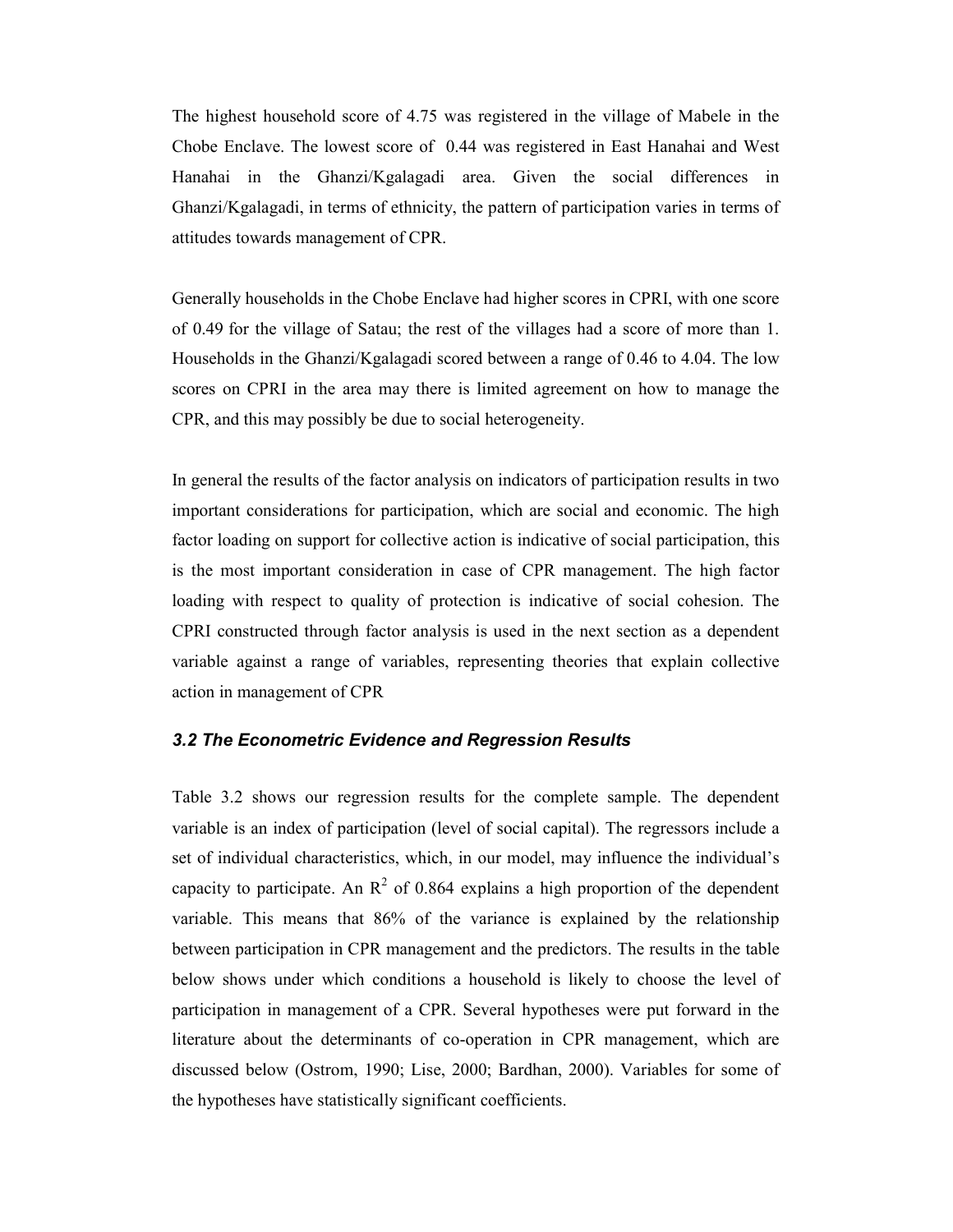|               | Coefficients                | Std. Error | Significance Level.        |  |
|---------------|-----------------------------|------------|----------------------------|--|
|               |                             |            | (P-value)                  |  |
| Constant      | $.390**$                    | .073       | .000                       |  |
| <b>ETHN</b>   | $-.0093$                    | .011       | .404                       |  |
| AGE           | .0013                       | .001       | .245                       |  |
| <b>SEX</b>    | $.1300***$                  | .037       | .000                       |  |
| <b>EDU</b>    | .0154                       | .017       | .387                       |  |
| <b>HHS</b>    | $.0202**$                   | .007       | .002                       |  |
| <b>OPRSH</b>  | .0774                       | .029       | .007                       |  |
| <b>PTVSH</b>  | $-.0257$                    | .018       | .155                       |  |
| <b>PUBSH</b>  | .1930                       | .212       | .361                       |  |
| <b>CPRSH</b>  | $.1320**$                   | .067       | .050                       |  |
| <b>FRMSZ</b>  | $.0329***$                  | .005       | .000                       |  |
| LIV           | $-0.0213*$                  | .012       | .062                       |  |
| <b>INFR</b>   | $.0421***$                  | .001       | .000                       |  |
| <b>DOMT</b>   | $.6960***$                  | .045       | .000                       |  |
| <b>GST</b>    | $.1620***$                  | .047       | .001                       |  |
| Model Summary |                             |            |                            |  |
|               | Number of Observations: 500 |            |                            |  |
| R Square      | <b>Adjusted R Square</b>    |            | Std. Error of the Estimate |  |
| .864          | .860                        |            | .3745491                   |  |
|               |                             |            |                            |  |

Table 3.2 Regression Results for Overall Sample

\*, P<0.1, \*\*, P<0.05, \*\*\*, P<0.01

Most of the literature associates social heterogeneity with weak social cohesion. However, highly unequal communities might exhibit a widespread adherence to hierarchical norms that facilitate monitoring and enforcement of rules governing the commons. The results on social heterogeneity partly conform to this theory. It was hypothesised that ethnic difference limits participation in CPR management. The coefficient for the ethnicity variable is negative but not significant. This means that although ethnic differences affect participation in CPR management negatively, it does not do so significantly. Therefore, we fail to reject the null hypothesis that ethnic differences do not matter. Another variable for the social heterogeneity hypothesis is membership of the dominant tribe in the village. The coefficient for this variable is positive and significant. This means that the higher the proportion membership of the dominant tribe, the higher the level of participation in CPR management. This is because it will be easier to mobilise collective action given there is a dominant group to take leadership. This means that homogeneity among leadership enhances capacity for collective action. A heterogeneous group is likely to find solutions to collective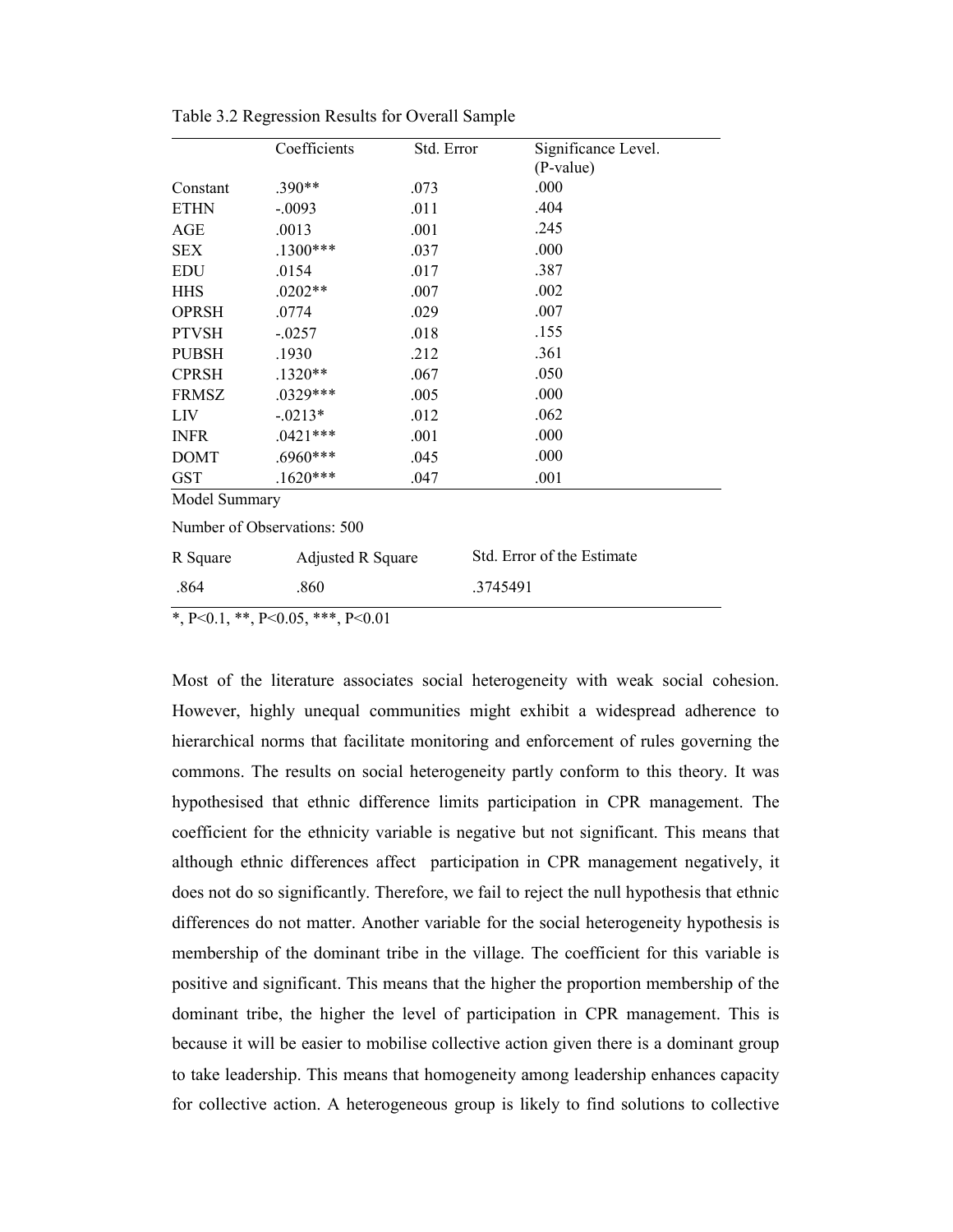action dilemmas as long as there is reasonable a degree of homogeneity among the leadership group. Therefore, heterogeneity does not generally hinder collective action. This is demonstrated by the case of the Chobe Enclave Conservation Trust (CECT), whose membership comprises members from different tribes and villages. Despite this, the CECT is rated a success story and role mode of CPR management in Botswana. This means that heterogeneity issue must be contextualised, made conditional and studied as a dynamic process related to changes in social relationships. These results prove that shared values or interpretation of social problems can facilitate co-operation in the use of commons irrespective of social diversity. The hypothesis that membership of a dominant tribe or group does promote participation in CPR is supported by the results.

The age variable has a positive and but not significant coefficient. This means that older people are likely to participate in CPR management than younger ones. This can be explained by the fact that younger people tend to migrate to urban areas to seek employment. Older people who have no job opportunities in the cities or who have retired tend to remain in rural areas. However, age does not significantly affect decision to co-operate in CPR management. There is positive significant link between participation and gender, which indicates that more involvement of women enhances participation in CPR management. Generally women, irrespective of tribal affiliation, are more involved in the CPR in terms of harvesting commodities for household use. Therefore, the null hypothesis that gender differences does not matter is rejected and it is concluded that females enhance participation CPR management more than their male counterparts.

Educational attainment positively influences participation in CPR management but not in a significant way. This means that when education is significant, it has the potential of stimulating an individual's capacity to participate in CPR management and the capacity to agree on collective action irrespective of social heterogeneity. In terms of policy intervention in resource conservation, an increase in educational attainment will increase participation in management of a CPR. However, the results show that education is not a dominating factor given that the coefficient for education is not statistically significant. The null hypothesis that education makes no difference in one's capacity to participate in CPR conservation is not rejected.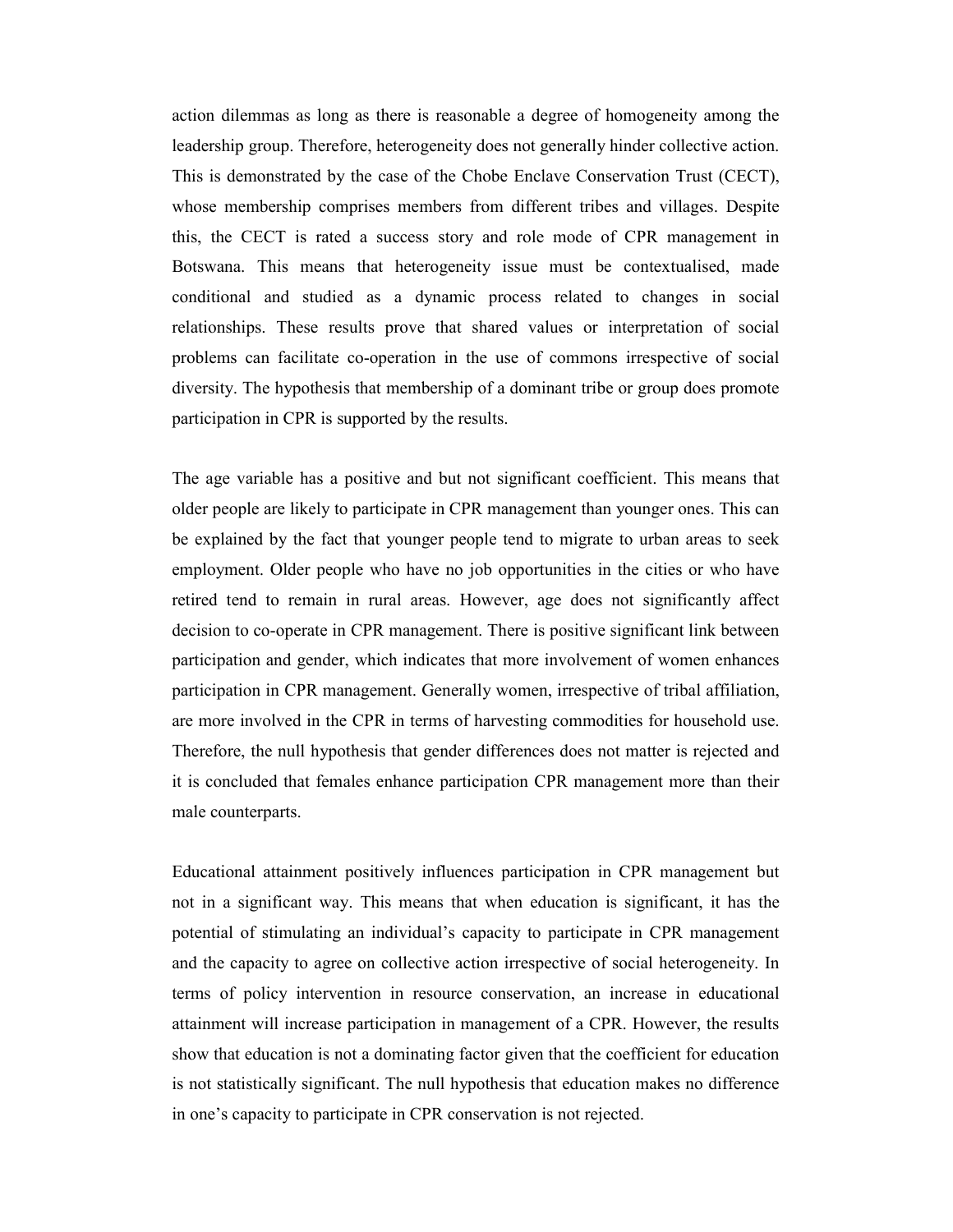Household size is positively and significantly linked to participation in CPR management. This means that smaller households are less likely to participate than bigger ones. Participation in collective action has an opportunity cost, hence for households with fewer members there is likely to be a trade-off between participation in CPR management and pursuing income generating activities. Hence the hypothesis that household size does not contribute to participation in CPR is rejected, and the conclusion is that the size of the household is positively associated with participation in CPR management.

The share of own produce, private transfers, public transfers in household income, farm and livestock ownership were used as proxy indicators for wealth. The alternative hypotheses about these were that their coefficients are negative. On the contrary, the results show that the coefficients of share of own produce to household income (OPRSH) and farm size (FRMSZ) are positive and significant, implying that these factors enhance capacity to participate in CPR management. The explanation of this may be that as a source of wealth or income, they fail to offer exit options. This phenomenon may be explained by the fact that most of the households in the study area may not produce enough to meet their household livelihood needs, hence they are keen on participating in the conservation of a CPR because it offers supplementary commodities to meet household needs. The hypothesis that own produce and farm size offer exit options and influence participation in CPR negatively is rejected. The coefficient share of public transfers to household income is positive but not significant, implying that public transfers positively influence participation in CPR management but not significantly. The coefficient of the share of private transfers in total household income is negative but not significant. This means that when significant, the share of private transfer in household income inversely affects the decision to participate in CPR management.

Livestock ownership has a significant negative coefficient. This means that the number of livestock is negatively associated with participation in CPR. If the number of livestock owned is increased, the level of participation in the CPR management will decrease. This can be explained by the fact that in the case of Botswana, livestock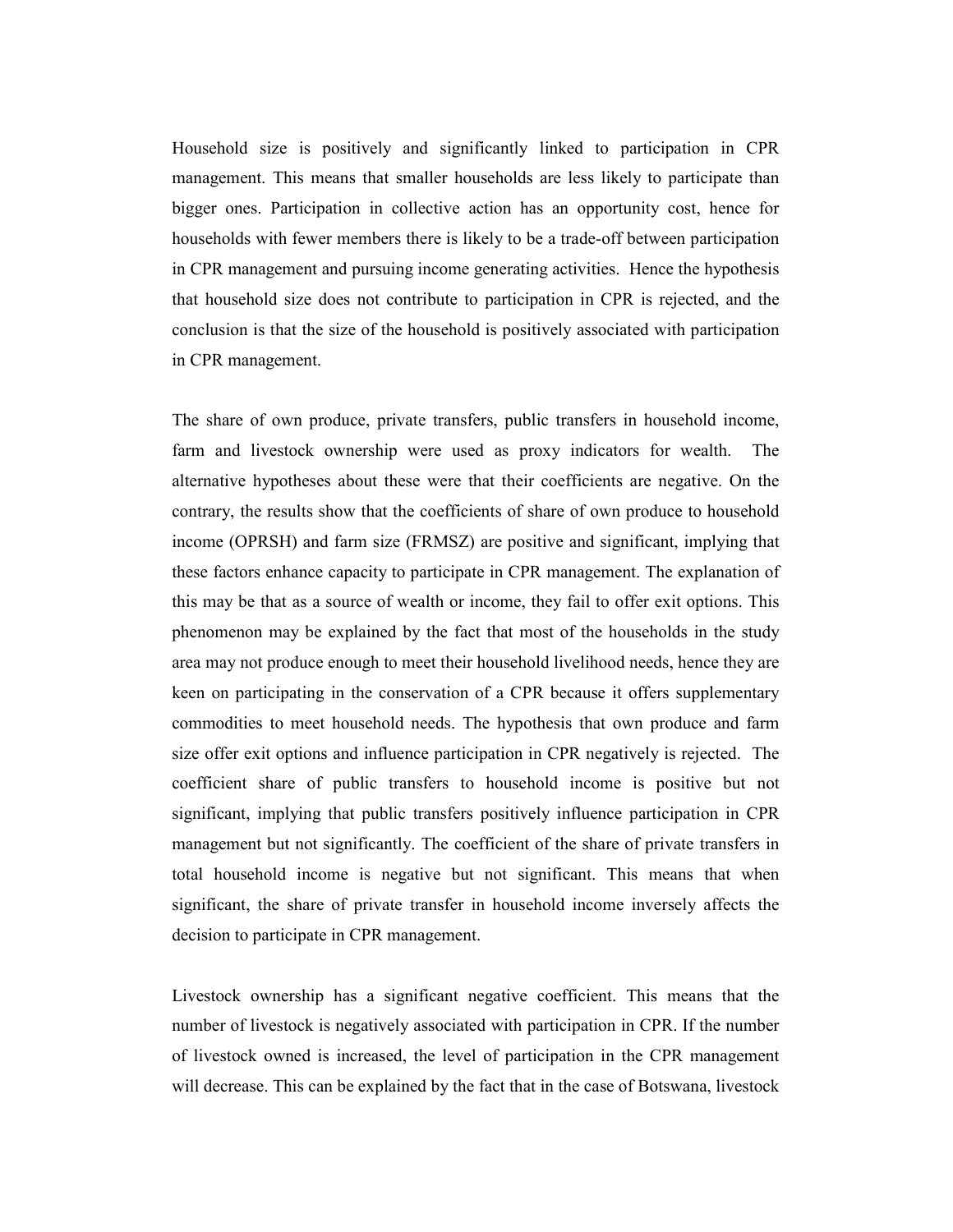ownership is considered to be the major source of wealth. This is further promoted by several government policies that favour those households with numbers of cattle. Such households with cattle have access to private land. For instance, under the auspices the Tribal Grazing Land Policy, people who own 400 or more cattle have access to ranches. The results also confirms the issue of dual grazing rights, whereby people who have access to ranches tend to also use communal land for grazing. They are likely not to participate in CPR management because they do not have a high stake in the CPR as they have alternative private grazing land. This means that if resource users have lucrative opportunities outside a CPR, this affects their individual incentives to co-operate in sustainable management of the CPR. In the case of Botswana, the richer or larger common users are prone to defect (Badharn et al, 2000). The rules for exclusion of non-members in this case are not applicable because usually it is the owners of larger numbers of cattle who are also community members. All the community members interviewed do not have regulations regarding excluding community members from grazing in communal forests if they have ranches. Therefore, a possible policy intervention in this case is remove dual rights. The conclusion is that wealth is significantly inversely related to participation in CPR management.

A high level of dependence of a household on a CPR resource was hypothesised to be positively associated with high level of participation in CPR management. The variable for dependence on CPR in terms of the share of CPR income on total household income has a positive and significant coefficient. The implication of this is that high CPR dependence stimulates people's co-operation to conserve a CPR. This suggests a higher level of CPR dependence means that the people have a higher stake in the CPR, which is reflected in their higher level of participation.

Infrastructure is associated with the development of associations, including market, and political and social associations, which help knit people together in networks of mutual support. Generally it is believed that market development affects CPR management negatively. Proponents of this theory, including Ostrom (1990) and MacKeany (1995) suggest that for effective CPR management regime, the community or user group should be isolated from the market. Direct access to market is viewed as a deterrent in co-operation and management of a CPR. However, this is not supported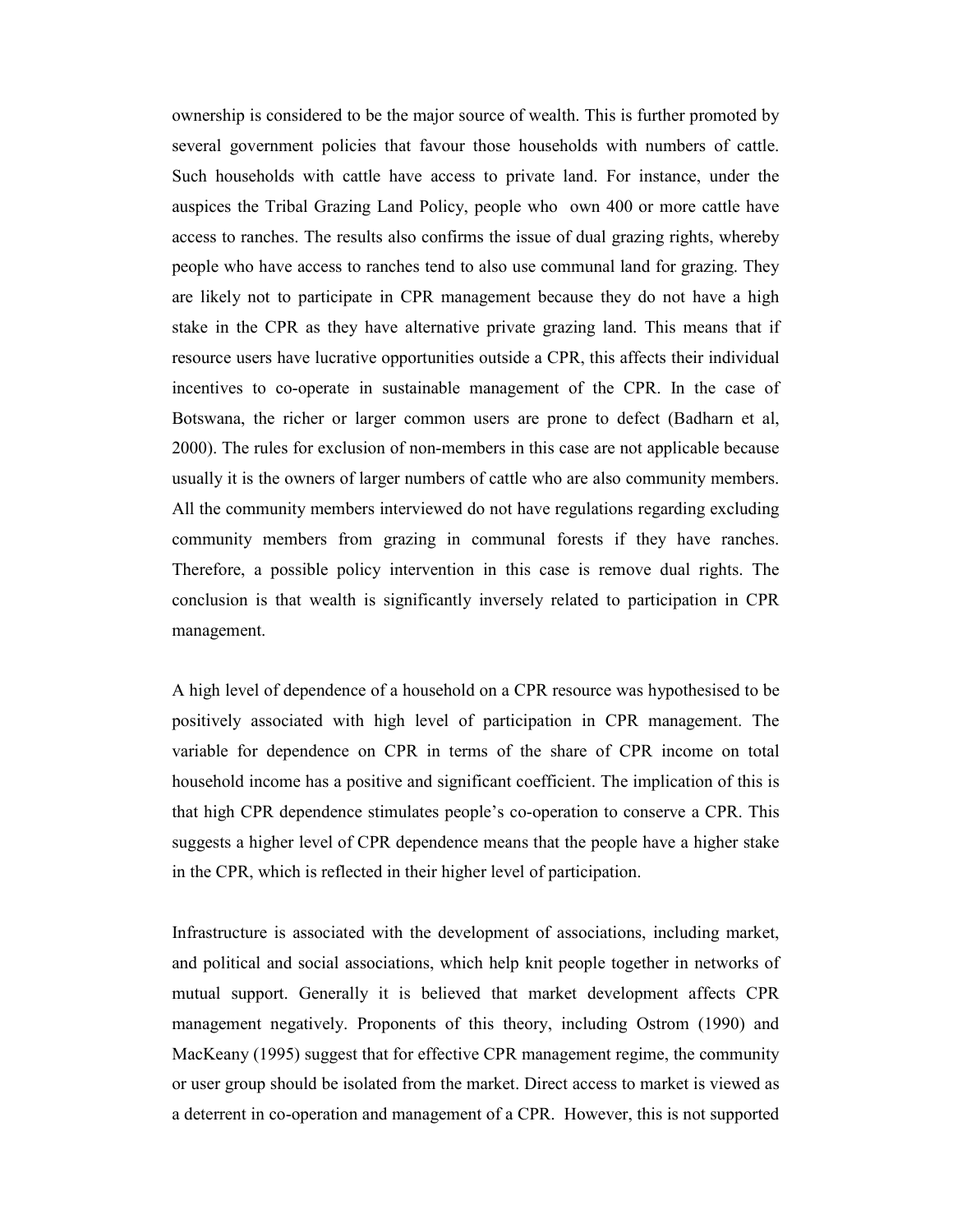by the results. The coefficient the infrastructure variable is positive and highly significant. This implies that access to markets through provision of infrastructure induces participation in CPR conservation.

Government support through policy provision initiated modern day CPR management in Botswana, especially with respect to wildlife. Even though traditionally Batswana managed natural resources under a common property regime, government policies have been prohibitive with respect to certain resources. Changes in government policies in favour of community involvement in biodiversity conservation provided motivation and competence among resource users in establishing effective CPR management. This is supported by a positive and significant coefficient for the variable on government support. This means that if government support or policy becomes more conducive, then an increased participation in collective action should be expected. This confirms the theory that conducive policy environment facilitates effective management of CPRs.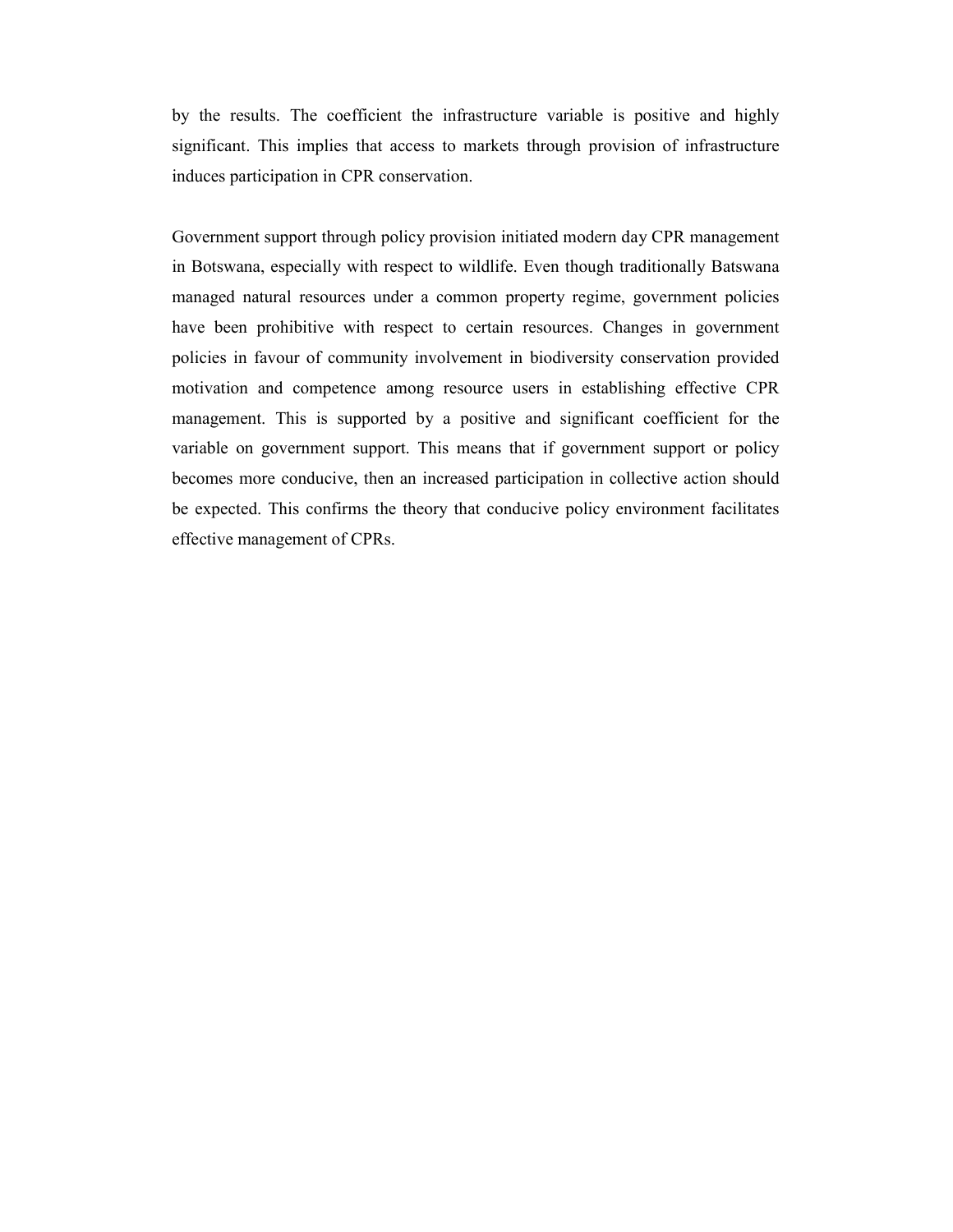#### 3.1 Regional Disparities in Participation in CPR Management

To offer more insights into participation in CPR management, a comparative analysis of dimensions of participation was done on the basis of constructing a regional CPRI, which contained more variables than the overall CPRI for the whole sample. From Table 3.3, in the case of Chobe, measures of CPRI are highly correlated with one another, with all coefficients significant at 0.05% level.

| Activities                                   |              | Chobe    | Ghanzi/Kgalagadi |
|----------------------------------------------|--------------|----------|------------------|
|                                              |              |          |                  |
| <i>Kgotla Meetings</i>                       | KG           | 0.634    | 0.453            |
| Village Development Committee                | <b>VDC</b>   | 0.911    | 0.724            |
| <b>Regiment Activities</b>                   | RG.          | 0.731    | 0.816            |
| <b>Conservation Trust Activities</b>         | <b>CTM</b>   | 0.750    | 0.607            |
| Fire Prevention                              | <b>FRP</b>   | $-0.547$ | 0.719            |
| <b>Resource Monitoring</b>                   | <b>RM</b>    | 0.586    | 0.571            |
| <b>Observation of Harvesting Regulations</b> | <b>OHR</b>   | 0.897    | 0.619            |
| Other Community Activities                   | <b>OTHER</b> | 0.621    | $-0.484$         |
|                                              |              |          |                  |
| Percentage of Variance Explained             |              | 69.21    | 62.76%           |
|                                              |              |          |                  |
| Number of Observations                       |              | 236      | 264              |
|                                              |              |          |                  |

#### Table 3.3: Household Collective Action Index

Source: survey

The factor has a communality of, and accounts for 69 % of the variation. The dominant variables in the first factor are all related to extent of participation in collective action towards CPR management. Fire prevention and resource monitoring are indicative of quality of protection. However, the fire prevention is almost negatively dominated by the factor loading of –0.547. This is surprising result because fire prevention is usually a public good. One community members' action to prevent fire is bound to benefit all. However, the Chobe results can be explained by the fact that besides fires started by poachers, there are also natural fires in the area. Therefore fire prevention entails a lot of putting out frequent fires. Therefore, although people consider fire prevention as important, they are not fully participating in the activity for various reasons. The majority of respondents indicated that they lack motivation about this activity because it entails a high level of risk, either through being mauled by wild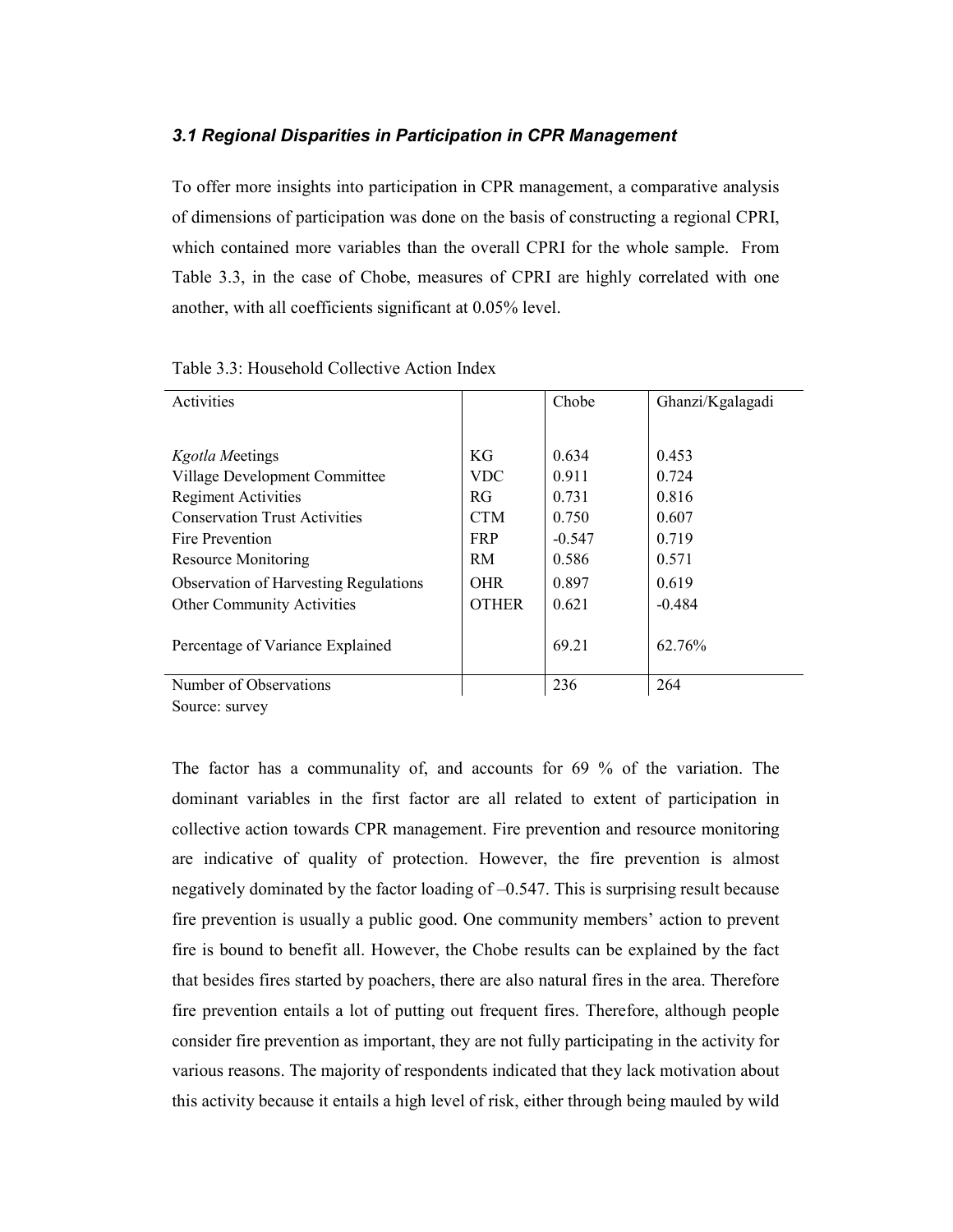animals or being killed by the fire itself. The overall results show that participation in common property resource management in the Chobe Enclave consists of all dimensions in the index.

In the case of Ghanzi/Kagalagadi, the measures of CPRI are highly correlated with one another, with all coefficients significant at 0.05 and 0.01 level. The single factor has a communality of 5.02 and it accounts for 62% of the variation, and differs considerably with the factor pattern for Chobe Enclave. Given the social differences in Ghanzi/Kgalagadi, in terms of ethnicity, the pattern of participation varies in terms of attitudes towards Kgotla meetings. This variable is not dominating in the first factor, implying that there is dissatisfaction about the way the Kgotla meetings are conducted. Issues relating to other community activities are generally not agreed upon (factor loading -0.484). This is almost dominating negatively, which may symbolise the general disagreement on how these activities are run. Fire prevention measures in CPR management dominate the factor in the case of Ghanzi/Kgalagadi.

Table 3.4 gives the econometric analysis results for the two regions. The results show a striking difference between Chobe and Ghanzi/Kgalagadi in terms of household participation in CPR management. In the latter, the coefficient of ethnicity affiliation variable is positive and significant, indicating that ethnic differences enhance participation in CPR management. This supports the theory that households that are from tribes of low social status may experience problems in terms of establishing collective action for CPR management.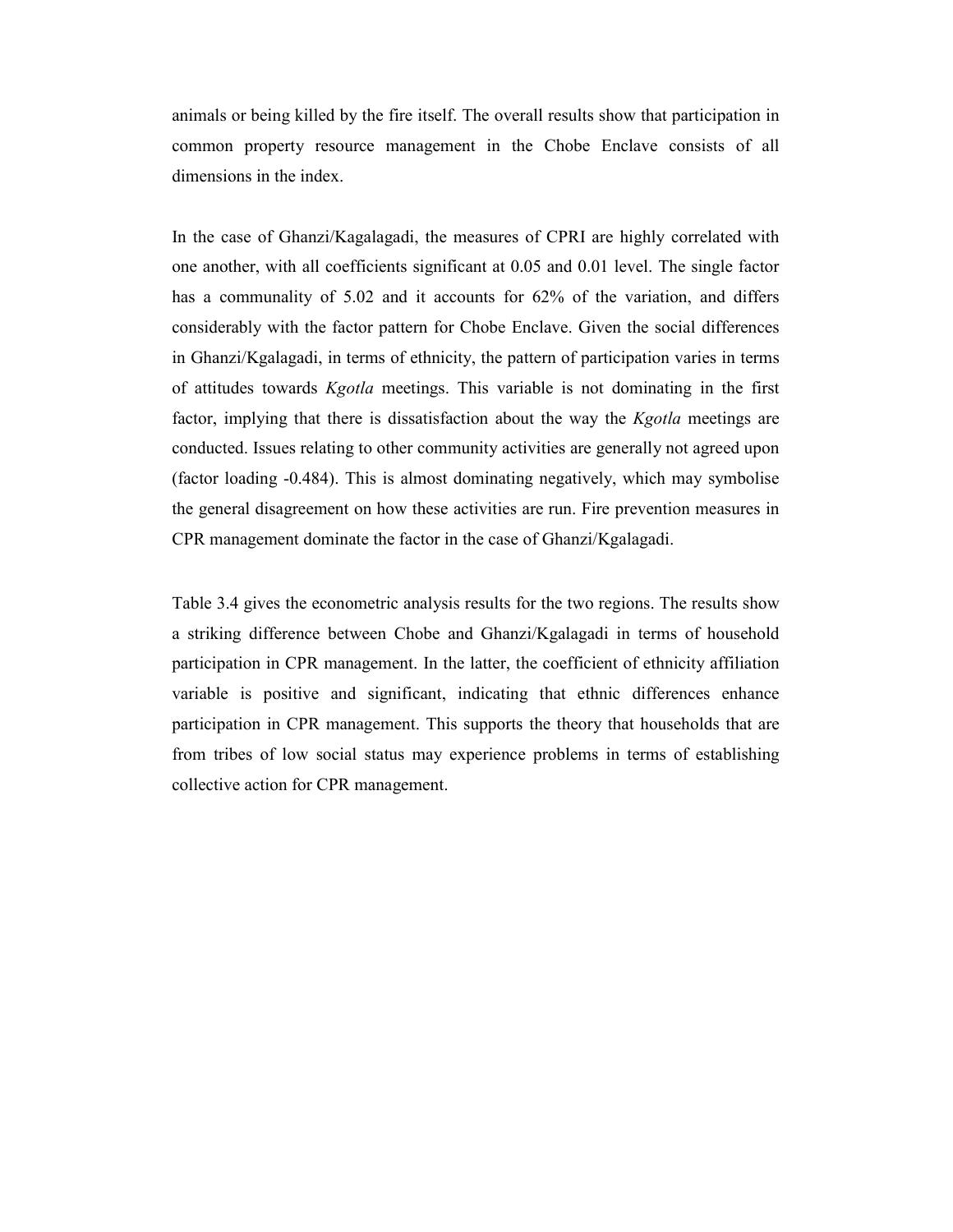| Chobe                  |              |       | Ghanzi/Kgalagadi |              |             |       |              |
|------------------------|--------------|-------|------------------|--------------|-------------|-------|--------------|
|                        |              | Std   | $\mathbf{P}$     |              |             | Std   | $\mathbf{P}$ |
| Variable               | Coefficient  | Error | value            | Variable     | Coefficient | Error | value        |
| Constant               | $-415***$    | .048  | .000             | Constant     | $-.7190***$ | .065  | 000          |
| <b>ETHN</b>            | $.143***$    | .004  | .000             | <b>ETHN</b>  | $-139$      | .006  | .404         |
| <b>AGE</b>             | $.0613***$   | .000  | .000             | AGE          | .0006       | .001  | .245         |
| <b>SEX</b>             | $-0.0464***$ | .013  | .000             | <b>SEX</b>   | $.0623***$  | .020  | .000         |
| <b>EDU</b>             | $-.0054$     | .006  | .387             | <b>EDU</b>   | .0073       | .008  | .387         |
| <b>HHS</b>             | $-.0073**$   | .002  | .002             | <b>HHS</b>   | $.0097**$   | .004  | .002         |
| <b>OPRSH</b>           | $-.0277**$   | .010  | .007             | <b>OPRSH</b> | $.0372*$    | .016  | .007         |
| <b>PVTSH</b>           | $-.847***$   | .016  | .000             | <b>PVTSH</b> | $-0.0123$   | .010  | .155         |
| <b>PUBSH</b>           | $-0692$      | .076  | .361             | <b>PUBSH</b> | .0929       | .115  | .361         |
| <b>CPRSH</b>           | .0009        | .006  | .155             | <b>CPRSH</b> | $.0635**$   | .037  | .050         |
| <b>FMSZ</b>            | $-.0578***$  | .017  | .001             | <b>FMSZ</b>  | $.0752***$  | .003  | .000         |
| LIV                    | $-.0005$     | .000  | .245             | <b>LIV</b>   | $.0118***$  | .001  | .000         |
| <b>INFR</b>            | $.0078*$     | .004  | .062             | <b>INFR</b>  | $-.0105*$   | .006  | .062         |
| <b>DOMT</b>            | .0092        | .006  | .155             | <b>DOMT</b>  | .939***     | .025  | .000         |
| <b>GST</b>             | .0393***     | .002  | .000             | <b>GST</b>   | $.0776***$  | .025  | .001         |
| R-Squared              |              | 0.983 |                  | R-squared    | 0.969       |       |              |
| Number of Observations |              | 236   |                  | 264          |             |       |              |
|                        |              |       |                  |              |             |       |              |

Table 3.4 Regression Results For the Two Regions

\*,  $P<0.1$ , \*\*,  $P<0.05$ , \*\*\*,  $P<0.01$ 

In the case of Ghanzi/Kgalagadi, the ethnicity coefficient negatively affects the level the social status of a household is enhanced either through marriage or wealth accumulation, the level of participation will be reduced. Does this mean that social heterogeneity is important to participation in CPR management? Does this mean that in situations where there are no castes or people of low social status, co-operation in CPR management will be undermined? There is distinctive social stratification of the people in the study area. Although Bushmen are the majority in the settlements covered by the study, they do not always influence decisions given their low social standing. Therefore, in some societies social heterogeneity matters, especially in cases where the indigenous people are sharing a common resource with other groups with a high level of social standing. Social heterogeneity seems not to matter only in cases where tribes are more or less of the same social status, as it is the case in the Chobe Enclave.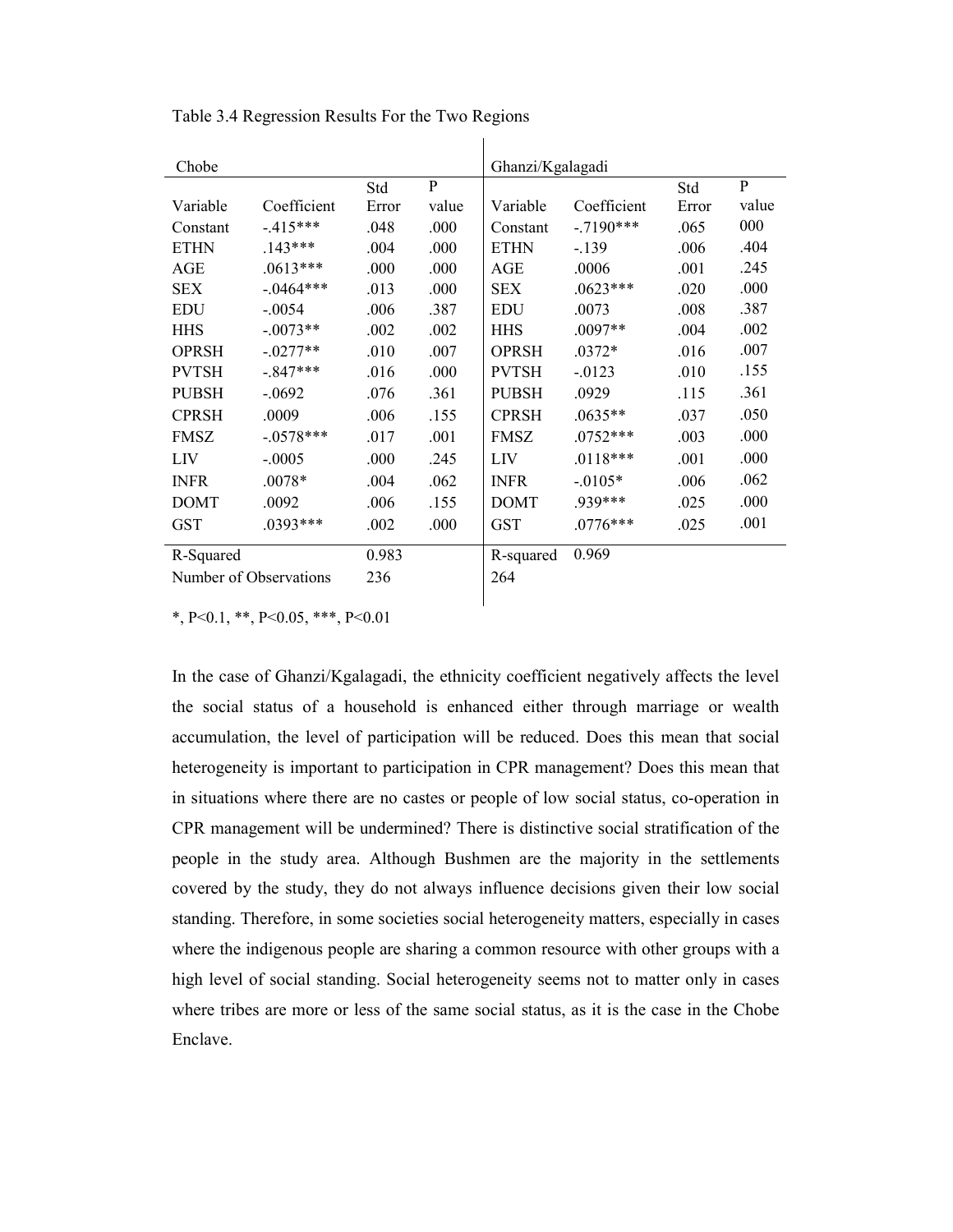There are striking differences again in demographic variables. For Chobe the coefficient of age is positive and significant whereas in Ghanzi/Kgalagadi the coefficient is positive and not significant. In Chobe, increase in age significantly influences participation in CPR management. With respect to Ghanzi/Kgalagadi, it seems older people are more likely to participate in the CPR management than younger ones but this does not influence the capacity to participate significantly. Generally younger people tend to migrate to urban areas to seek employment. Older people who have no job opportunities in the cities or who have retired tend to remain in rural areas.

The linkage between participation in CPR management and gender shows different patterns for both regions. There is a negative significant link between participation and gender in Chobe, which indicates that more involvement of men enhances participation in CPR management. In Ghanzi/Kgalagadi, there is positive significant link between participation in CPR management and gender. This implies that in this region increased participation of women significantly increase participation. Regional differences may be explained by differences in culture and traditional practices. However, generally women within each region irrespective of tribal affiliation are more involved in the CPR in terms of harvesting commodities for household use. Therefore, it is in their interest that the common resource is conserved.

The coefficient for education in both Chobe and Ghanzi/Kgalagadi has a statistically significant linkage with participation. However, education is negatively associated with participation in the Chobe Enclave. This implies that less educated people participate more in CPR management than those with high levels of education. The issue of exit options can explain this. Educated people have relatively high opportunities of earnings opportunities outside the commons. This can reduce their stakes in CPRs. In the case of Ghanzi/Kgalagadi, education is positively associated with level of participation. This confirms the theory that education does stimulate participation. It expands people's level of understanding of government policies, and their entitlements to resources. A typical example is that of the Basarwa, who through settling in permanent areas and assimilating into the whole society are now able to acquire education. This in turn expands their participation in collective institution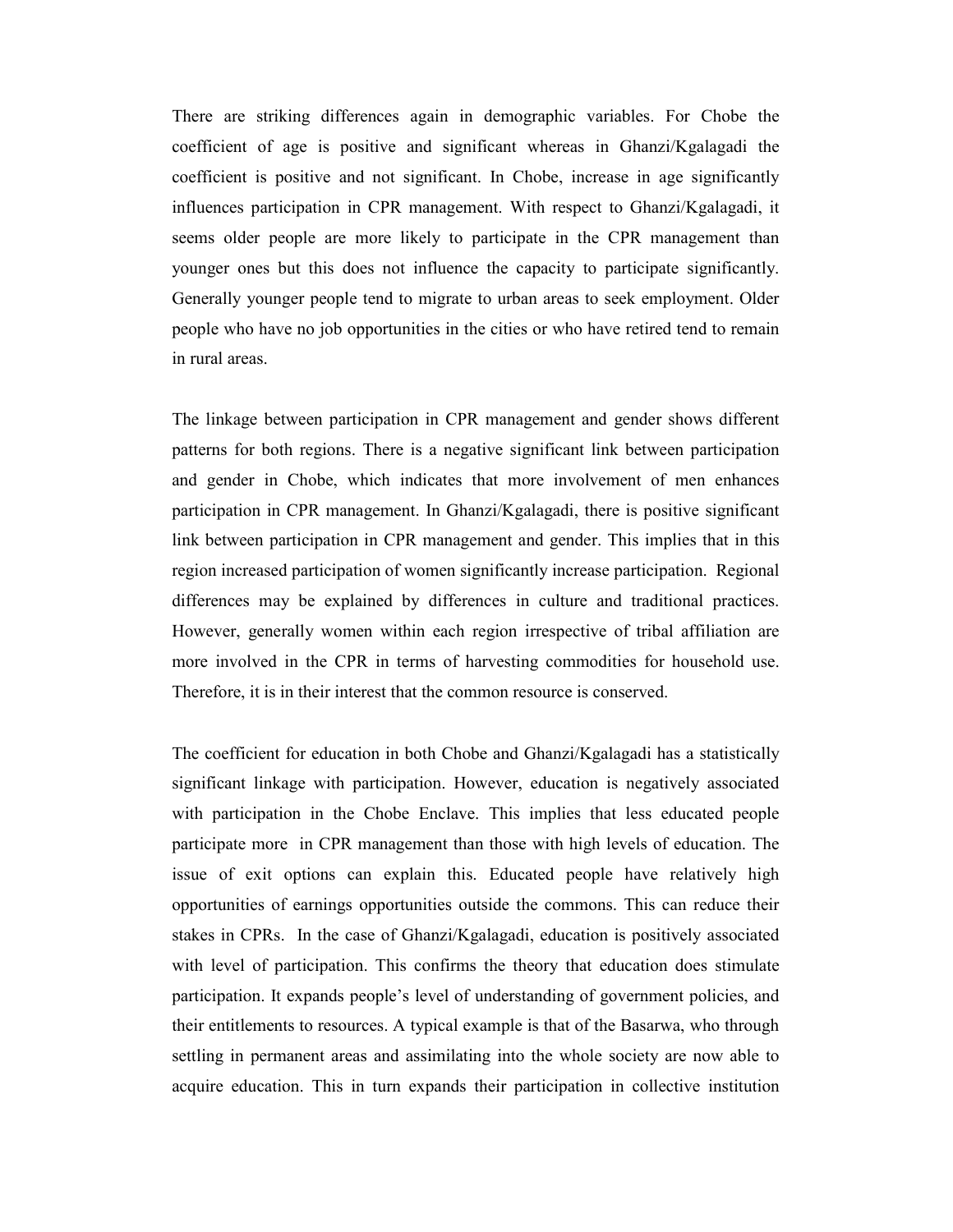building. In both regions, the coefficient of education variable is not significant, which means that education negatively but not significantly influence sparticipation in CPR in the case of Chobe but positively and not significantly influences participation in Ghanzi/Kgalagadi.

Household size is significantly and negatively related to participation in Chobe. This is somehow contradicts the earlier observation because generally increase in household size should provide additional members who can be spread over several household activities, including participation in CPR conservation activities. The case of Chobe may be explained by the issue of level of dependence and diversified income sources, such that large households put increasing pressure on CPR. Based on this analogy, increase in household size will have negative effects on the CPR. In the case of Ghanzi/Kgalagadi, there is significant positive relationship between participation in CPR management and household size. This means that participation in CPR management is strongly influenced by the size of the household. In the case of Ghanzi/Kgalagadi, this may be explained by fact that majority of the people covered by the sample are mainly hunters and gatherers. In order for a household to participate in CPR management without jeopardising its income generating activities, it has to be large. Smaller households are less likely to participate.

All coefficients of the four variables that relate to wealth are negative for the Chobe case, indicating that these have a potential of offering exit options. The coefficients for the share of own and share of private transfers of total household income have a significantly inverse relationship with participation in CPR management. Although public transfers negatively affect participation, the coefficient of the share of public transfers in total income is not significant. The coefficient for farm size is negative and statistically significant, implying that farm size indirectly increases with participation. In the case of Ghanzi/Kgalagadi, the coefficients of the share of own produce and farm size are positive and significant. This may be explained by the fact that Basarwa of late were just settling in permanent places, and also that their income sources not diversified, hence own production and land acquisition are part of the participation process in terms of asset accumulation and establishing collective action. Public transfers positively but not significantly influence participation in the region. This can be explained the fact that Basarwa are the poorest societal group in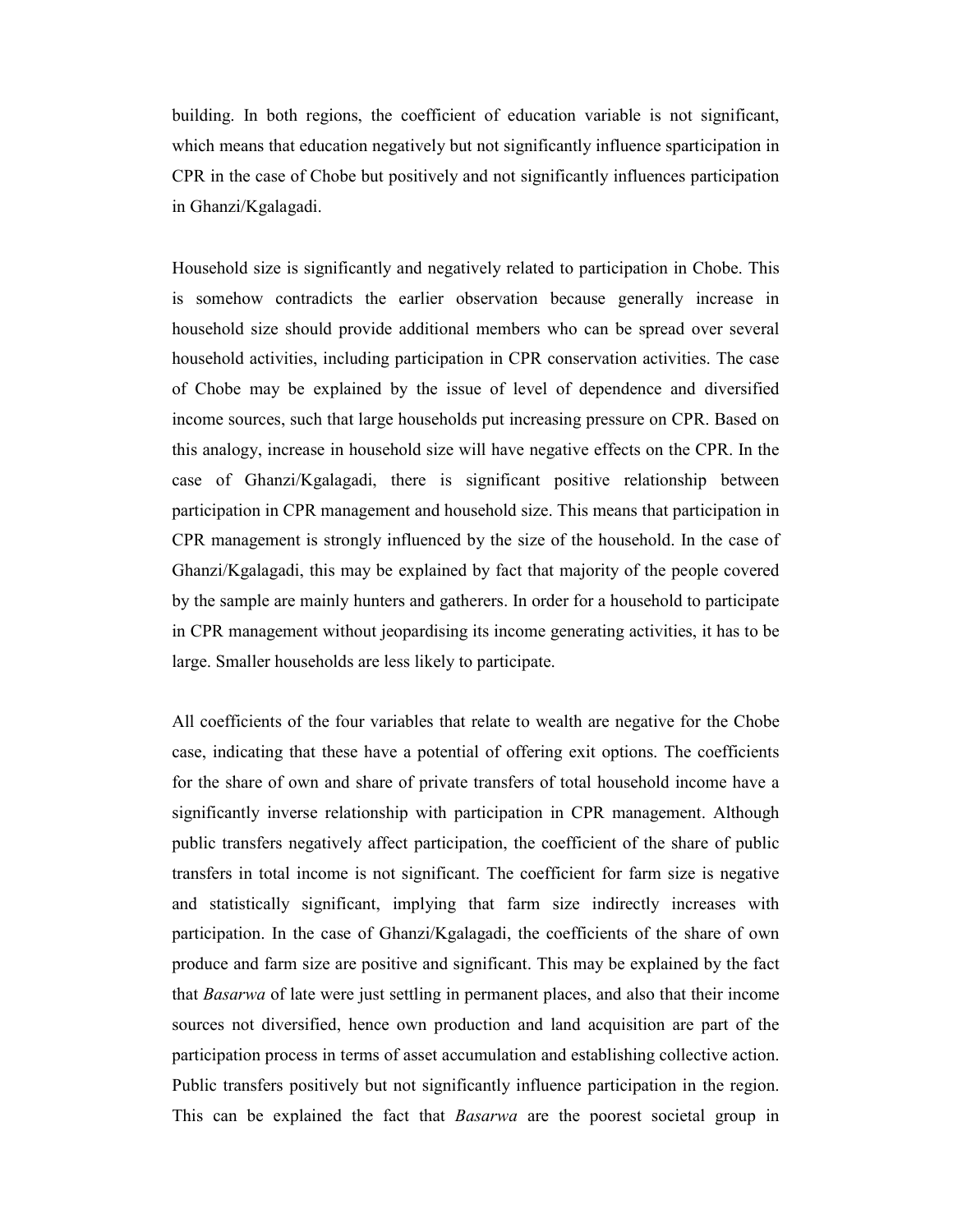Botswana, and most cases they rely on government transfers for a variety of welfare issues. Uptake of government transfers is a form of economic participation hence it influences other social participation.

The results on ownership of cattle also show diversity between the regions. The coefficient for livestock ownership has a negative significant linkage with the level of household participation in CPR management in Chobe. Those who have large herds of cattle are less likely to participate than those who have a few.

High levels of wealth provide opportunities outside the commons (exit options). Those with large herds can afford to buy fodder for their livestock or can have access to private grazing land. The graph below shows a u-shape relationship between participation in resource conservation and ownership of cattle in Chobe. At lower levels of wealth, there is tendency to participate in CPR management. However, as wealth increases, say between 150 and 300 cattle, individuals reduce their participation in conservation of CPR. This means that the effects of exit options set in. An explanation may be the fact that there are no formal rules that constrain the use of a CPR by those with large number of cattle. Cattle ownership in Botswana is highly skewed, with the majority owning no cattle or few cattle while a few individuals own a large percentage of the national herd. In this context, communities that have a more equal distribution of wealth might exhibit higher levels of rates of resource conservation than more unequal ones.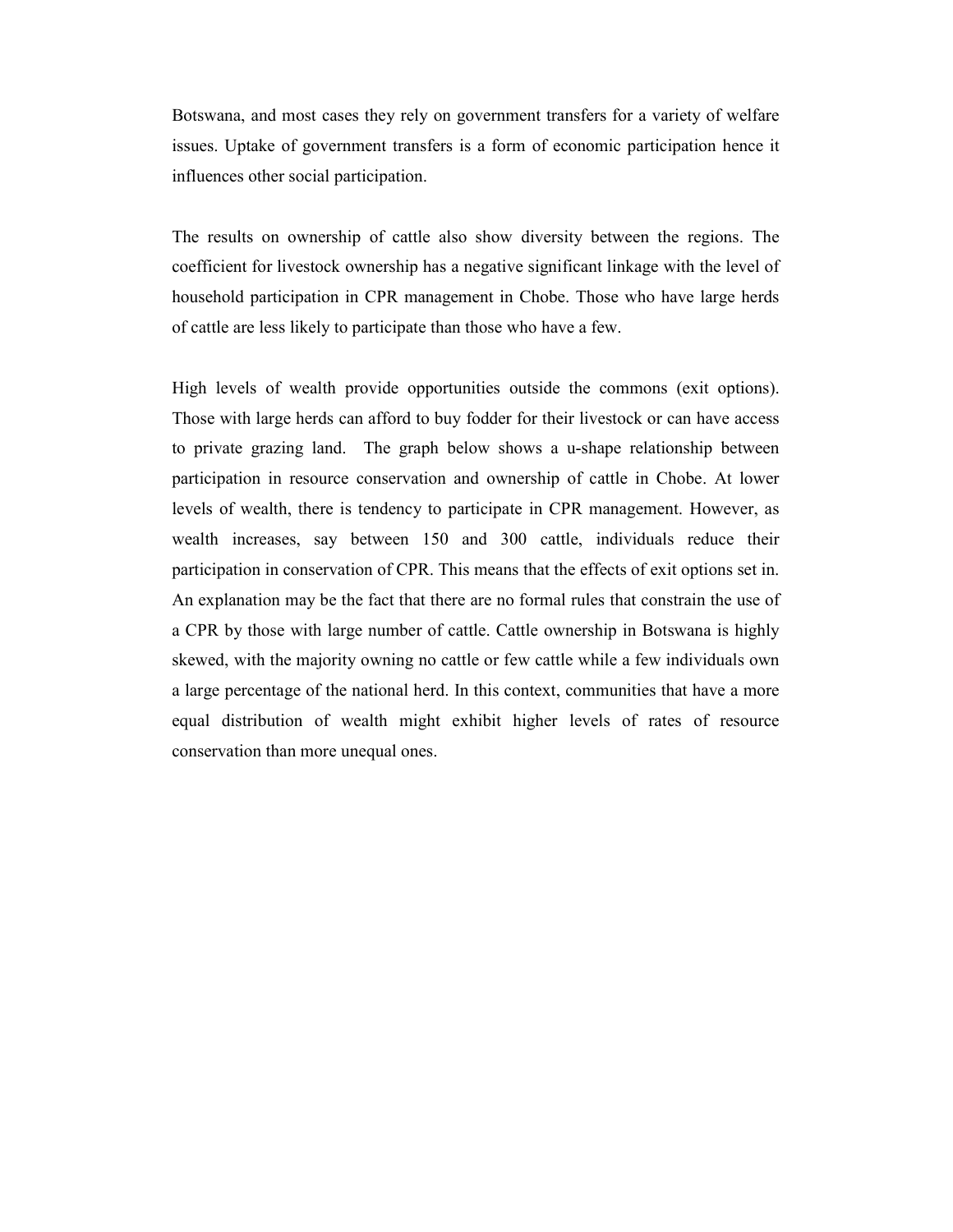However, at high levels of wealth, from 350 head of cattle, there is a turning point at which interest in management of CPR again resurfaces. This can be explained by the fact that at high levels of wealth, priorities may change in favour of resource conservation, which could be motivated by desire to be accepted by society in terms of political aspirations.



In the Ghanzi/Kgalagadi, coefficient of livestock ownership has a positive significant link with participation. Possibly this is because the majority of respondents were Basarwa, who own small herds if any. The majority hardly use the CPR for grazing. Therefore increase in ownership of cattle in the area is likely to increase dependence on the CPR.

This is very interesting economic consideration which needs to be taken into account when introducing certain policies. For instance, people who would be affected by the introduction of grazing fees are generally the Bushmen and the poor, who are still in the process of wealth accumulation. Acquiring cattle as a form of wealth accumulation will lead to a high level of dependence on the CPR. On the other hand, a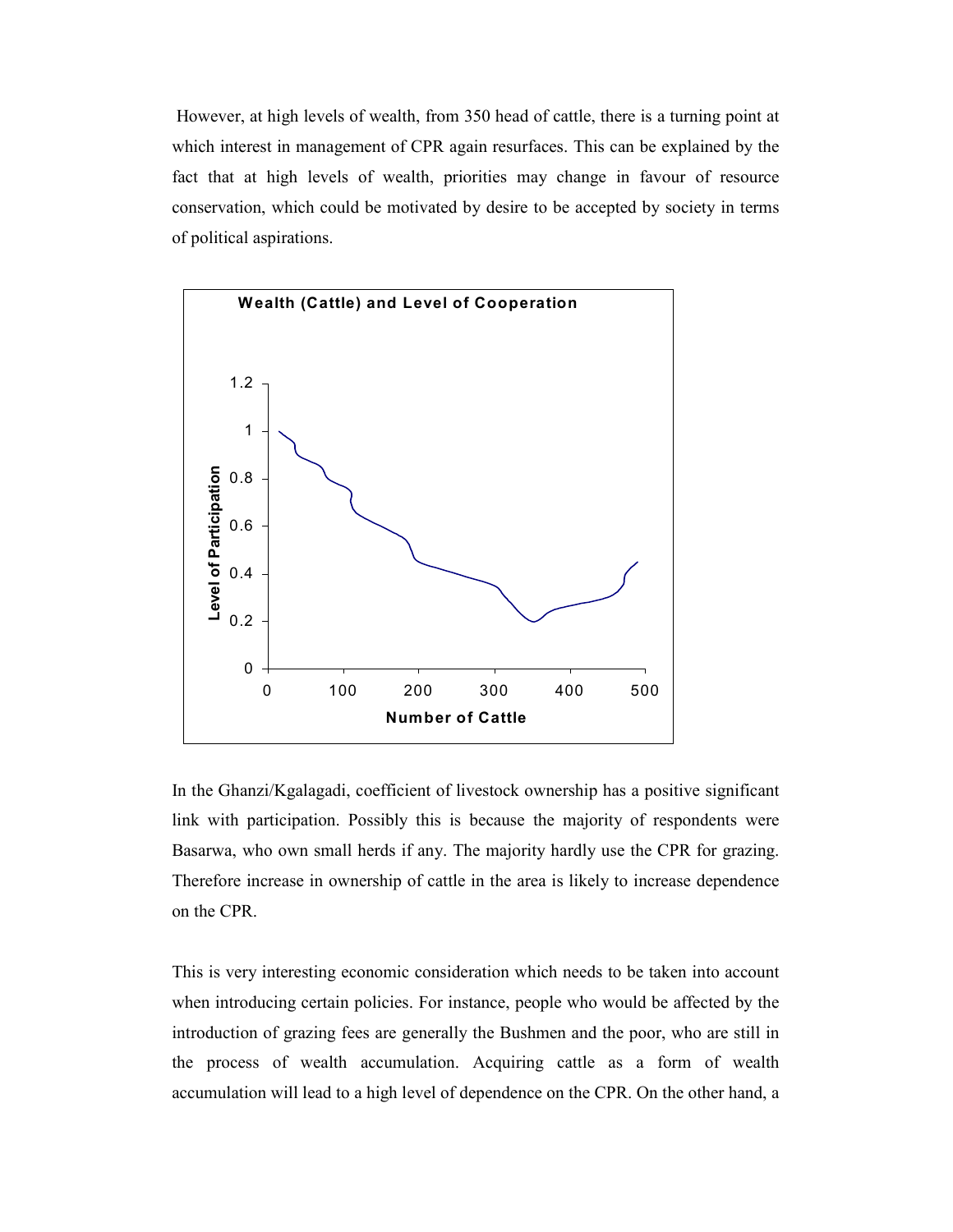high level of dependence on the resource will induce reduction conservation up to the point where exit options effects set in.

The coefficient for household level of dependence on a CPR is positive for both areas but not significant for Chobe, again reflecting the regional differences in term of CPR use. In Ghanzi/Kgalagadi where the coefficient of the share of CPR of household income is positive and significant, it is not surprising since it is in the interest of those who depend highly on a common resource to ensure its conservation. In the case of Chobe, diversified sources of income reduce heavy dependence on a CPR management. Diversified income sources provide opportunities to use none-CPR commodities. For example, a household with a high income is more likely to use gas for cooking and heating, and kerosene for lighting. A household with a low cash income is bound to use firewood for these purposes. Therefore, high economic heterogeneity is likely to affect individual decisions to participate since it provides exit options. Due to limited economic opportunities in the Chobe area, a lot of household members migrate to urban areas for job opportunities. A high proportion of the cash income is accounted for by remittances. In the Ghanzi/Kgalagadi, the share of CPR to the total household income has a positive significant link with participation. This implies that increase in CPR income provides incentives to participate in conservation. Again looking at the composition of cash income in the region, especially among Bushmen, the source of income from other public transfers is sale of veld products and handicrafts. Bushmen receive very low wages if any, so they heavily rely on public transfers and cash sales from CPR commodities. Therefore, in Ghanzi/Kgalagadi, cash sales provide economic incentives to participate in the conservation and sustainable utilisation of the CPR. The overall finding on this variable supports Baland and Platteau, who argue that there is need to distinguish between various forms of heterogeneity in the analysis and explanation of collective action (Baland and Platteau 1995; 1996), especially in relation to heterogeneity in endowments, entitlements, and economic interests. However, a close look at the source of the cash income presents a modification to Baland and Platteau. In the Chobe Enclave, the major source of cash income is private transfers through remittances while in the Ghanzi/Kgalagadi the major source of cash income is sale of CPR commodities. Therefore, economic heterogeneity should be contextualised in terms of the composition of the income.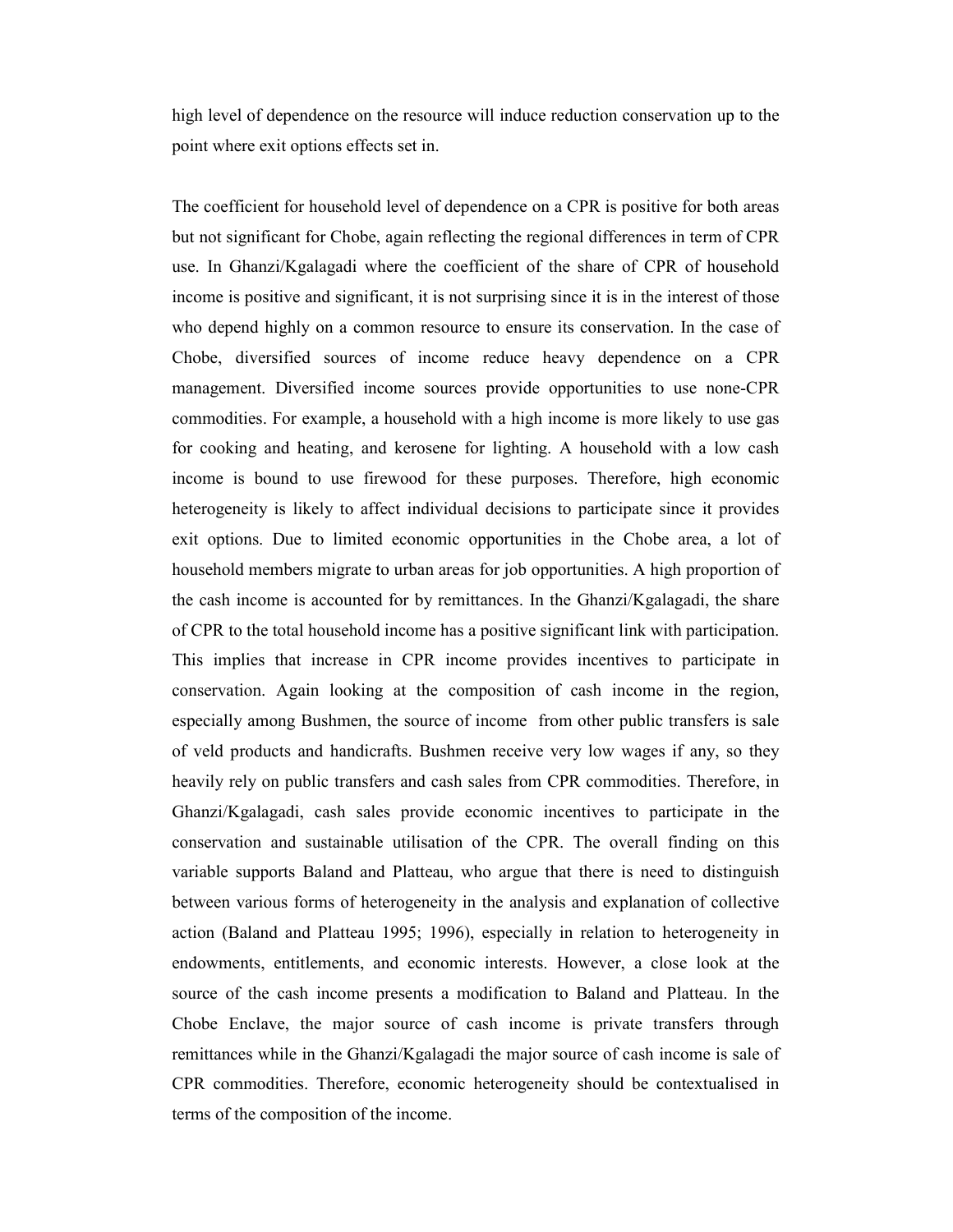#### **Conclusion**

The propensity to participate in CPR management is influenced to a large extent by household's characteristics, but also depends on the composition and degree of heterogeneity of the community. Based on factor analysis and multiple regression analysis, a strategy for successful CPR management can be derived. It seems reasonable to suggest that government should provide a conducive policy environment because it is the ultimate owner of natural resources whereas local communities may only have use rights. The process of policy change in favour of CPR management should commence in those villages where participation is most likely to take place, as concluded from the regression results. For instance, the best chances for participation can be found among the villagers who significantly depend on the CPRs.

Participation in any community activity is a time-intensive activity and therefore it is essential to create conditions where the benefits of participation are greater than the costs of non-participation. Conducting frequent village level meetings or late-night meetings may increase the costs of participation for those staying in far-off fields. Further, holding frequent meetings often leads to participants suffering from diminishing interest and results in low attendance, and hence inadequate representation of the community in decision making. Interest based activities therefore need to be identified to serve as an incentive for participation for regular meetings. For example, initiation of regular savings and credit activity at adult literacy classes, or income generating activities as a part of the regular meetings. In Chobe, basket making is an important activity carried out by the women during meetings while in Ghanzi/Kgalagadi, jewellery making also is an activity that takes place while the participatory meetings are on going.

The most common assumption working to the detriment of CPR management practices is the existence of homogenous societies. The existence of such communities is largely a myth as people come together for specific objectives and then disassociate once that objective is met unless bound by another common objective. The more appropriate term would be the existence of user groups in a community, which are threaded together by a common resource problem and its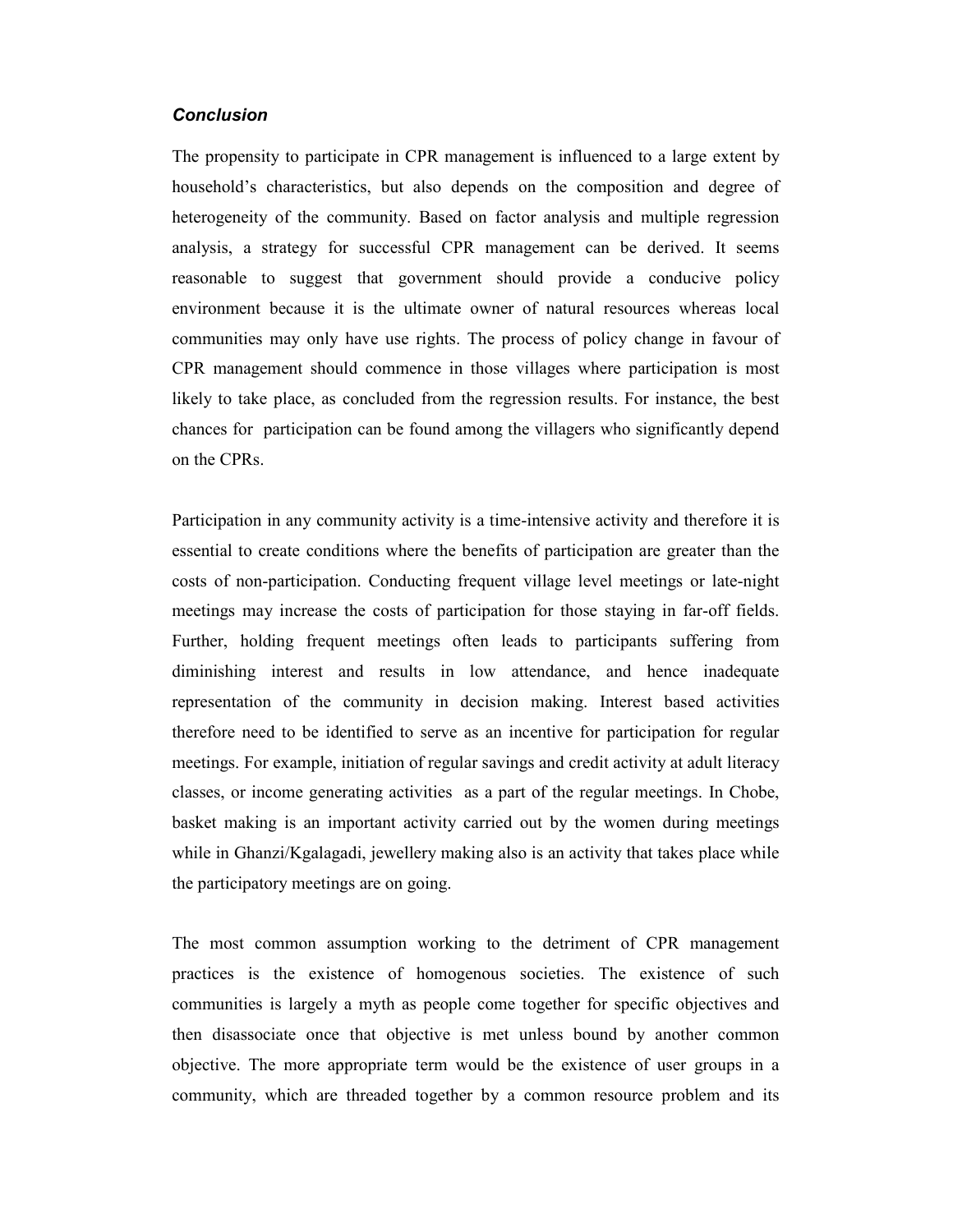solution. The user groups however are heterogeneous in all other attributes viz. In social, economic and political orientation. Consequently, the whole village or an entire community cannot be a homogenous entity as generally assumed. Furthermore, the resource boundaries rather than the village boundaries are a technically more appropriate way to deal with CPR management.

Wealth heterogeneity has serious implications for CPR management. The case of cattle as a form of wealth, and its distribution in Botswana has serious implications in terms of government intervention with respect to fostering participation. Incentives and subsidies provided by government and aid agencies are often skewed in nature to benefit only a privileged few. For example, the TGLP as a private-land based subsidy aimed at decreasing the pressure on common land. It was the rich farmers who benefited the most as they were allocated large areas of land, some of which could be left fallow for land improvement activities. Even in the case of borehole construction to harvest underground water, it was the rich farmers who managed to sink boreholes. Now they stand to benefit most from the fencing policy, which allows them to fence off land surrounding their boreholes. Mechanisms therefore need to be built into the incentive regime to elicit equal participation from all, especially households without livestock who are most likely to be secluded from any benefits except for secondary employment benefits. Stressing on labour contribution rather than monetary contribution from the households is more likely to benefit economically weaker households. Focusing on public land based subsidies vs. private land based subsidies may also provide equitable benefits in certain situations where the resource is scarce and it is more advantageous to convert it to a public good rather than a private good.

Households depend on a CPR for several services. In the case of Chobe and Ghanzi/Kgalagadi, the same resource has a different use value for different sections of the community. Hence conflicts arising in terms of what value to conserve and manage is natural. In such cases, it becomes important to focus on creating win-win situations rather than win-lose situations. For example, in the case of animal quota in Ghanzi/Kgalagadi, it may be strategic to allow the *Basarwa* a part of it as subsistence to enable the them to take immediate benefits from it as they stand to lose the maximum on selling the whole quota to safari hunters.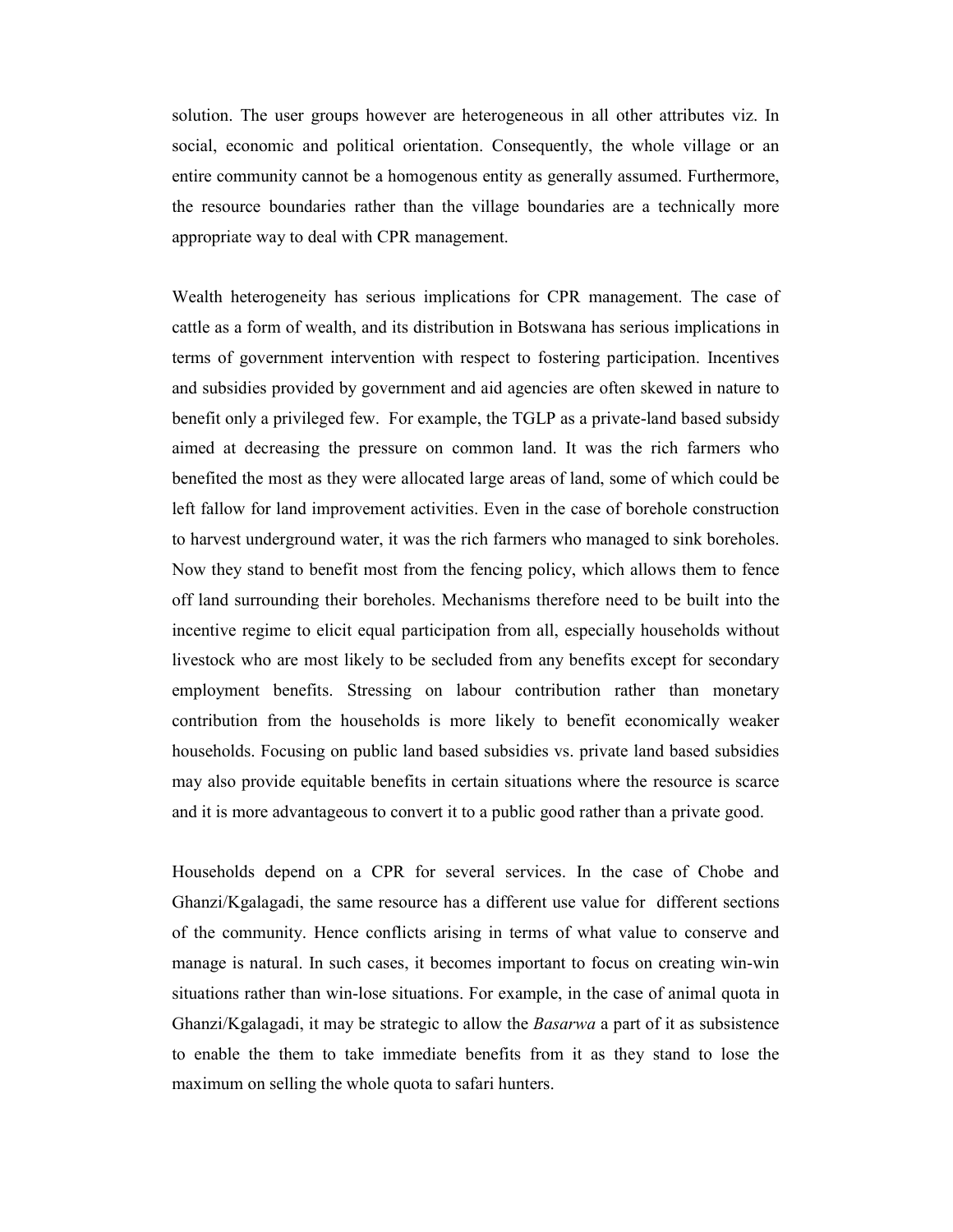Understanding the social dynamics of a community is important in designing any user group programmes. This is perhaps the most important condition to successful CPR management projects. A community may be fragmented by a number of attributes such as ethnic heterogeneity, occupations, and political orientation. In such cases, the focus should be on involvement of all sections of the society right from the planning to the execution stage. Political orientation and power equations too need to be assessed in planning of CPR management projects. Understanding of local customs, religions and norms too become important, as it is often possible to use them for building community partnership. Planting of sacred tree species for example in common land would automatically create a religious fencing around the land for its protection.

CPR management can be a successful strategy in place of the top-down management practices provided that the policy, social and economic conditions are favourable. Some CPR management systems have existed for centuries, and may continue to operate with no external intervention of any sort. The way ahead is given by the model used in this dissertation which is based upon household level factors that directly affect the specific needs of the local communities. The focus should be on formation of different user groups, with adequate attention paid to the societal dynamics. Conflicts arising in resources management should be seen as an indicator of vibrant practices and can never be completely done away with.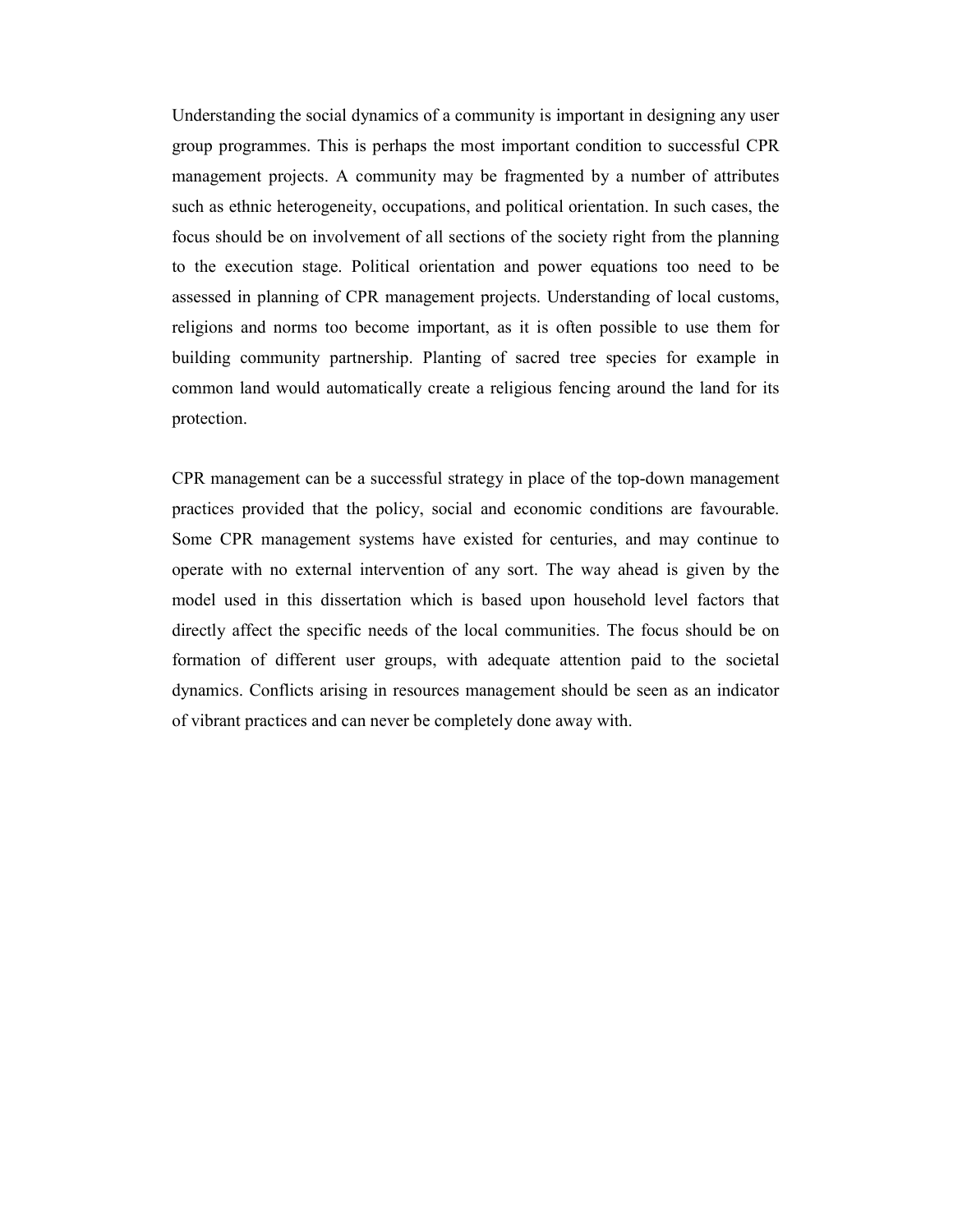## References

- Ahuja, V (1998) Land Degradation, Agricultural Productivity and Common Property: Evidence from Cote d'Ivoire, Environmental and Development Economics 3: 7-35
- Alcorn, J.B and Lynch, O (1994) Tenurial Rights and Community Based Conservation, Island Press.
- Alcorn, J.B and Toledo, V.M (1998) Resilient Resource Management in Mexico's Forest Ecosystems: contribution of Property Rights. Linking Social and Ecological Systems: Management Practices and Social Mechanisms for Building Resilience, Cambridge University Press.
- Antwi, A (1998) On Property Rights: The Case of Urban Land, Social Science
- Baden, A.J (1996) Community Conservation Works, Natural Connections: Perspectives in Community-Based Conservation, Gallatin Institute.
- Baland, J.M. and Platteau J.P. (1996). Inequality and Collective Action in the Commons. CRED, University of Namur, Belgium. Mimeo.
- Barbier, E. B, Pearce, D and Markandya, A. (1990) Sustainable Development: Economics and Environment in the Third World, London Environmental Economics Centre.
- Bardhan, P.(1993). Analytics of the Institutions of Informal Cooperation in Rural Development. World Development 21:4, pp. 633-639.
- Bardhan, Pranab (1993) Symposium on Management of Local Commons, Journal of Economic Perspectives;7(4), Fall 1993, pages 87-92.
- Bardhan, Pranab (1999). Water Community: An Empirical Analysis of Cooperation on Irrigation in South India. Mimeo. University of California at Berkeley. 1999.
- Bardhan, Pranab, Samuel Bowles and Herbert Gintis (1998), Wealth Inequality, Wealth Constraints and Economic Performance, Handbook on Income Distribution, North Holland, 1998.
- Barrett, C.B., M. Bezuneh, D.C. Clay, and T. Reardon, (2000). Heterogeneous Constraints, Incentives and Income Diversification Strategies in Rural Africa,Report to USAID BASIS CRSP, University of Wisconsin-Madison.
- Becker, L.C (1977) Property Rights: Philosophical Foundations, Routledge and Kegan Paul, Boston.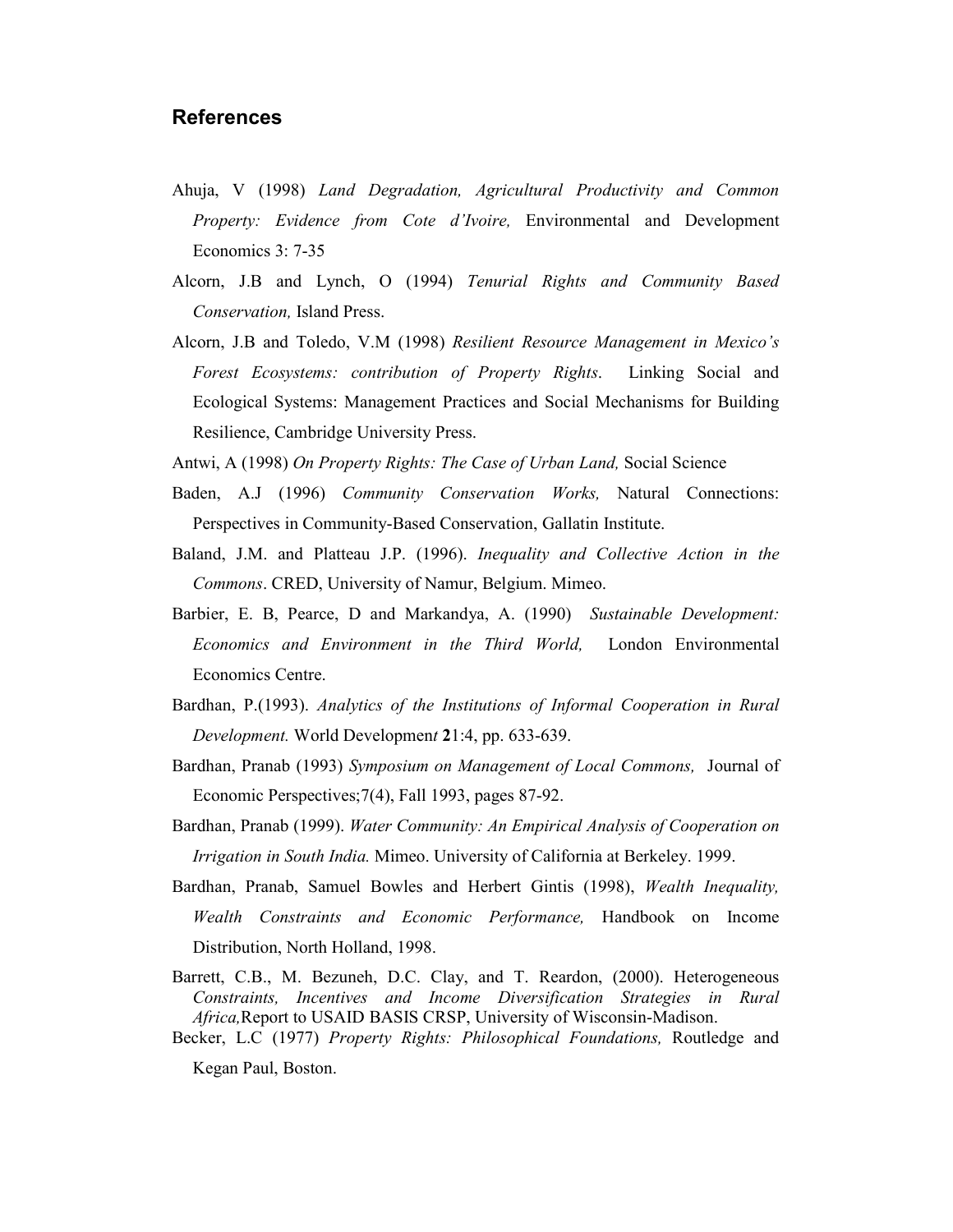- Bergstrom, Theodore, Lawrence Blume and Hal Varian (1986).On the Private Provision of Public Goods, Journal of Public Economics. Vol. 29(1986) 25-49.
- Berkes, F., McCay, B., Acheson, J.M and Feeny, D. (1989) Common Property Resources: The Ecology and Community-Based Sustainable Development, Belhaven Press, London.
- Blench, R.M (1996) Aspects of Resource Conflict in Semi-arid Africa, Overseas Development Institute (ODI).
- Bottomley, A (1963) The Effects of Common Ownership of Land Upon Resource Allocation in Tripolitania, Land Economics 39: 91-95
- Brandt, L., Rozell, S. and Turner, M. (1998) Property Rights Formation and the Organisation of Exchange and Production un Rural China, JEL: R52, Q13.
- Bromley, D.W (1991) The Commons, Common Property and Environmental Policy, Environmental Resources Economics 2(1): 1-17
- Bromley, D.W (1992) Environmental and Economy: Property Rights and Public Policy, Basil Blackwell, Oxford.
- Bromley, D.W (1992) Environmental and Economy: Property Rights and Public Policy, Basil Blackwell, Oxford.
- Brookfiel, H and Blaikie, P (1987) Land Degradation and Society, Development Studies, Methuen and Co. Ltd, London.
- Chopra, K and Gulati, S.C (1997) Environmental Degradation and Population Movements: The role of Property Rights, Environmental and Resource Economic 9: 383-407
- Chopra, K and Gulati, S.C (1998) Environmental Degradation, Property Rights and Population Movements: Hypothesis and Evidence from Rajasthan (India), Journal of Environmental and Development Economic 3: 38-57
- Ciriacy-Wantrup, S.V and Bishop R.C (1975) Common Property as a Concept in Natural Resource Policy, Natural Resources Journal 15: 713-727.
- Clark, J.S. and Carlson, G.A (1990) Testing for Common Versus Private Property: The Case of Pesticide and Resistance, Journal of Environmental Economics and Management 19: 45-60
- Cleaver, K.M and Schreiber, P.L. (1994) Reversing the Spiral: The Population, Agricultural, and Environment Nexus in Sub-Saharan Africa, The World Bank, Washington D.C.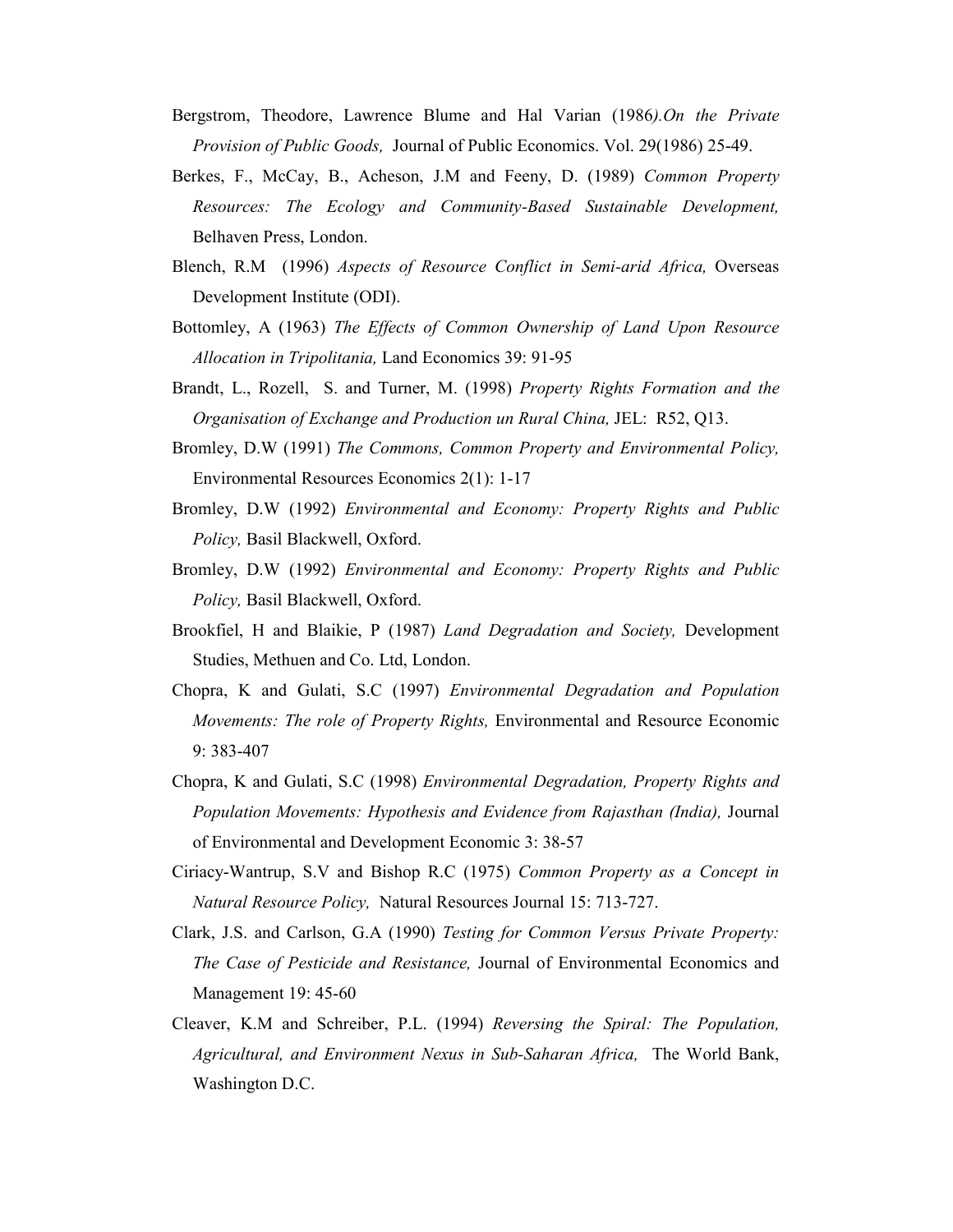- Coase, R.H (1960) The Problems of Social Cost, Journal of Law and Economics 3: 1- 44
- Coase, Ronald H. (1952) The Nature of the Firm. In Readings in Price
- Coleman James S. (1988) Social Capital in the Creation of Human Capital, American Journal of Sociology Supplement 94 (1988): S95-S120.
- Common, M., Stern, D. and Barbier, E. (1996) Economic Growth and Environmental Degradation: The Environmental Kuznet's Curve and Sustainable Development, World Development, 24 (7): 1151-1160.
- Conrad, Jon M. and Clark, Colin W; (1987) Natural Resource Economics, Notes and Problems, Cambridge University Press.
- Conrad, Jon M. and Clark, Colin W; (1994) Natural Resource Economics, Notes and Problems, Cambridge University Press.
- Dasgupta, P. and Maler, K (1990) The Environment and Emerging Development Issues, Annual Bank Conference on Development Economics, The World Bank.
- Davis, S. and Wali, A (1993) Indigenous Territories and Tropical Forest Management in Latin America, Policy Research Working Paper Series 100, Environmental Assessments and Programmes Division, World Bank.
- Dayton-Johnson and P. Bardhan (1996), Inequality and Conservation on the Local Commons: A Theoretical Exercise, Department of Economics, University of California, Berkeley. Mimeo.
- De Allessi, L. (1990) *Property Rights and Choice*, Journal of Law and Economics 175-200.
- de Janvry, A. et al. (1993). State, Market, and Civil Organisations: New Theories, New Practices, and Their Implications for Rural Development: Introduction. World Development, 21:4, pp. 565-575.
- de Janvry, A., Fafchamps, M. and Sadoulet, E (1991) Peasant Household Behaviour with Missing markets: Some Paradoxes Explained. Economic Journal 101: 1400- 1417
- de Janvry, A.; E. Sadoulet (1993).Market, State, and Civil Organisations in Latin America Beyond the Debt Crisis: The Context for rural Development, World Development, 21:4, pp. 659-674.
- Demsetz, H (1967) Towards a Theory of Property Rights, American Economic Review, 57: 347-595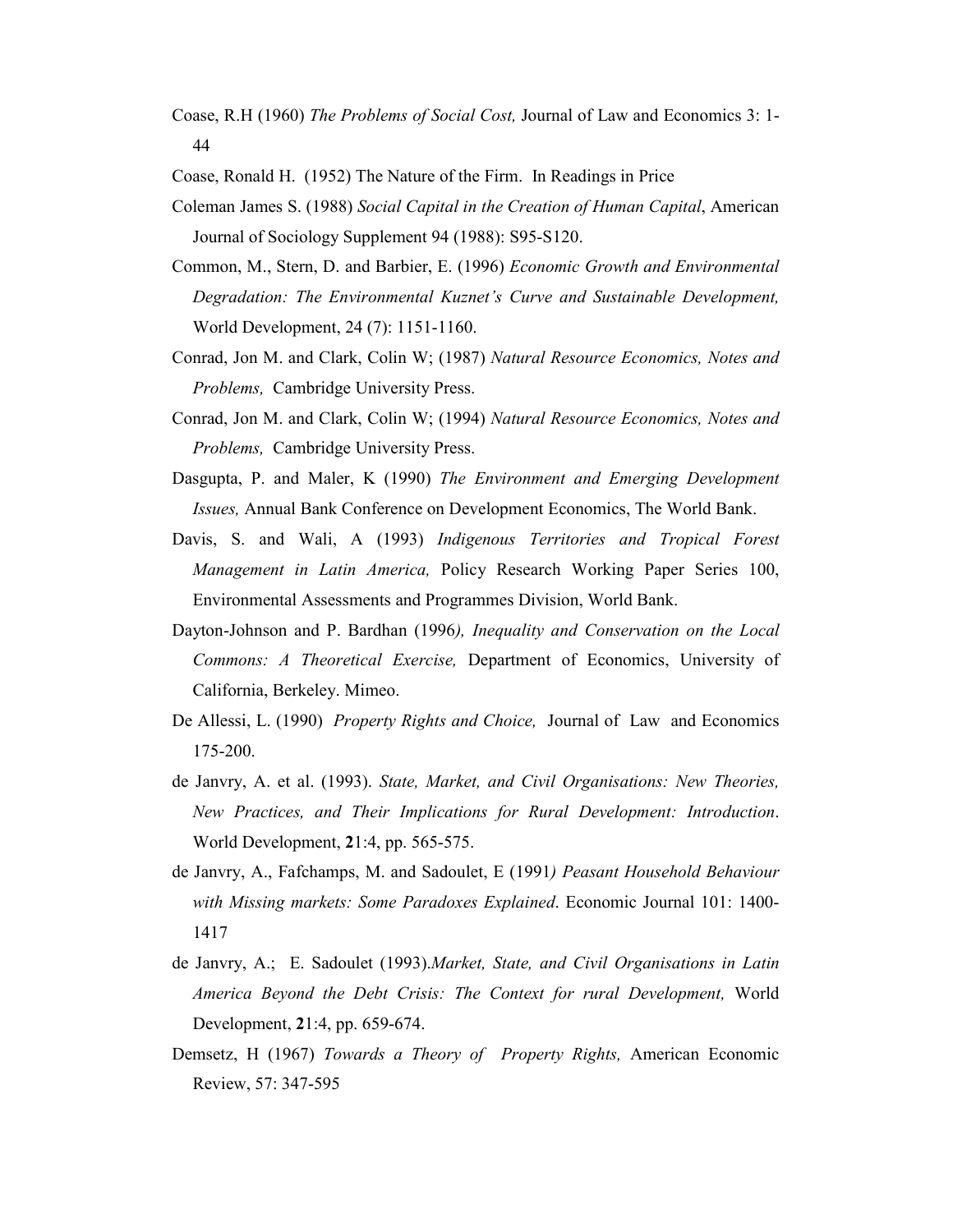- Demsetz, H and Alchian, A.A (1973) The Property Right Paradigm, Journal of Economic History, 33 (1), 16-27.
- Demsetz, Harod. (1967) Toward a Theory of Property Rights, American Economic Review 57:347–59.
- Demsetz, Harold. (1997) Block's Erroneous Interpretations, Review of Austrian Economics 10(2): 101–09.
- Diermeier, D. and Van Mieghem, J.A (2000) Spontaneous Collective Action, Department of Managerial Economics and Decision Sciences (MEDS), Kellogg Graduate School of Management, North-Western University, Evanston. Disputes. Cambridge, MA: Cambridge University Press.

Eisenstadt, S. (1966), Modernisation, protest and change, Englewood-Cliffs, Prentice

- Ellickson, Robert C. (1991) Order Without Law: How Neighbours Settle England: The Institute of Economic Affairs.
- Fenny, D., Hanna, S., and McEnvoy, A. F (1996) Questioning the Assumptions of the "Tragedy of the Commons" Model of Fisheries, Land Economics 72(2): 187-205
- Fukuyama, Francis. (1995), The Primacy of Culture, Journal of Democracy. Vol. 6 No. 1: pp. 7-14.
- Gordon, H.S (1974) The Economic Theory of Common Property Resource: Fishery, Journal of Political Economy 62:124-142
- Government of Botswana (1997) National Development Plan 8, Government Printer, Gaborone.
- Government of Botswana (1968) Tribal Land Act, Part IV. Government Printer
- Government of Botswana (1991) White Paper on Agricultural Policy. Government Printer
- Government of Botswana (1993) Tribal Land Act. Government Printer
- Government of Botswana (1997) National Development Plan 8. Ministry of Finance and Development Planning, Government Printer
- Government of Botswana (2000) Environmental Statistics, Government Printer
- Hackett, Steven, Edella Schlager and James Walker (1994) The role of communication on resolving commons dilemmas: experimental evidence with heterogeneous appropriators. Journal of Environmental Economics and Management. Vol. 27, Number 2, September, 1994.
- Hanna, S., Folke C. and Maler, K.G (1996) Property Rights and the Natural Environment, Beijer International Institute of Ecological Economics.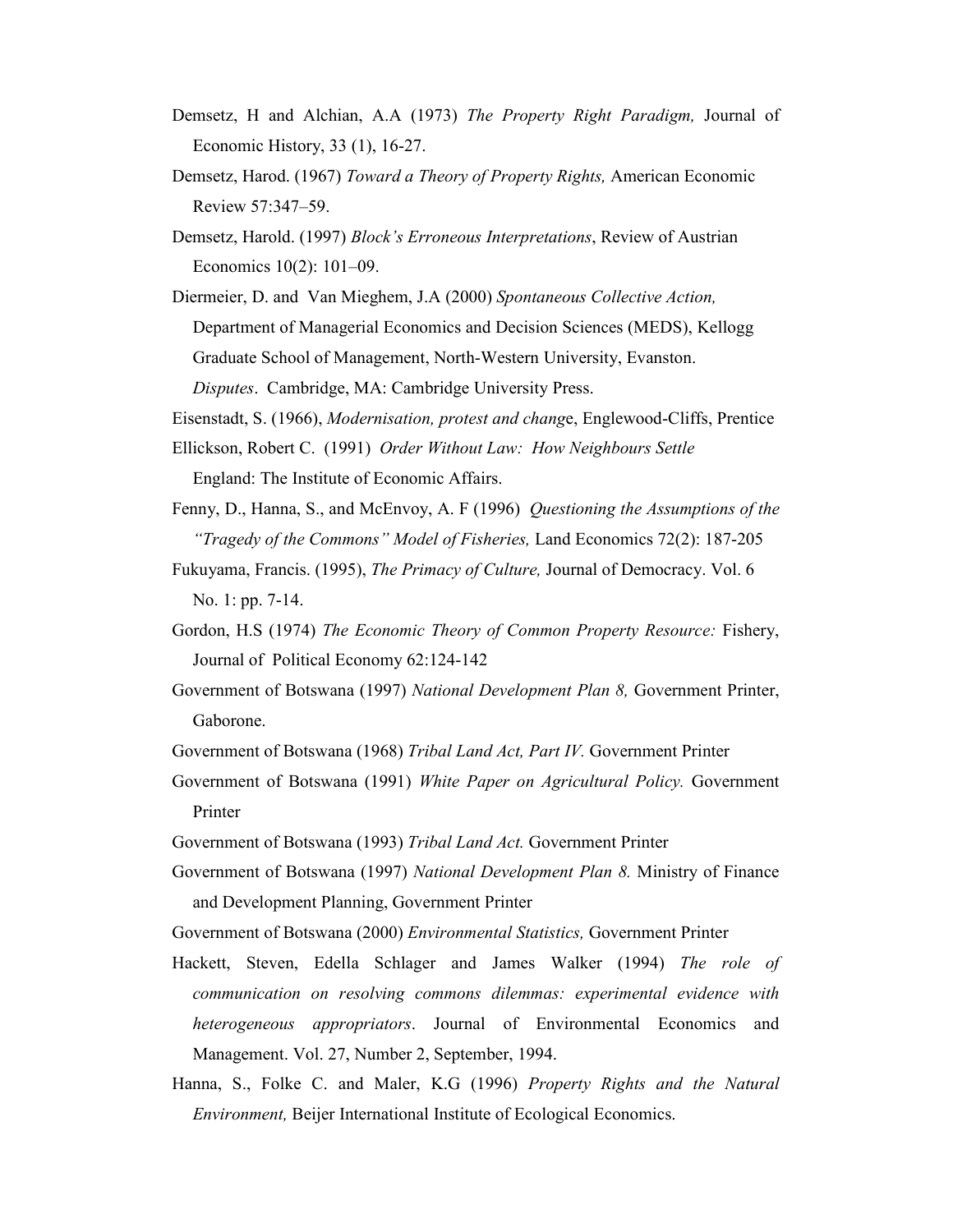- Hanna, S., Folke, C. and Maler, Karl-Goran (1997) Property Rights and natural Environment, The Beijer International Institute of Ecological Economics.
- Hardin, G.J and Baden, J (eds) (1977) Managing the Commons, San Francisco, W.H Freeman.
- Hardin, G.J (1968) Tragedy of the Commons, Science 162: 1243-1248
- Hardin, G.J (1978) Political Requirements for Preserving Our Common Heritage, Wildlife and America 31: 1017 Council on Environmental Quality.
- Hill, K. (1991) Zimbabwe's Wildlife Utilisation Programs: Grassroots Democracy or an Extension of State Power? Department of Political Science, Florida International University
- Hitchcock, R.K (1981) Traditional Systems of Land Tenure and Agrarian Reform, Journal of African Law, 24: 24-33
- Hoffman, Elizabeth, Kevin McCabe and Vernon L. Smith (1999) Social Distance and Other-Regarding Behaviour in Dictator Games: Reply, American Economic Review. March 1999. Vol. 89. No. 1. Pages 340-341.
- Hoffmann, R. et. al. (2000) Public Policy and Olympic Success Division of Business and Management, The University of Nottingham in Malaysia, at http://www.unim.nottingham.ac.uk/dbm/papers/olympic.pdf
- J.P, Platteau. (1992) Property Rights and Common Property Resources, Journal of Development Economics, 37, 1992, 387-
- Jodha, N. S. (1992). Common Property Resources: A Missing Dimension of Development Strategies. World Bank Discussion Paper No. 166, Washington DC, USA,
- Johansen, L (1960) A Multi-Sectoral Study of Economic Growth, Amsterdam, North Holland.
- Johnson, R.N and Libecap, G.D (1982) Contracting Problems and Regulation: The Case of Fishery, American Economic Review, 72:1005-1022.
- Krishna, A. and Uphoff, N. (1999) Mapping Social Capital: a Conceptual and Empirical Study of Collective Action for Watersheds in Rajasthan, India. The World Bank, Social Capital Working Paper Series, Washington DC.
- Lance E. Davis and Douglass C. North (1971) Institutional Change and American Economic Growth, Cambridge University Press, 1971. viii pp.282
- Larson, B.A and Bromley (1990) Property Rights, Externalities and Resource Degradation: Locating the Tragedy, Journal of Development Economics, 33: 235-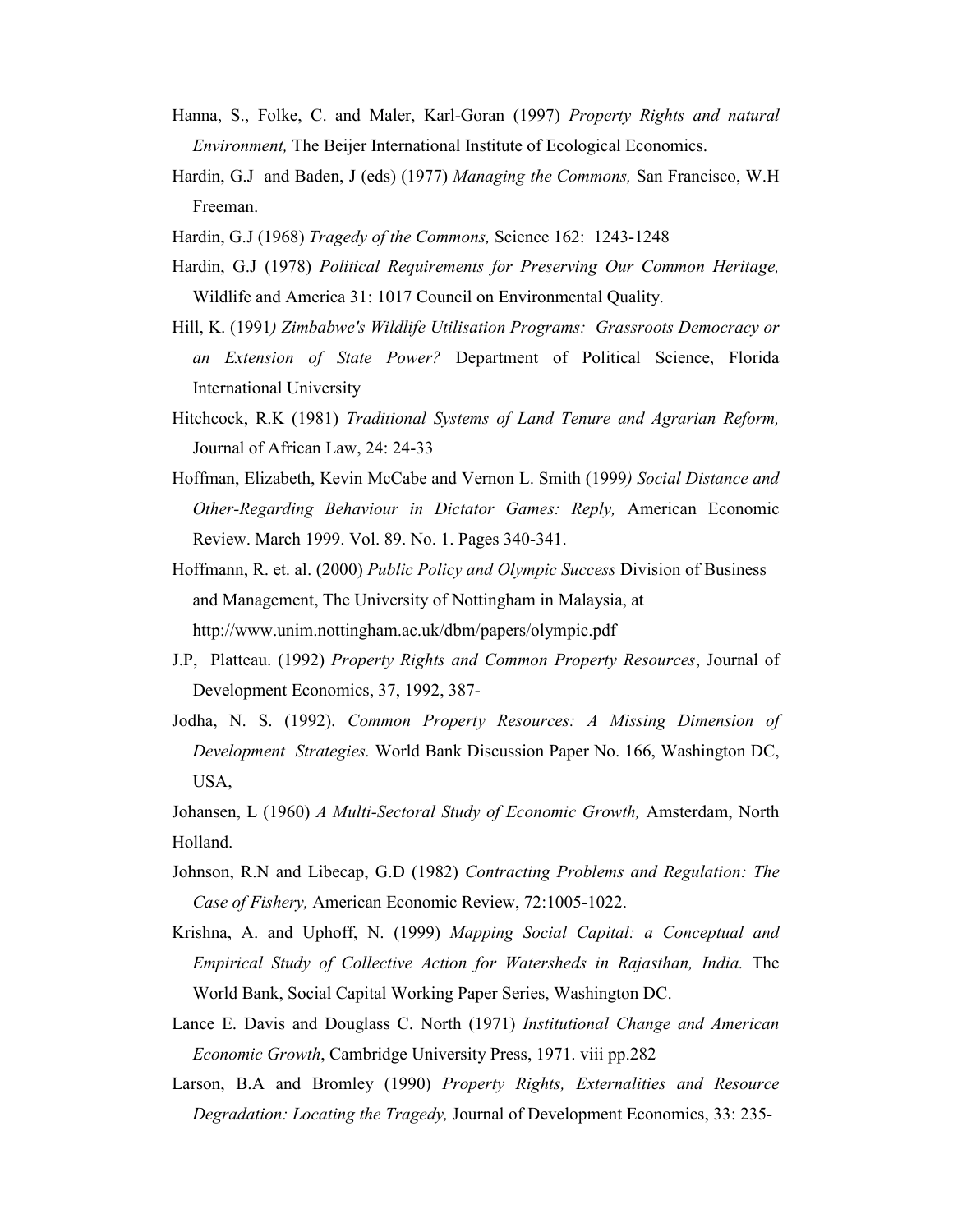- Lijphart, A. (1999) Patterns of Democracy: Government Forms and Performance in Thirty-Six Countries. New Haven, Yale University Press.
- Lise, W. (2000) Factors Influencing People's Participation in Forest Management in India. Ecological Economics 34 (2000) 379-392
- Livingston, I (1986) The Common Property Problem and Pastoral Economic Behaviour, Journal of Development Studies 5-19.
- Lopez, Ramon.(1998) Agricultural Intensification, Common Property Resources and the Farm Household, Special Issue, Frontiers of Environmental and Resource Economic: Testing the Theories.
- MacAllister, A.(1998) An Introduction to Community-Based Conservation, The Failure of the Current System to Meet Human and Environment Needs, Colorado University.
- Mcay, B.J and Jones, B. (1997) Proceedings of the workshop on Future Directions for Common Property Theory and Research, Ecopolicy centre for Agricultural, Environmental and Resource Issues, New Jersey.
- North, Douglas (1988) Institutions and Institutional Changes, Cambridge University Press.
- North, Douglas and Barry R. Weingast. (1996) Constitutions and commitment: the evolution of institutions governing public choice in seventeenth-century England. Empirical studies in organisational change. Cambridge: Cambridge University Press: 134-165.
- Olson, M.(1965). The Logic of Collective Action. Public Goods and the Theory of Groups. Massachusetts: Harvard University Press.
- Ostrom, Elinor (1990). Governing the Commons: The Evolution of Institutions for Collective Action, Cambridge ; New York : Cambridge University Press, 1990.
- Ostrom, Elinor (1998) A Behavioural Approach to the Rational Choice Theory of Collective Action, American Political Science Review. 92(1) (March): 1-22.
- Ostrom, Elinor and Schlager, Edella (1992) Property Regimes and Natural Resources, A Conceptual Analysis. Land Economic 68: 249-262.
- Ostrom, Elinor, Roy Gardner and James Walker (1994). "Rules, games and Common-Pool Resources". University of Michigan Press. Ann Arbor. 1994.
- Ostrom, Elinor. (1990) Governing the Commons: The Evolution of Institutions for Collective Action. New York: Cambridge University Press.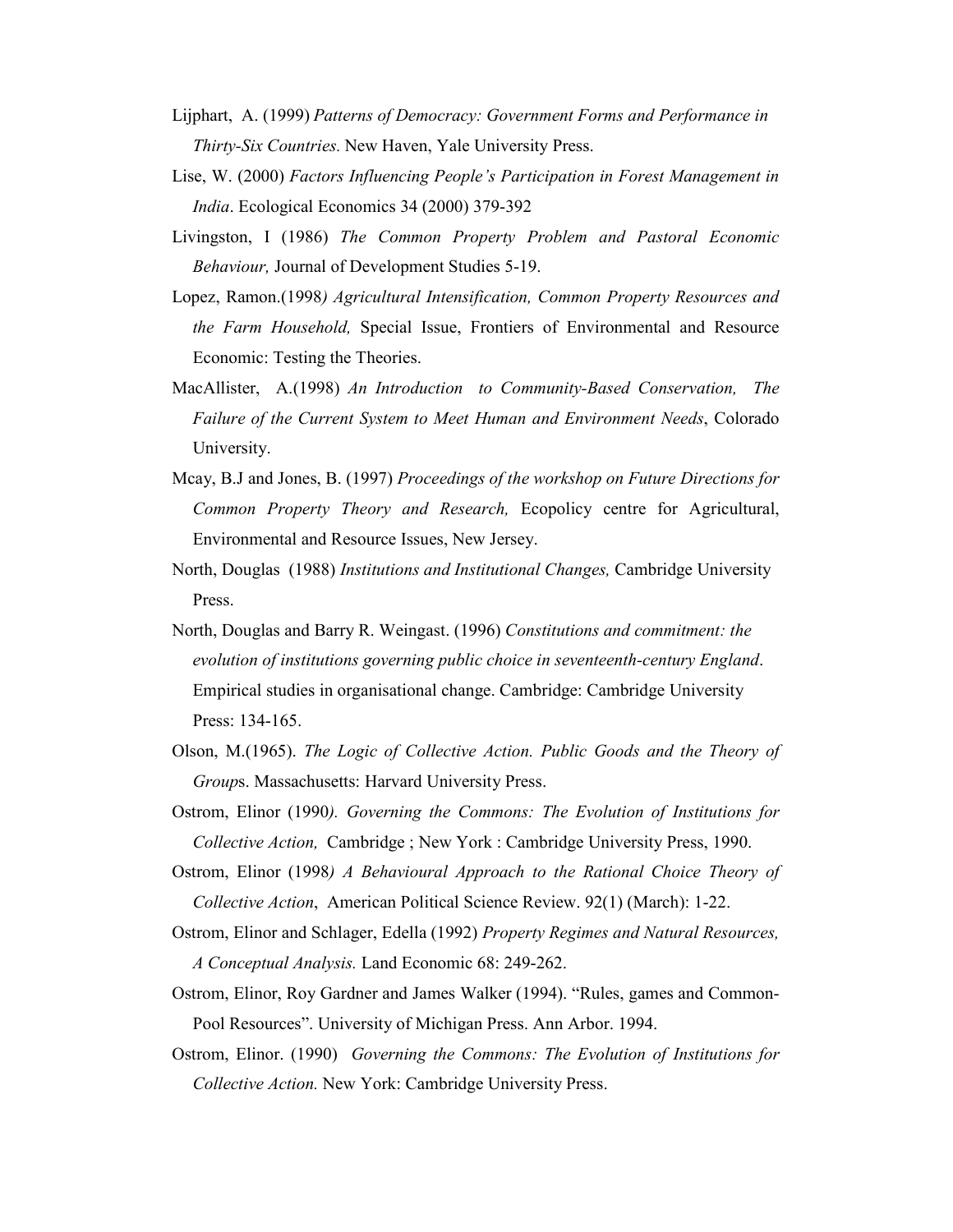- Ostrom, Elinor. (1993) The Evolution of Norms, Rights and Rules, Beijer Discussion Paper 39, The Beijer Institute of Ecological Economics, Stockholm.
- Panayatou, T (1992) The Economics of Environmental Degradation: Problems, Causes and Responses, St Martin's Press, New York.
- Pender, J. and Scherr, S.J. (1999) Organisational Development and natural Resource Management: Evolution from Central Honduras. International Food Policy Research Institute, Washington DC.
- Perrings, Charles. (1993), Pastoral Strategies in Sub-Saharan Africa: The Economic and Ecological Sustainability of Dryland Range Management, World Bank, Environment Working Paper No. 57.
- Perrings, Charles. (1998), Resilience in dynamics of economy-Environment Systems, Special Issue, Frontiers of Environmental and Resource Economic: Testing the Theories. Perspectives. Baltimore and London: The John Hopkins University Press.
- Picardi, A.C (1974) A System's Analysis of Pastoralism in the West African Sahel: In the Framework for Evaluating Long-Term Strategies for Development of the Sahel-Sudan Region, Massachussetts Institute of Technology, Centre for Policy Alternatives.
- Powell, P.T (1998) Traditional Production, Communal Land Tenure, and Policies for Environmental Preservation in South Pacific, Elsevier Ecological Economics 24: 89-101 pp. 47-81.
- Prill-Brett, J (1998) Resource Tenure and Ancestral Domain Consideration: Their Importance to a Community Based Natural Resource Management Research Agenda, International Development Research Centre, Ottawa, Canada.
- Putnam, R.(1993). Making Democracy Work: Civic Traditions in Modern Italy. Princeton, N.J.: Princeton University Press.
- Rabellotti, R .(1999) Recovery of Mexican Cluster: Devaluation Bonanza or Collective Efficiency? Working Paper No. 71 Department of Economics, University of Padua, Italy.
- Richards, M (1997) Tragedy of the Commons for Community Based Forest Management in Latin America, Overseas Development Institute Natural Resource Perspective Number 22.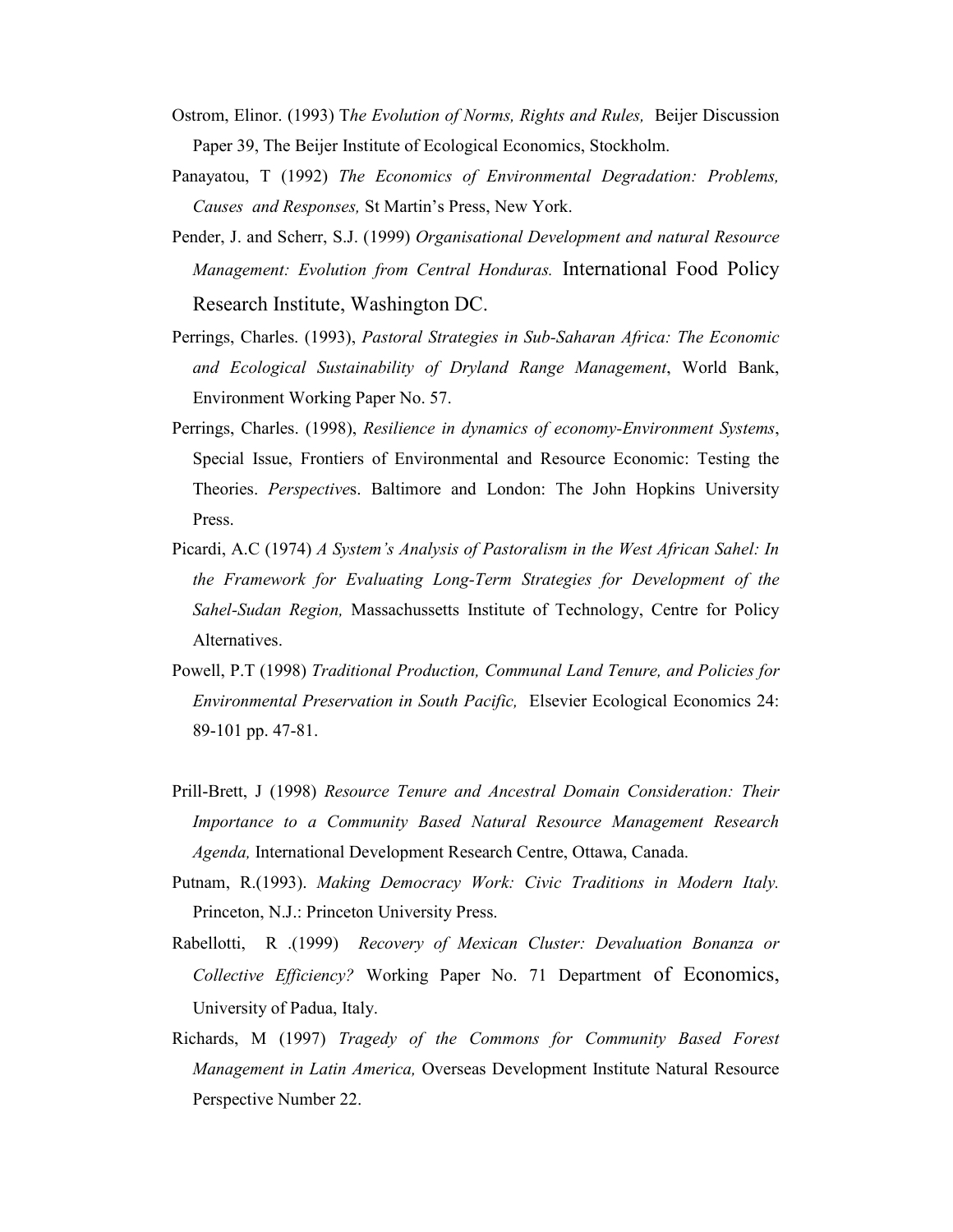- Ruddle, K. (1989) Solving the Common-Property Dilemma: Village Fisheries Rights in Japanese Coastal Waters. In: Berkes, F., ed. Common Property Resources: Ecology and Community-Based Sustainable Development. London: Belhaven Pres
- Rummel, R.J. (1984) Applied Factor Analysis. Evanston, IL: Northwestern University Press.
- Runge, Carlisle (1986), Common Property and Collective Action in Economic Development, World Development. Vol. 14, No. 5.
- Sandler, Todd (1992) "Collective action : theory and applications". Ann Arbor. University of Michigan Press, 1992.
- Scarf, H (1973) The Computation of Economic Equilibria, New Haven, Yale University Press.
- Sorensen, A. and Herbertsson, T. T (1998) Policy Rules for Renewable Resources: A Macroeconomic Perspective, Environmental and Resource Economics 12: 53-76
- Stevenson, G. (1991) Common Property Economics: A General Theory and Land Use Applications, Cambridge University Press.
- Strauss, J., Squire, L. and Singh, I.L ((1986) Agricultural household Models, Extensions, Applications and Policy, pp 306-326. Baltimore: World bank and Johns and Hopkins University Press.
- Swallow B.M and Bromley D.W (1995) Institutions, Governance and Incentives in CPRs in African Range lands, Environmental and Resource Economics 6:99-118. Kluwer Academic Publishers.
- Tamale, E.S (1996) Incentive Measures for the Conservation and Sustainable Use of Biological Diversity in Uganda: A Case Study of the Development Through Conservation Project in Communities Around Bwindi National Park, Paper Presented at a Workshop on Incentives for Biodiversity: Sharing Experiences, Montreal, Canada.
- Turner, M.A and Brandt, L. (1998) Property Rights Formation and the Organisation of Exchange and Production in rural China, University of Toronto, Ontario.
- Wade, R.(1987), The Management of Common Property Resources: Collective Action as an Alternative to Privatisation or State Regulation. Cambridge Journal of Economics, 11, pp. 95-106.
- Wade, R.(1988) "Village republics: economic conditions for collective action in South India". Cambridge; New York : Cambridge University Press, 1988.